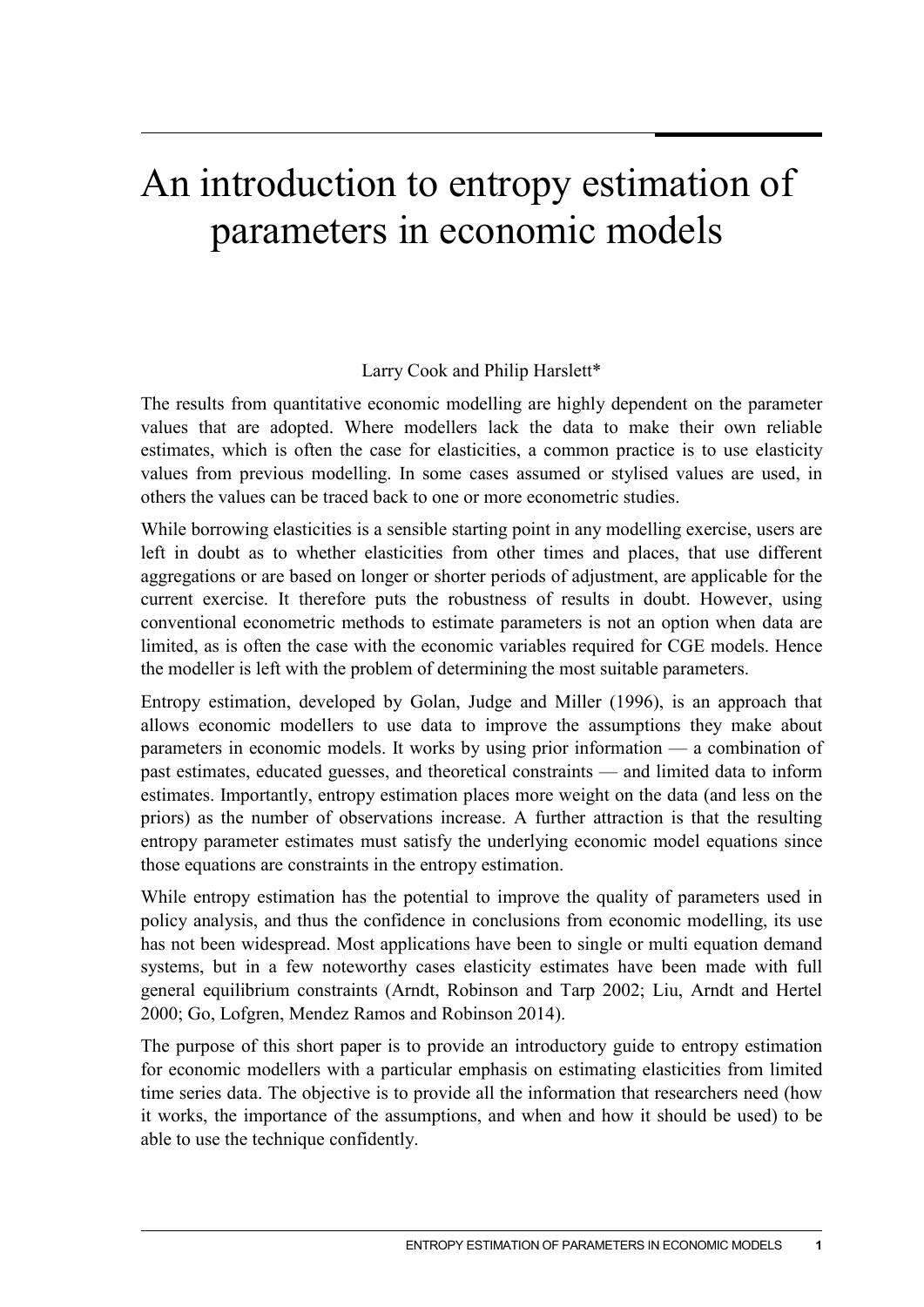<sup>\*</sup> Paper to be presented at the 18th Annual Conference on Global Economic Analysis, Melbourne, June 17-19, 2015. Australian Productivity Commission. The authors are grateful for comments from Professor Paul Preckel, Tim Murray and Patrick Jomini on earlier drafts. Any errors or omissions remain the authors' responsibility.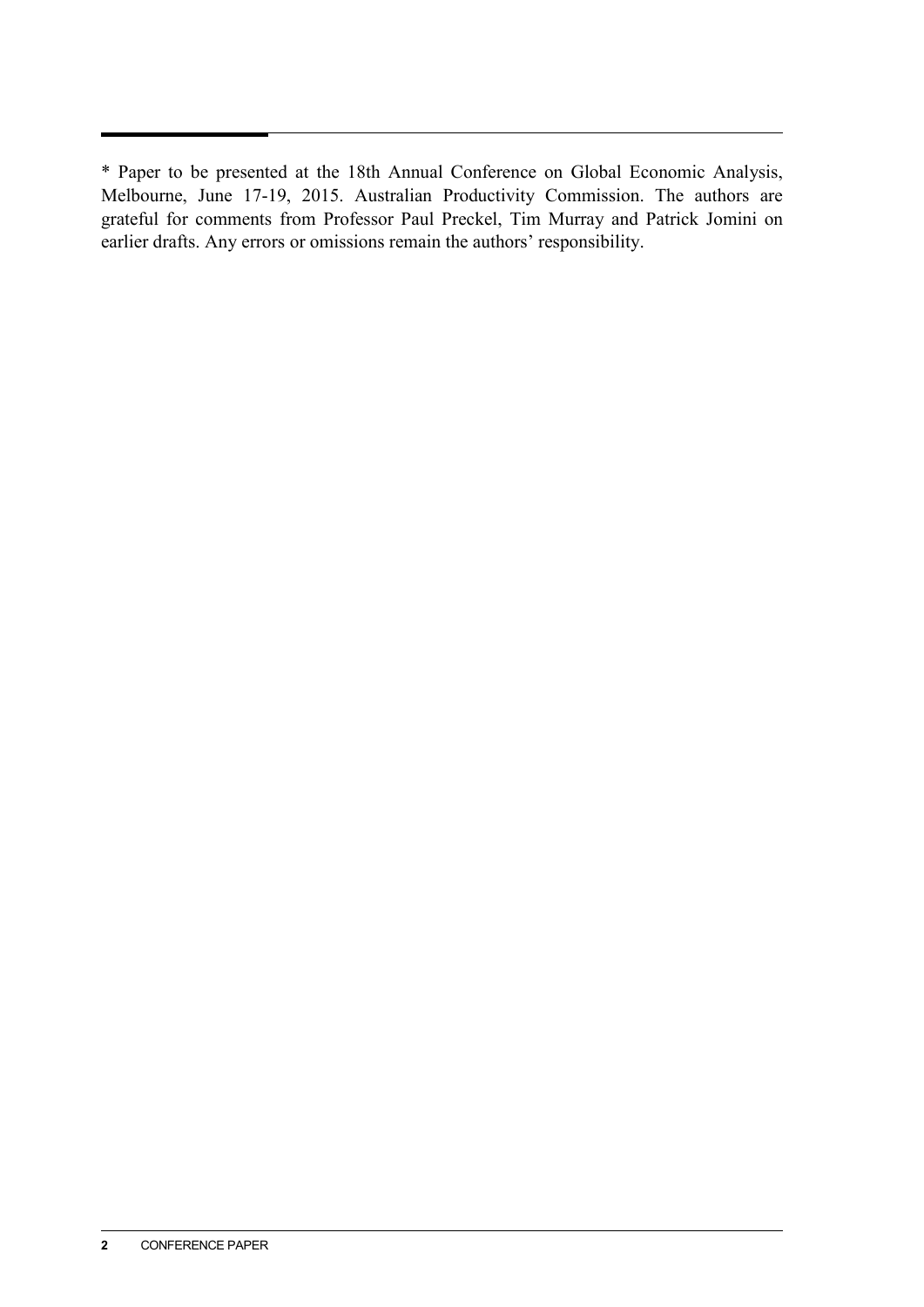## **1 Introduction**

The results from quantitative economic modelling are highly dependent on the parameter values that are adopted. Elasticities measuring behavioural responses are particularly problematic given that there is generally a high degree of uncertainty surrounding their values. A common practice is to use elasticity values from previous modelling, which in some cases are simply assumed or stylised values, or can be traced back to econometric studies.

While borrowing elasticities is a sensible starting point in any modelling exercise, users are left in doubt as to whether the elasticities from other times and places, that use different aggregations or are based on longer or shorter periods of adjustment, are applicable for the current exercise. It therefore puts the robustness of results in doubt and, for this reason, it is always good modelling practice to do extensive sensitivity testing and provide ranges for results based on different elasticities and other parameters.

While the preferred approach is to estimate parameters using current relevant data, the difficulties are often considerable. All too commonly economic data are limited and noisy, especially the data needed to estimated parameters in disaggregated computable general equilibrium (CGE) models. With problematic piecemeal data, short time series, and possible simultaneity issues, parameter estimates based on conventional econometric estimation methods may deviate significantly from their true values and may even be implausible.

Entropy econometrics developed by Golan, Judge and Miller (1996) offers a useful approach for improving the assumptions made about parameters in economic models. As a starting point, it takes prior information — whether from previous studies, theory, or educated guesses — in the form of a probability distribution. Entropy econometrics then determines how these prior probabilities should be improved in the light of available data and constraints. With few observations, the estimated probabilities generally will be close to the priors, but as more observations of real-world data become available, the probabilities will be more reflective of the additional information in the data and depend less on the priors. A feature of entropy estimation as applied to model parameters is that the model equations form part of the information base for improving the estimates. This has the advantage of ensuring that the model parameters are consistent.

Although entropy econometrics has been used to estimate elasticities from time series its use has not been widespread. Most applications have been to single or multi equation demand systems (Fraser 2000; Golan, Perloff and Shen 2001; Balcombe, Rapsomanikis and Klonaris 2004; Nganou 2004; Nunez 2009; Joshi, Hanrahan, Murphy and Kelley 2010), but in several noteworthy cases elasticity estimates have been made with full general equilibrium constraints (Arndt, Robinson and Tarp 2001; Go et al. 2014; Liu, Arndt and Hertel 2000).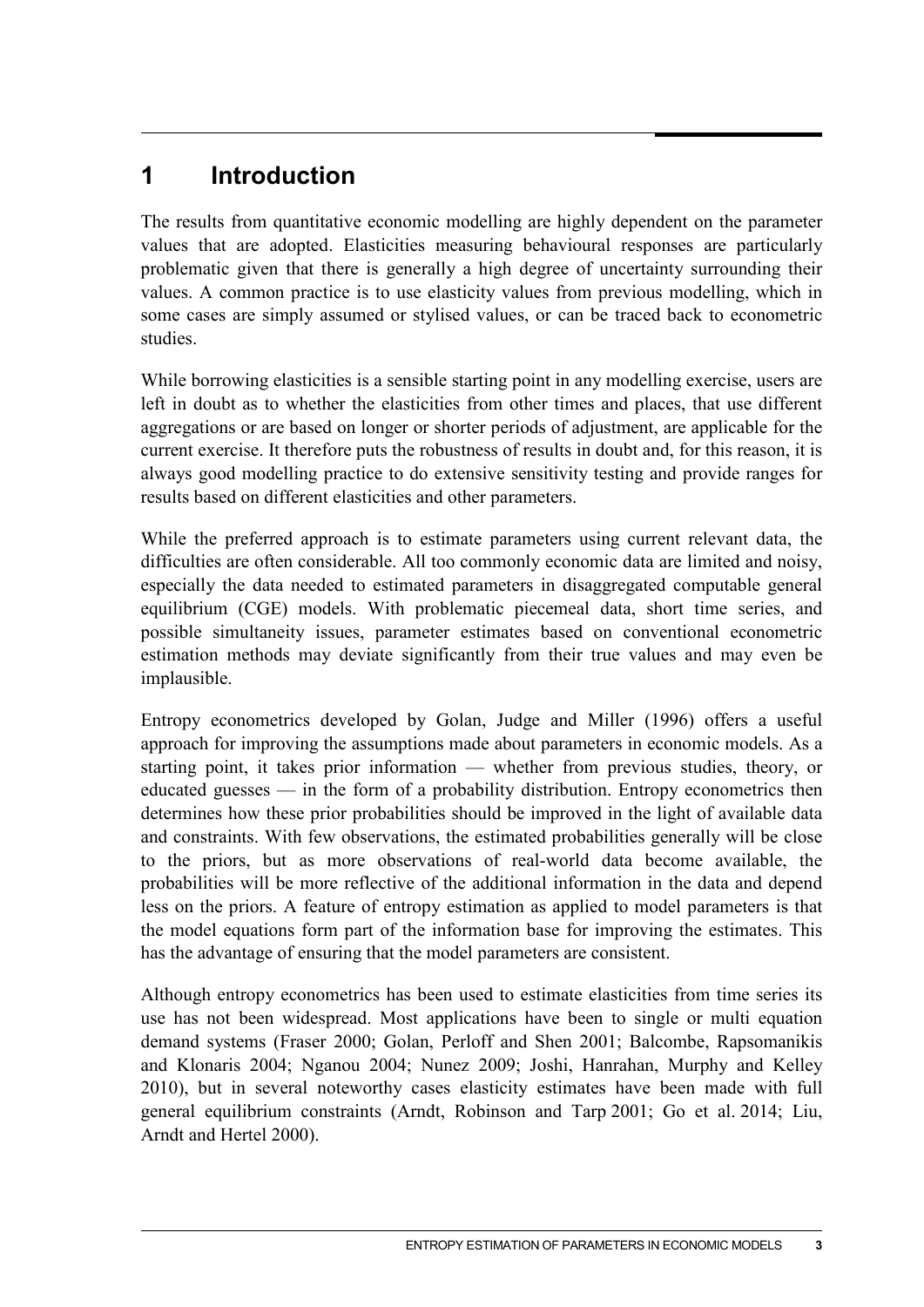A more generally recognised use of entropy techniques has been in constructing the inputoutput and social accounting matrices that underlie computable general equilibrium (CGE) modelling (McDougall 1999; Golan and Vogel 2000; Golan, Judge and Robinson 2001; Robinson, Cattaneo and El-Said 2001; Ahmed and Preckel 2007). Indeed, this is the only use of entropy that is referred to in the comprehensive two volume *Handbook of Computable General Equilibrium Modeling* (Dixon and Jorgenson 2012).

Outside of GCE modelling, entropy techniques have been applied to the calibration of environmental and agricultural policy models (Howitt and Msangi 2006; Howitt and Reynaud 2003; Howitt 2005; Paris and Howitt 1998).

The purpose of this paper is to provide an introductory guide to entropy estimation for economic modellers with a particular emphasis on estimating elasticities from time series. The objective is to provide all the information that modellers need (how it works, the importance of the assumptions, and when and how it should be used) to be able to use the technique confidently.

Section 2 starts with the cross entropy function and illustrates how minimising cross entropy subject to known constraints can be used to solve undetermined problems where there are more unknowns than equations. The classic example first discussed is Jaynes (1963) die problem, followed by some simple examples of how the method is used in the estimation of accounting matrices and model calibration.

Section 3 describes how cross entropy is used to estimate elasticities from time series in the simplest case of a single equation, and the importance of the underlying assumptions when there are few observations. Monte Carlo simulations are undertaken to compare the distributions of ordinary least squares and entropy estimators when data are limited. This illustrates under what circumstances entropy estimation is likely to be preferable to traditional econometric estimators based on the characteristic of the available data and the assumptions that have to be made about priors.

Section 4 explains the application of the technique to estimating elasticities from time series data to where the model involves simultaneous equations. Monte Carlo simulations are used to test for the consistency of different estimators and their effectiveness with small samples.

Section 5 provides concluding remarks.

An appendix contains a listing of GAMS computer code that is the basis for the entropy elasticity estimates in the examples in this paper.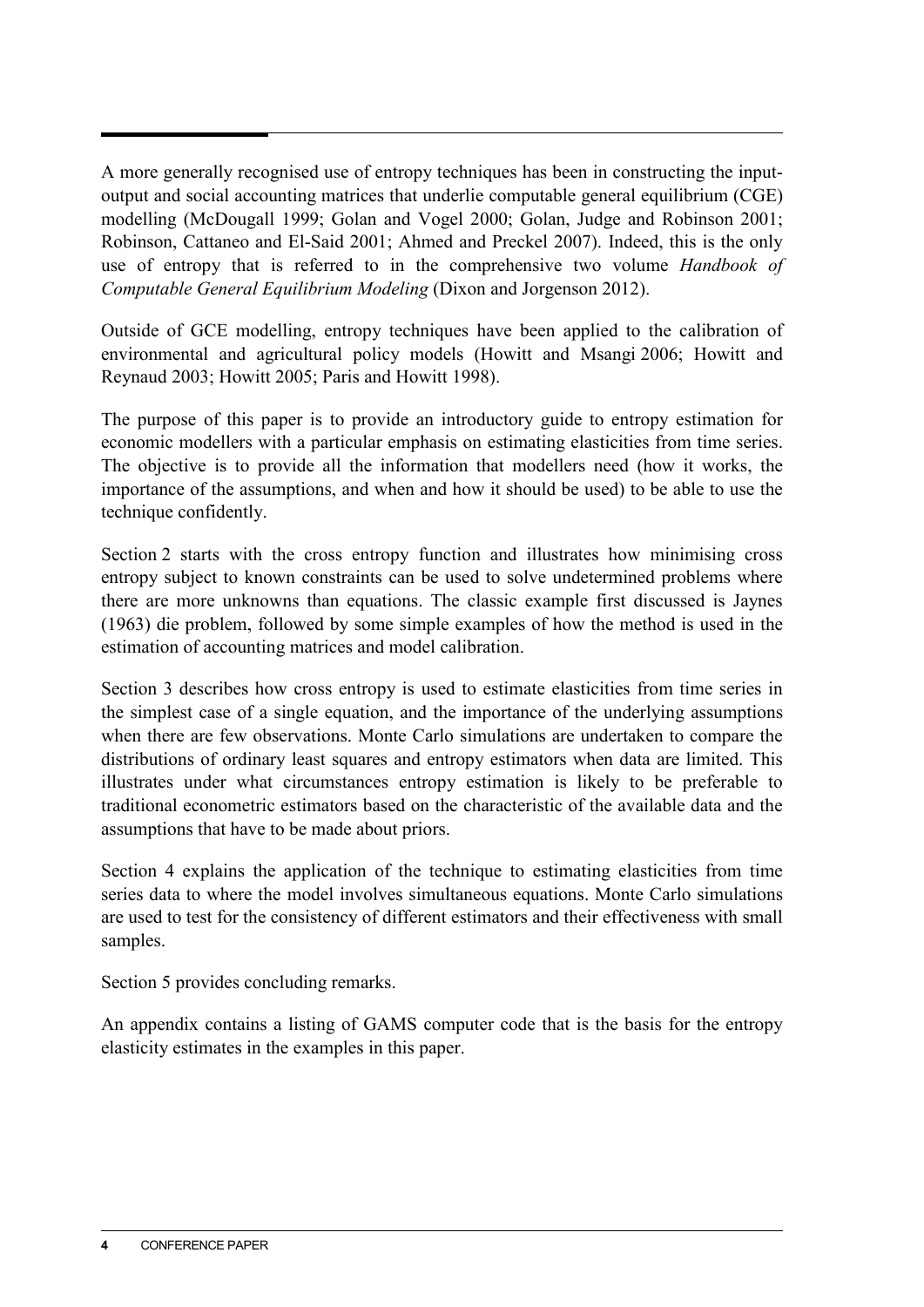## **2 Using cross entropy for undetermined problems**

#### **2.1 The cross entropy function**

The Kullback-Liebler measure of cross entropy measures the difference between two probability distributions. The discrete form of this function is:

$$
(2.1) \t CE = \sum \pi_j \cdot ln(\pi_j/\pi'_j)
$$

where  $\pi_j$  is the probability of the *j*<sup>th</sup> outcome occurring for the first probability distribution and  $\pi'_j$  is the probability of the  $j^{\text{th}}$  outcome occurring for the second probability distribution. The cross entropy function is equal to zero when  $\pi_j$  is equal to  $\pi'_j$  for all values of j. The greater the value of the cross entropy function, the larger is the difference between the two probability distributions. As pointed out by Preckel (2001) cross entropy can be interpreted as a penalty function over deviations between two distributions. This is most easily seen by noting that (Golan, Judge and Miller 1996, p. 31).

$$
(2.2) \t CE \approx \sum \frac{1}{\pi_j} \cdot (\pi_j - \pi'_j)^2
$$

An illustrative example of the cross entropy measure between a uniform probability distribution  $\pi'_j$  and several other probability distributions  $\pi''_j$  is given in table 2.1.

| Table 2.1                                     | Kullback Liebler measure of cross entropy |                         |             |           |           |
|-----------------------------------------------|-------------------------------------------|-------------------------|-------------|-----------|-----------|
|                                               | <b>Probabilities</b>                      | Probabilities $(\pi_i)$ |             |           |           |
| Outcome (j)                                   | $(\pi'_i)$                                | $\pi_i^1$               | $\pi_i^2$   | $\pi_i^3$ | $\pi_i^4$ |
| $\mathbf 1$                                   | 0.167                                     | 0.16                    | $\mathbf 0$ | 0.1       | 0.054     |
| $\overline{2}$                                | 0.167                                     | 0.16                    | 0           | 0.1       | 0.079     |
| 3                                             | 0.167                                     | 0.16                    | 0           | 0.1       | 0.114     |
| 4                                             | 0.167                                     | 0.16                    | 0.5         | 0.1       | 0.165     |
| 5                                             | 0.167                                     | 0.18                    | 0.5         | 0.1       | 0.240     |
| 6                                             | 0.167                                     | 0.18                    | 0           | 0.5       | 0.347     |
| Sum                                           | 1.0                                       | 1.0                     | 1.0         | 1.0       | 1.0       |
| $CE =$<br>$\sum \pi_i \cdot ln(\pi_i/\pi'_i)$ |                                           | 0.002                   | 1.098       | 0.294     | 0.177     |
| Note:<br>$\sum_j \pi_j j$                     | 3.5                                       | 3.6                     | 4.5         | 4.5       | 4.5       |

Notice that all distributions in this table satisfy the condition that the probabilities sum to unity, but that the distributions that are 'closest' to  $\pi'_j$  (such as  $\pi^1_j$ ) have smaller CE values and those that are more different (such as  $\pi_j^2$ ) have larger CE values.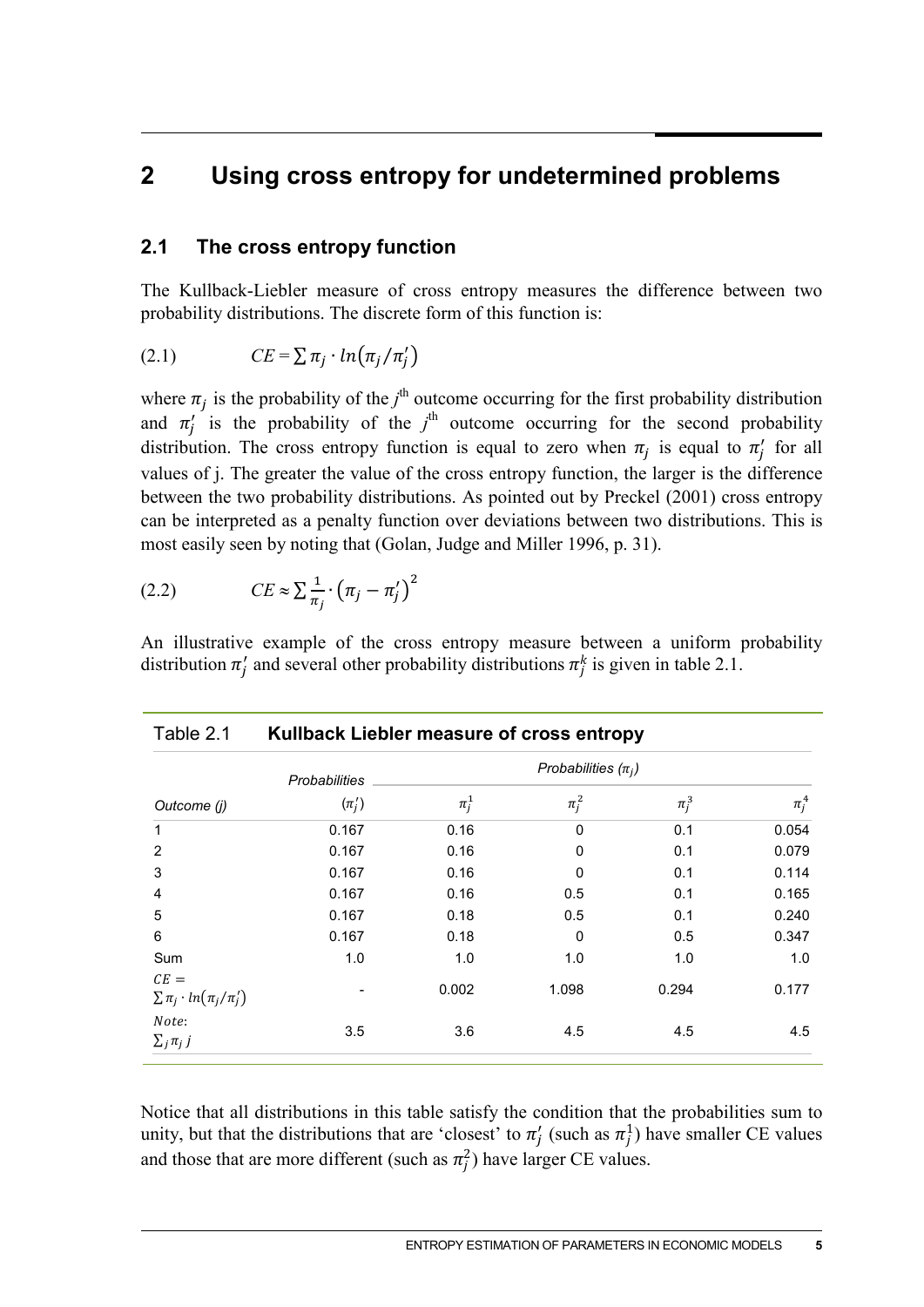### **2.2 Estimation of a probability distribution subject to constraints: Jaynes' die problem**

(Jaynes 1963, pp. 183-187) posed the following problem:

'A die has been tossed a very large number N of times, and we are told that the average number of spots per toss was not 3.5, as we might expect from an honest die, but 4.5. Translate this information into a probability assignment  $\pi_{i}$ ,  $j = 1, 2, \ldots, 6$ , for the *j*-th face to come up on the next toss.' [notation changed]

As Jaynes pointed out, a possible solution would be  $\pi_4 = \pi_5 = 0.5$  and all other  $\pi_i = 0$ (the  $\pi_j^2$  distribution in table 2.1) but that does not seem a reasonable assignment since nothing in the data tells us that events other than 4 and 5 are impossible. Rather,

'A reasonable assignment  $\pi_i$  must not only agree with the data and must not ignore any possibility - but it must also not give undue emphasis to any possibility.'

(for example the  $\pi_j^3$  distribution in table 2.1 gives undue emphasis to 6). Jaynes concluded that,

'The probability assignment  $\pi_i$  which most honestly describes what we know is the one that is as smooth and "spread out" as possible subject to the data. It is the most conservative assignment in the sense that it does not permit one to draw any conclusions not warranted by the data.'

and,

 $\overline{a}$ 

'we need a measure of the "spread" of a probability distribution which we can maximize, subject to constraints which represent the available information.'

As Jaynes went on to point out, the correct measure of the spread is Shannon's (1948) entropy measure. And since in this case the prior probability distribution is uniform, then maximising Shannon's entropy is equivalent to minimising the cross entropy between the prior and estimated probabilities.<sup>[1](#page-5-0)</sup>

Thus Jaynes' solution to the die problem with given prior probabilities  $\pi'_1 = \cdots = \pi'_6 =$ 0.167, can be determined by choosing  $\pi_1 \dots \pi_6$  to minimise:

(2.3) 
$$
CE = \sum \pi_j \cdot ln(\pi_j/\pi'_j)
$$

 $CE = \sum \pi_j \cdot ln\left(\pi_j / \frac{1}{n}\right)$  $= ln(n) - \sum \pi_i \cdot ln(\pi_i)$  $= ln(n) - E$ 

<span id="page-5-0"></span><sup>&</sup>lt;sup>1</sup> A special case of (2.1) is when one of the distributions is uniform, e.g. when  $\pi_j' = 1/n$  for all j=1,..., n. In this case:

where E is Shannon's measure of entropy. Thus in this case maximising E is a special case of minimising CE.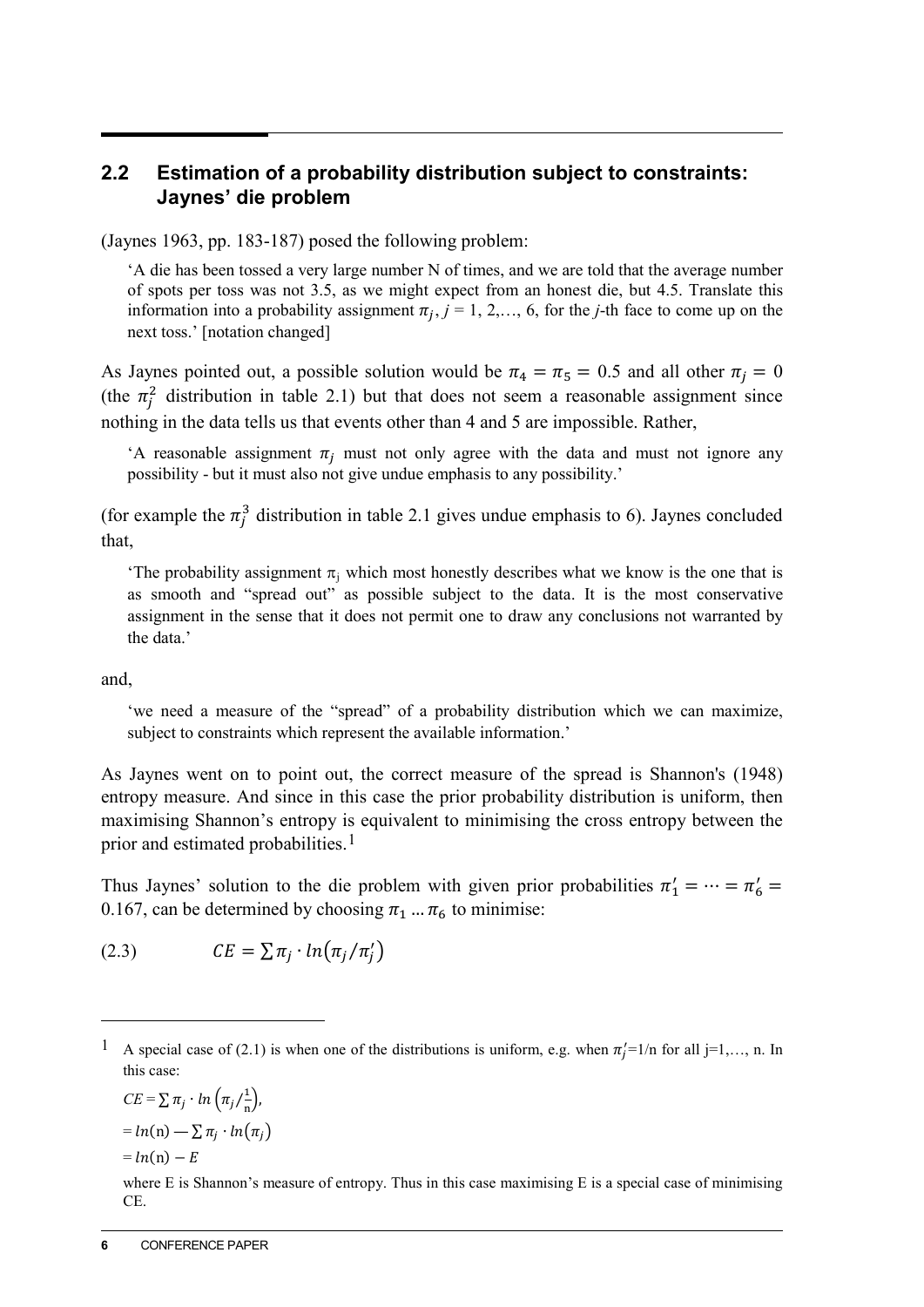subject to the probabilities summing to unity,

$$
(2.4) \qquad \qquad \sum_{j} \pi_{j} = 1
$$

and subject to the constraint of the available information (i.e. that the average number of spots per toss is 4.5).

$$
(2.5) \qquad \qquad \sum_j \pi_j \, j = 4.5
$$

Returning to the example distributions in table 2.1, all of the distributions  $\pi_j^1 \dots \pi_j^4$  satisfy the constraint that the probabilities sum to unity but with distribution  $\pi_j^1$  the average number of spots per toss would be 3.6. Thus it would not satisfy the constraints of Jaynes' die problem even though it does have the lowest CE value. Amongst the example  $\pi_j^2$  ...  $\pi_j^4$ distributions that satisfy both constraints,  $\pi_j^4$  is the least different from the prior distribution  $\pi_j'$  and thus has the lowest *CE* of the four.

The  $\pi_j^4$  distribution is also the solution to Jaynes' die problem. Amongst the infinite number of distributions that satisfy both constraints, it is the one that minimises *CE* (and maximises Shannon's entropy).

#### **2.3 Estimation of an accounting matrix subject to constraints**

Cross entropy methods provide a useful tool for estimating input-output tables and social accounting matrices (see for example, Robinson, Cattaneo and El-Said 2001). Often, such tables require updating, often with partial information, whilst maintaining important properties such as balance and known values for particular cells. Disaggregation of some or all variables, such as splitting and industry into sub-industries, is also common.

A simple example is to update the cost shares of an old input-output table (table 2.2). Table 2.2 provides a set of priors, but the process of updating this table to estimate table 2.3 also draws on new information that is available (table 2.4).

| Old input-output table cost shares $\pi$ ' |            |              |  |  |  |
|--------------------------------------------|------------|--------------|--|--|--|
| Industry 1                                 | Industry 2 | Final demand |  |  |  |
| 0.500                                      | 0.167      | 0.333        |  |  |  |
| 0.250                                      | 0.500      | 0.667        |  |  |  |
| 0.250                                      | 0.333      | 0.000        |  |  |  |
| 1.000                                      | 1.000      | 1.000        |  |  |  |
|                                            |            |              |  |  |  |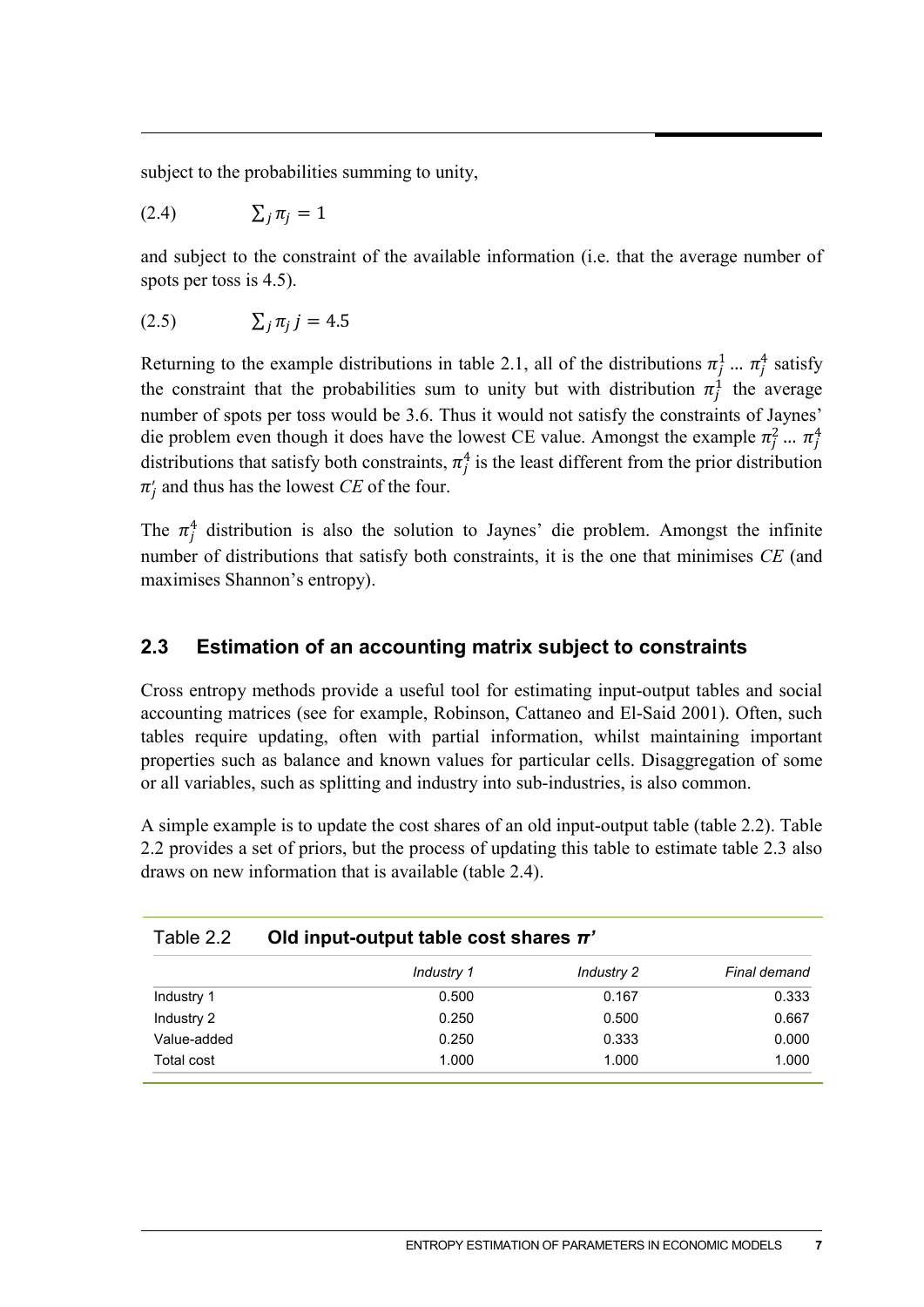| Table 2.3   | Unknown new input-output table cost shares $\pi$ |                   |                |  |  |  |
|-------------|--------------------------------------------------|-------------------|----------------|--|--|--|
|             | Industry 1                                       | <b>Industry 2</b> | Final demand   |  |  |  |
| Industry 1  | $\pi_{11}$                                       | $\pi_{12}$        | $\pi_{1F}$     |  |  |  |
| Industry 2  | $\pi_{21}$                                       | $\pi_{22}$        | $\pi_{2F}$     |  |  |  |
| Value-added | $\pi_{V1}$                                       | $\pi_{V2}$        | $\pi_{\rm VF}$ |  |  |  |
| Total cost  | 1.000                                            | 1.000             | 1.000          |  |  |  |

Table 2.4 shows the known and unknown values in the new input-output table. Total costs in the column totals  $z_i$  ( $j = 1, 2, F$ ) and total sales in the new row totals  $y_i$  ( $i = 1, 2, V$ ) are known. Sales from *i* to *j* are unknown, but they must equal the cost share of *i* in *j* times the total sales of *j*,

$$
(2.5) \t\t x_{ij} = \pi_{ij} z_j.
$$

Note that there are nine unknowns and only six equations (2.7 and 2.8 below) and thus the problem is underdetermined.

| Table 2.4         | Unknown new input-output table (\$) |            |              |                    |  |  |  |
|-------------------|-------------------------------------|------------|--------------|--------------------|--|--|--|
|                   | Industry 1                          | Industry 2 | Final demand | <b>Total sales</b> |  |  |  |
| Industry 1        | $x_{11}$                            | $x_{12}$   | $x_{1F}$     | $y_1 = 9$          |  |  |  |
| Industry 2        | $x_{21}$                            | $x_{22}$   | $x_{2F}$     | $v_2 = 11$         |  |  |  |
| Value-added       | $x_{V1}$                            | $x_{V2}$   | $\chi_{VF}$  | $v = 7$            |  |  |  |
| <b>Total cost</b> | $z_1 = 9$                           | $z_2$ = 11 | $z_F = 7$    |                    |  |  |  |

The CE solution is to choose the new cost shares that are closest to the cost shares in the old input-output table, subject to the new row and column totals. That is, the new cost shares are determined by minimising:

$$
(2.6) \t CE = \sum_j (\sum_i \pi_{ij} \cdot ln(\pi_{ij}/\pi'_{ij})),
$$

subject to the cost shares in each column equalling unity,

$$
(2.7) \qquad \qquad \sum_i \pi_{ij} = 1,
$$

and subject to total costs equalling total sales,

$$
(2.8) \t\t \sum_j \pi_{ij} z_j = y_i,
$$

where in these equations  $i = 1, 2, V$ ,  $j = 1, 2, F$ ,  $i, j \neq V, F$ .

The estimated cost shares are presented in table 2.5 while table 2.6 provides the estimated new input-output table.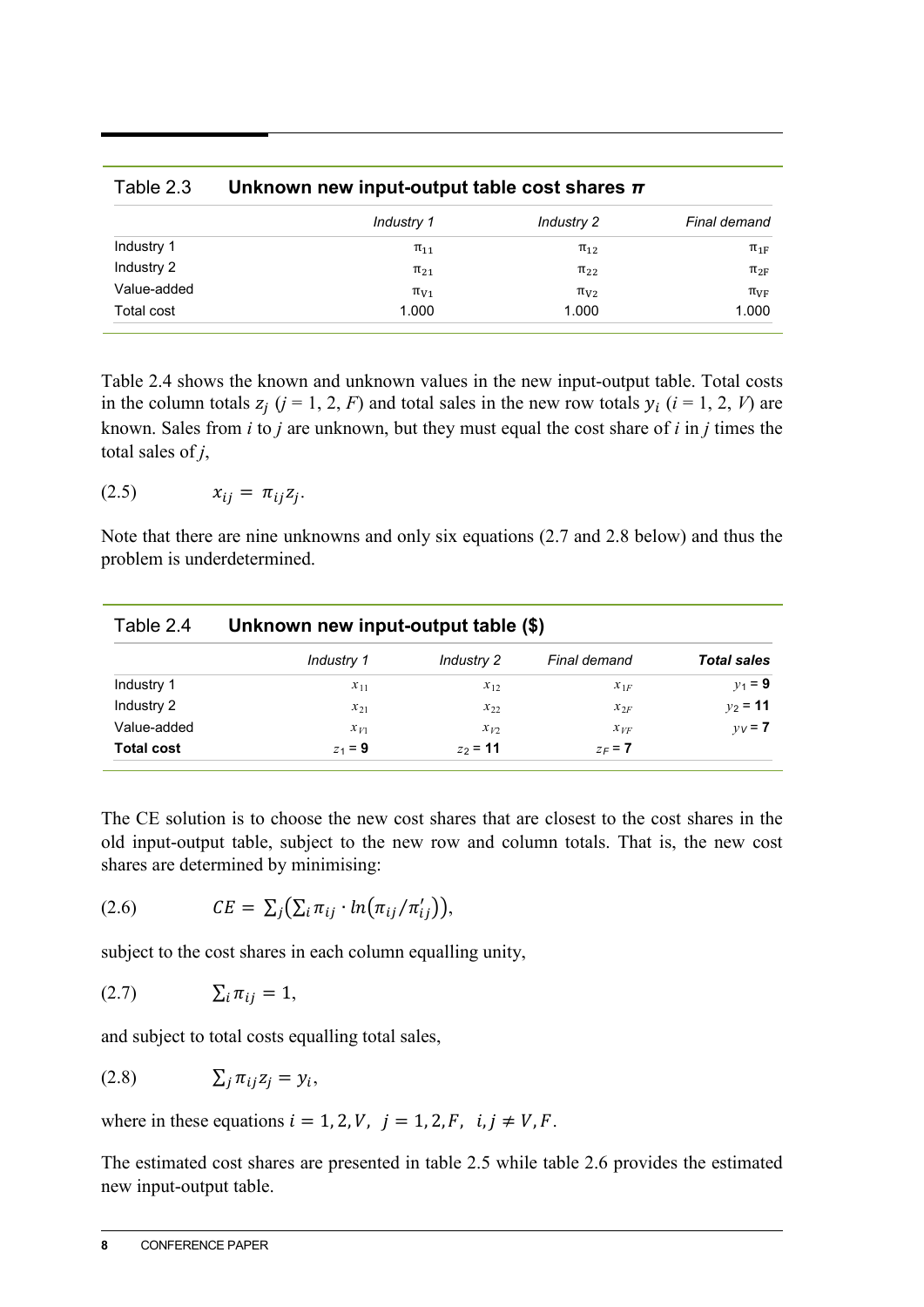|             | Industry 1 | Industry 2 | Final demand |
|-------------|------------|------------|--------------|
| Industry 1  | 0.504      | 0.174      | 0.364        |
| Industry 2  | 0.212      | 0.422      | 0.636        |
| Value-added | 0.284      | 0.404      | 0.000        |
| Total cost  | 1.000      | 1.000      | 1.000        |
|             |            |            |              |

| Table 2.6         | Estimated new input-output table (\$) |            |              |                    |  |  |  |
|-------------------|---------------------------------------|------------|--------------|--------------------|--|--|--|
|                   | Industry 1                            | Industry 2 | Final demand | <b>Total sales</b> |  |  |  |
| Industry 1        | 4.54                                  | 1.92       | 2.55         | 9.00               |  |  |  |
| Industry 2        | 1.91                                  | 4.64       | 4.45         | 11.00              |  |  |  |
| Value-added       | 2.56                                  | 4.44       | 0.00         | 7.00               |  |  |  |
| <b>Total cost</b> | 9.00                                  | 11.00      | 7.00         |                    |  |  |  |

#### **2.4 Model calibration**

A system of equations is underdetermined if there are fewer equations than unknowns. This problem applies to econometric estimators when there are too few observations to estimate the parameters. In such cases, assumptions are usually made about some parameter values so that the problem becomes exactly determined. Typically these assumptions will set a parameter to a certain value or define it as a function of other parameters.

Entropy estimation provides a way of solving underdetermined problems without needing to make 'hard' assumptions about parameter values (box 2.1). This is because entropy estimation uses prior information about the values of each unknown parameter in addition to the data.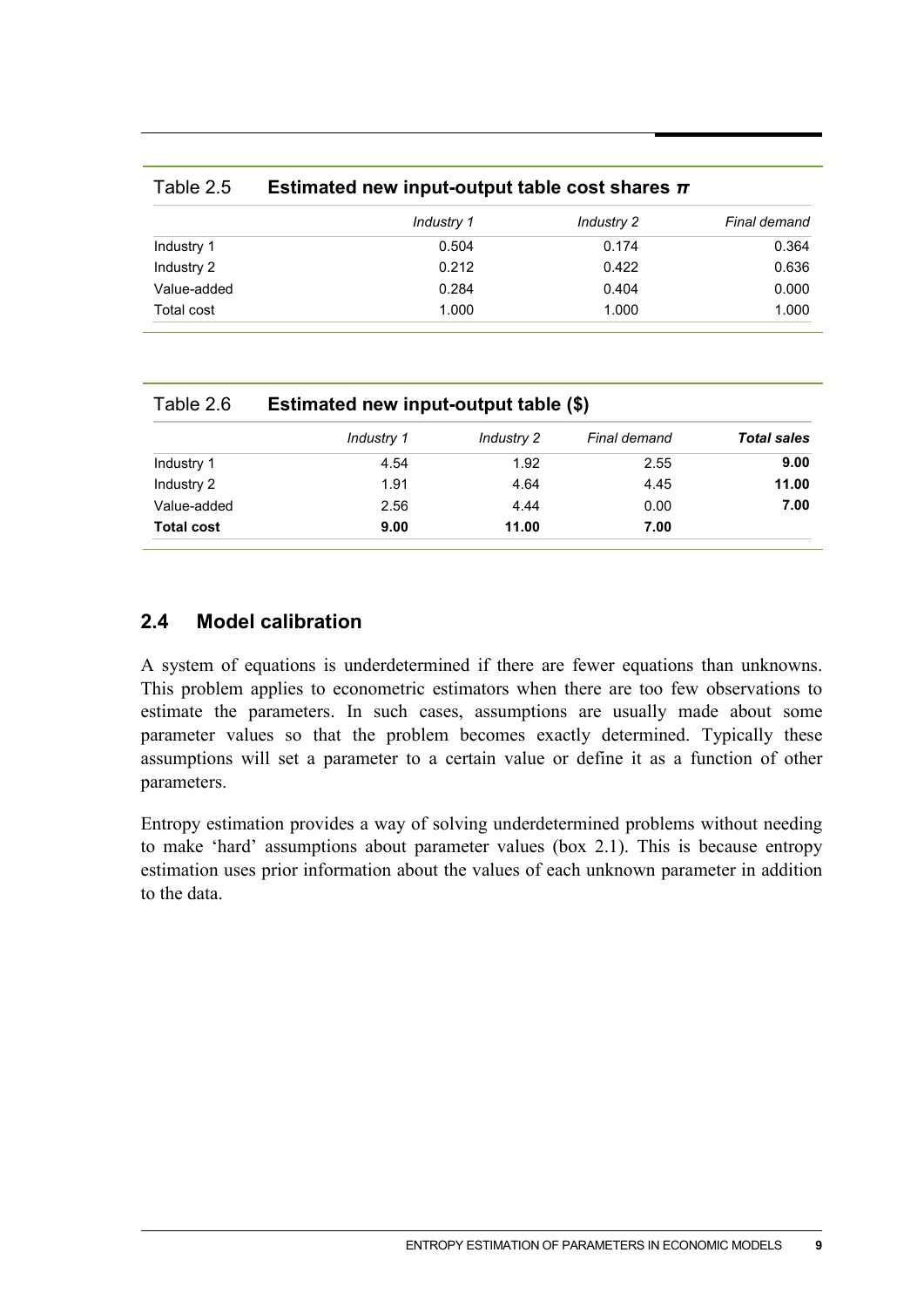#### Box 2.1 **Entropy estimation of the parameters of a cost function**

Consider the following example from Howitt (2005) of estimating two parameters of a simple quadratic cost function

$$
(1) \qquad TC = ax + \frac{1}{2}bx^2
$$

The only available observation indicates that the marginal cost is 60 when output *x* is equal to 10. Thus the data relationship that needs to be satisfied is

$$
(2) \qquad 60 = a + 10b
$$

and there are an infinite number of parameter values for  $a$  and  $b$  that satisfy this.

The entropy approach is to start with: (i) possible values (the 'support values') for  $a$  and  $b$  such as  $z^a = [0, 8, 16, 32, 40]$  and  $z^b = [0, 1, 2, 3, 4]$ , and (ii) the associated prior probabilities such as  $\pi^{\prime a} = \pi^{\prime b} = [0.2, 0.2, 0.2, 0.2, 0.2]$ . These prior values imply that the researcher thinks that the value of  $a$  falls between 0 and 40, the value of  $b$  falls between 0 and 4 and each of the values in these ranges are equally likely.

The minimum cross entropy solution provides the probabilities  $\pi^a$  and  $\pi^b$  that minimise the sum of the cross entropy for  $a$  and for  $b$ , subject to: (i) the probabilities summing to unity; (ii), the parameters equalling the sum of the supports weighted by the estimated probabilities; and (iii) the parameters satisfying equation (2).

In this example the entropy estimates of  $a$  and  $b$  are 30.21 and 2.98 respectively.

Although the entropy estimator is determined, if there is significant noise in the available data then the entropy estimates are unlikely to be close to the 'true' value. The more actual data that is available, the closer the entropy estimate is likely to be to the 'true' value. That said, entropy estimation provides a means for using what data is available, however limited it may be, to improve the estimate.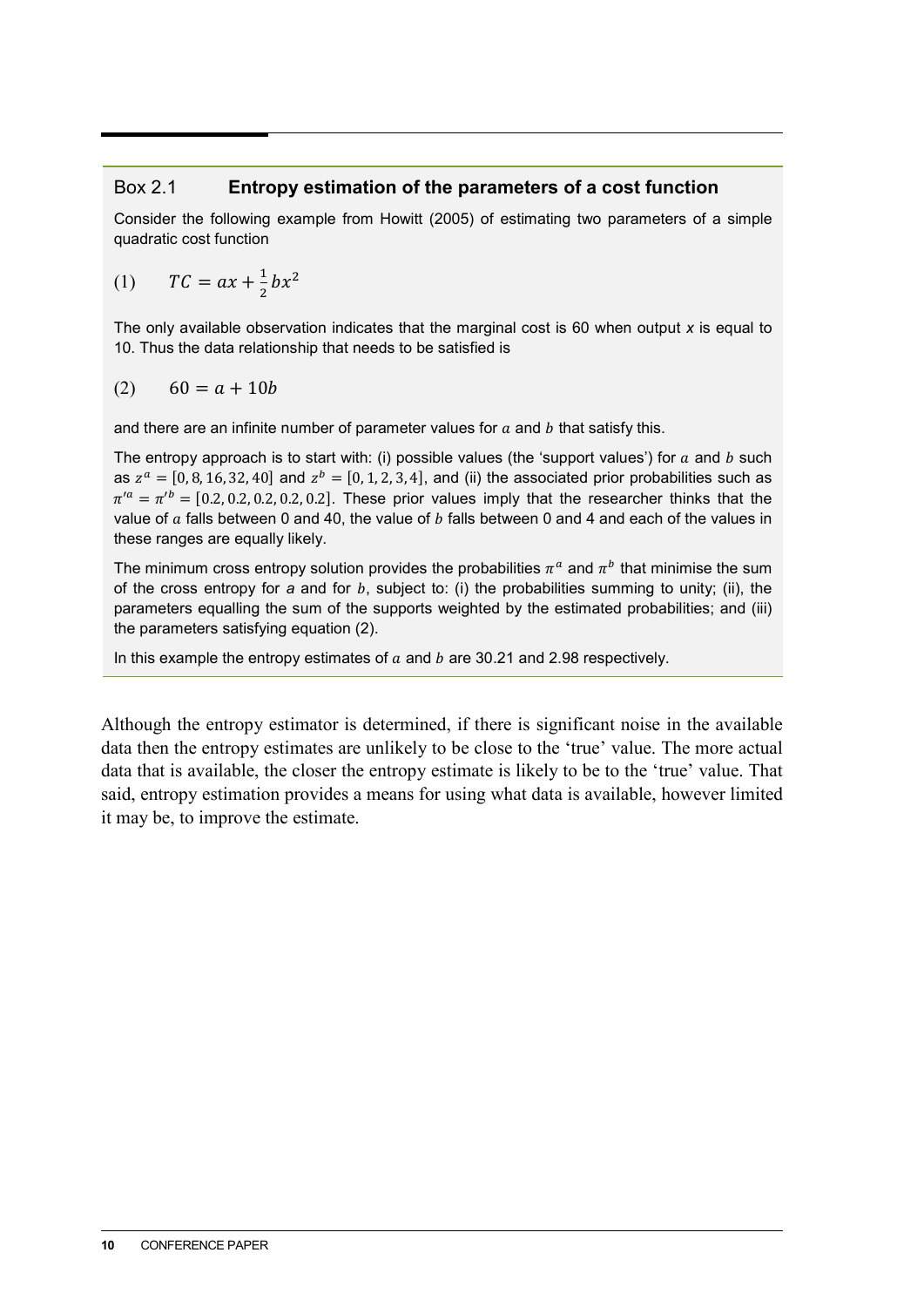## **3 Using cross entropy to estimate elasticities from time series:** *Part I single equation*

To demonstrate Generalised Cross Entropy (GCE) estimation (the formal term for entropy estimation) in the simplest possible way, consider a single linear equation with one unknown elasticity to be estimated. For example, given a time series of percentage (or log) changes in the relative price of two goods or factors  $p_t$  and the percentage change in the relative quantities  $q_t$ , the elasticity of substitution parameter  $\sigma$  can be estimated from

$$
(3.1) \t q_t = \sigma \cdot p_t + e_t, \t t = 1, \ldots, T
$$

This example is commonly found in linearised CGE models where capital-labour substitution elasticities and domestic-import (Armington) substitution elasticitites play an important role.

#### **3.1 Single observation**

-

Initially suppose that  $T=1$  and that the only observation is  $q_1 = 0.5$  and  $p_1 = 1$ . With one observation and two unknowns ( $\sigma$  and  $e_1$ ) this problem is underdetermined.

The equation can be solved by assuming that  $e_1 = 0$  in which case  $\sigma = q_1/p_1 = 0.5$ . This is broadly representative of the approach used by Zhang and Verikios (2006) to estimate Armington elasticities from successive databases of the GTAP model. Implicit in this approach is the assumption that there is no unobserved noise (or that the noise is centred around zero when using aggregated variables) and there are no changes in preferences or technology in the intervening period.

The equation can also be solved by taking a given value for  $\sigma$  and use (3.1) to calculate  $e_1$ . This is somewhat analogous to the approach in the historical simulations of Dixon and Rimmer (1998) where given elasticity values are used in order to estimate shifts in consumer preferences and technological change, which are roughly comparable to any trend in the error term.[2](#page-10-0)

In both these examples, prior information is essentially used to be able to solve the problem, by fixing the value of one of the parameters. The entropy estimation approach, rather than fix a value, starts with prior probability distributions for  $\sigma$  and  $e_1$  (see box 3.1). This consists of both the support values — i.e. possible values for  $\sigma$  and  $e_1$  — and the associated prior probabilities of those values.

Table 3.1 provides an example in which the support values for  $\sigma$  and  $e_1$  contain only two elements which are the lower and upper bounds. The associated prior probabilities are

<span id="page-10-0"></span><sup>&</sup>lt;sup>2</sup> Their approach assumes that there is both a shift term (representing changes in preferences or technology) and an error term, with the error term being equal to zero. In our simple example, it is assumed that there are no underlying trends in the data and thus no shift term is required.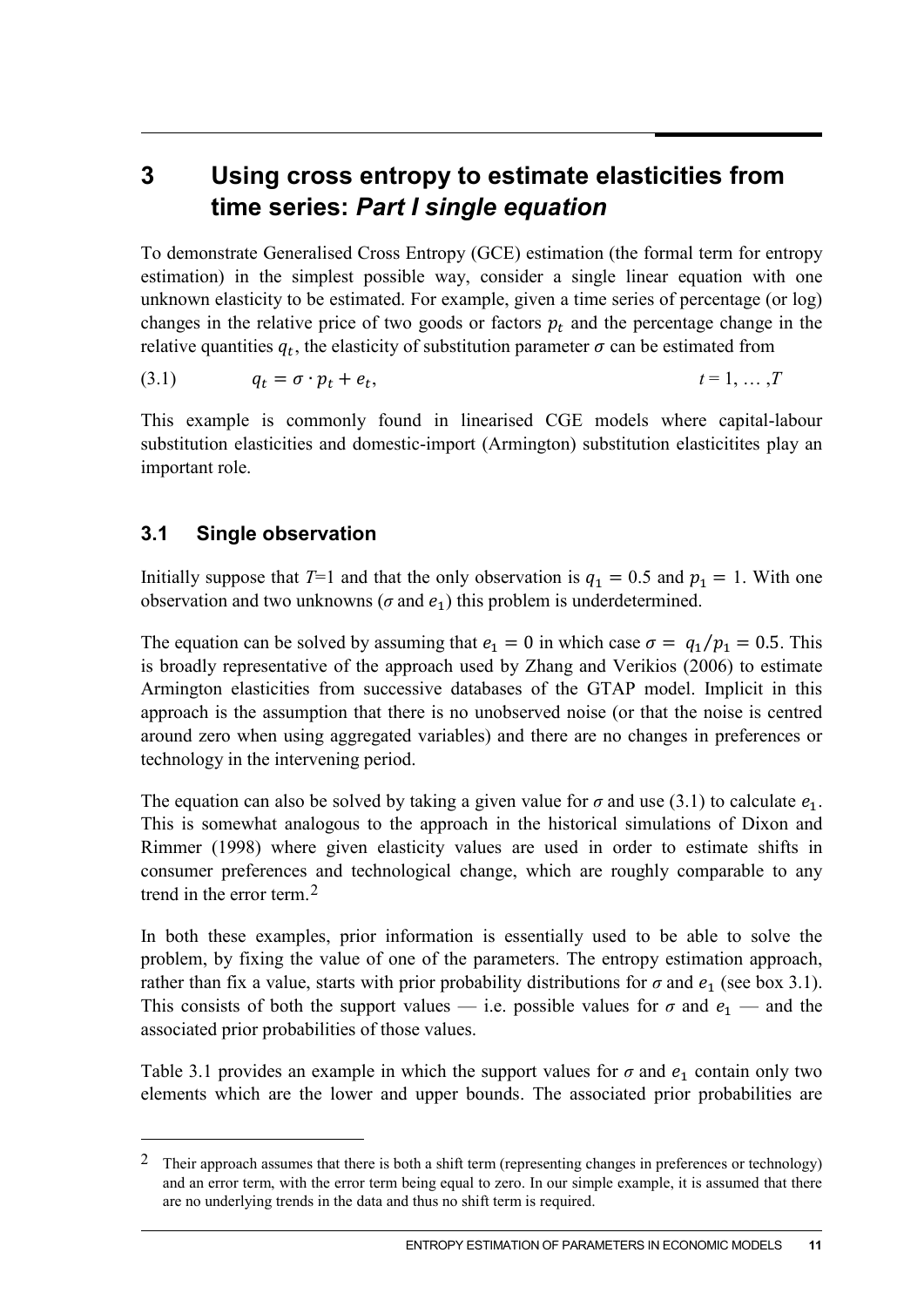assumed to be 0.5. For  $\sigma$  the prior is a mean of 1 with possible values of 0 and 2, each with probability 0.5. For  $e_1$  the prior is a mean of 0 with possible values -1 and 1, each with probability 0.5.

| Element 1     |                            |                               |
|---------------|----------------------------|-------------------------------|
| (lower bound) | Element 2<br>(upper bound) | Mean of prior<br>distribution |
|               |                            |                               |
| 0.0           | 2.0                        |                               |
| 0.5           | 0.5                        | 1.0                           |
|               |                            |                               |
| $-1.0$        | 1.0                        |                               |
| 0.5           | 0.5                        | 0.0                           |
|               |                            |                               |

#### Table 3.1 **Support values and prior probabilities for unknowns**

#### Box 3.1 **Prior probability distributions**

The prior probability distribution used in entropy estimation should represent prior information about the unknown parameter. This prior information could consist of:

- Well-tested theoretical constraints for instance, some elasticities are highly unlikely to be less than zero.
- econometric estimates from different contexts there may exist econometric estimates that apply to different times, locations or industries but that still provide some information regarding the value of the parameter in another context.
- educated guesswork based on the characteristics of goods or factors for example, characteristics of certain goods imply that they are likely to be elastic (or inelastic).

While the prior distribution used in entropy estimation is represented as a discrete probability distribution it can be considered an approximation of a continuous distribution and can be used flexibly:

- if the value of the unknown parameter is relatively certain, most of the probability weight will be placed around that value.
- if there is less certainty about the value of the parameter then the probabilities can be spread even over a large range.
- or if the possibilities are asymmetric, that too can be incorporated.

Note too that the lower and upper bounds of the support values determine the lower and upper bounds of the entropy estimator. They can therefore be used to enforce theoretical constraints.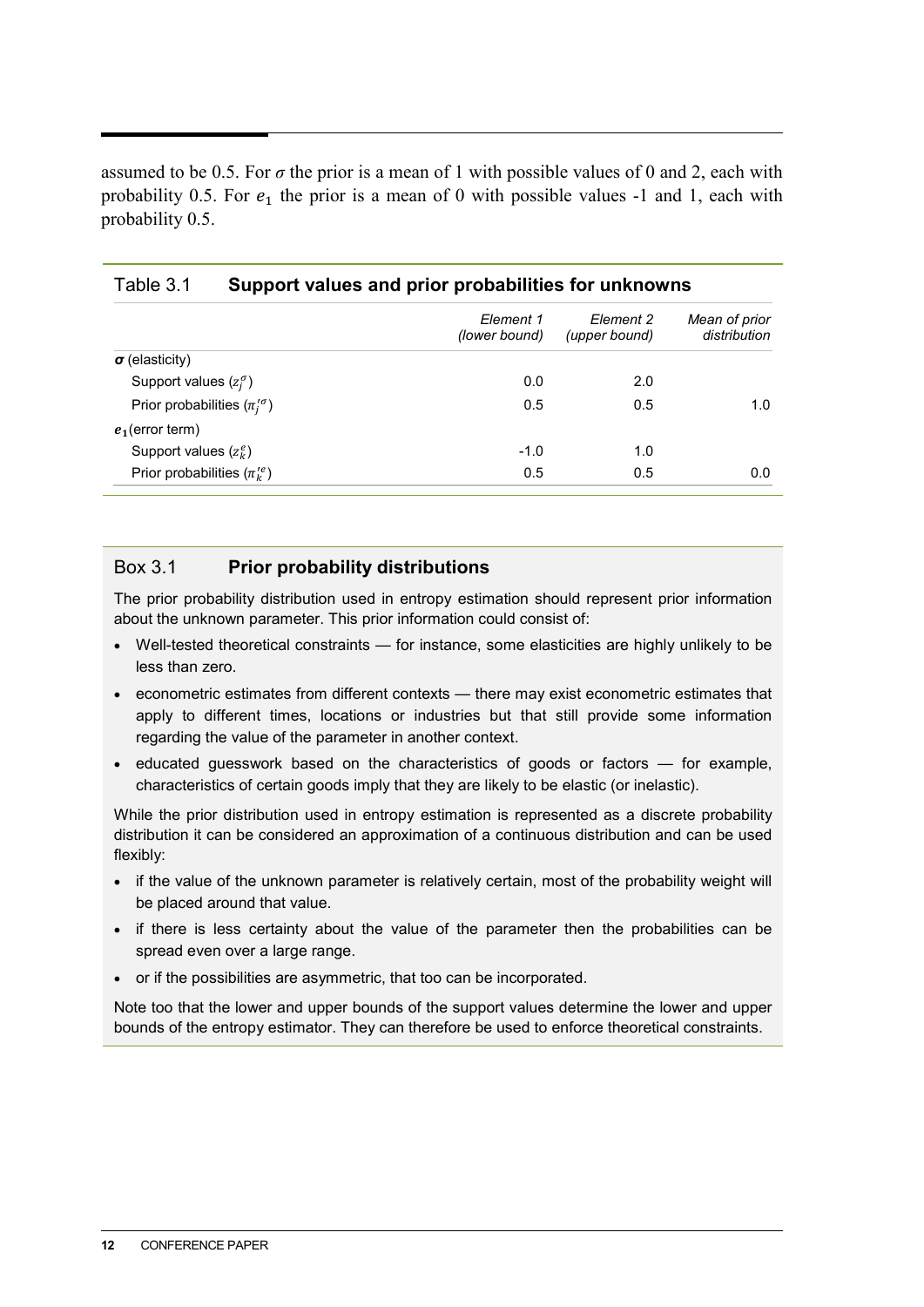Generalised Cross Entropy estimation involves starting with prior probabilities and support values such as those in table 3.1 and then determining the probabilities  $\pi_j^{\sigma}$  and  $\pi_j^e$  that minimise the weighted sum of the entropy functions for each of the unknowns (one for *σ* and one for  $e_1$ ), i.e. **minimising**:

(3.2) 
$$
CE = \gamma \sum_j [\pi_j^{\sigma} \ln(\pi_j^{\sigma}/\pi_j^{\prime \sigma})] + (1 - \gamma) \sum_j [\pi_j^e \ln(\pi_j^e/\pi_j^{\prime e})]
$$

**subject to** the sum of estimated probabilities equalling unity:

(3.3) 
$$
\sum_{j} \pi_{j}^{\sigma} = 1
$$

$$
\sum_{j} \pi_{j}^{\epsilon} = 1
$$

**and subject to** the values of the unknown parameters equalling the sum of the supports weighted by the estimated probabilities:

(3.4) 
$$
\sigma = \sum_{j} \pi_{j}^{\sigma} z_{j}^{\sigma}
$$

$$
e_{1} = \sum_{j} \pi_{j}^{e} z_{j}^{e}
$$

**and subject to** the values of the unknown parameters satisfying the constraints of the equations of the economic model:

$$
(3.5) \t q_1 = \sigma \cdot p_1 + e_1
$$

-

Equation 3.2 implies that there is a tension between minimising the entropy function for *σ* (choosing a value for  $\sigma$  that reflects the priors about  $\sigma$ ) and minimising the entropy function for  $e_1$  (choosing a value of  $\sigma$  that is consistent with the data) (box [3](#page-12-0).2).<sup>3</sup> The relative weight placed on each of these entropy functions can be altered using the weighting factor *γ*.[4](#page-12-1)

Table 3.2 presents the entropy estimation results based on: (i) the single observation that  $q_1 = 0.5$  and  $p_1 = 1$ ; (ii) the two element support values and prior probabilities in Table 3.1; and (iii)  $\gamma = 0.5$ . Because in this simple example there is only one observation, two unknown parameters and two elements in the support values, the results can also be illustrated in a two-dimensional graph (box 3.3).

<span id="page-12-0"></span><sup>&</sup>lt;sup>3</sup> The entropy function for  $e_1$ , like the sum of least squares function used in least squares estimation, is a penalty function — a measure of undesirability. Indeed, (Preckel 2001) demonstrates that the entropy function for an error term (with two elements in the support and a mean of zero) is approximately quadratic for values close to zero.

<span id="page-12-1"></span><sup>4</sup> If no weighting factor is included, then the two objective functions are implicitly weighted equally. Alternatively, when estimating multiple parameter models, a different weight can be assigned to the cross entropy terms in the objective function for each parameter.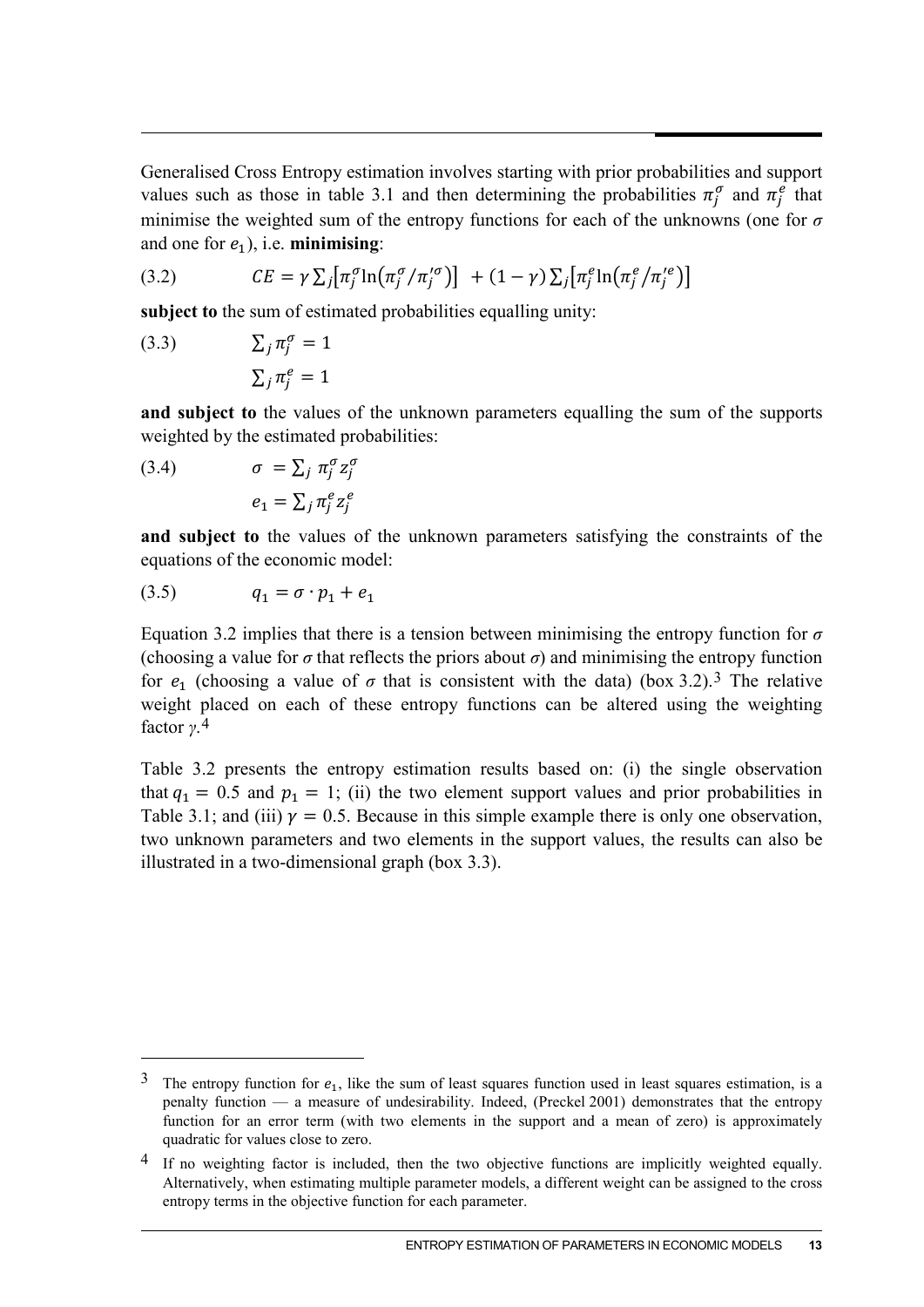#### Box 3.2 **Minimising cross entropy**

The figure below plots the relationship between different values of *σ* and the associated values of the cross entropy functions for *σ*, for  $e_1$ , and the equally weighted aggregate of the two. As can be seen:

- the cross entropy function for  $\sigma$  is minimised when  $\sigma$  = 1, its prior;
- the cross entropy function for  $e_1$  is minimised when  $\sigma$  = 0.5, the value from the single observation; and
- the aggregate cross entropy function is minimised when  $\sigma$  = 0.75, the entropy estimation result (table 3.2)



#### Table 3.2 **Entropy estimation results with a single observation and the support values and prior probabilities in table 3.1 and** *γ***=0.5**

|                                                  | Element 1<br>(lower bound) | Element 2<br>(upper bound) | Mean of prior<br>distribution |
|--------------------------------------------------|----------------------------|----------------------------|-------------------------------|
| $\sigma$ (elasticity)                            |                            |                            |                               |
| Support values $(z_i^{\sigma})$                  | 0                          | 2                          |                               |
| Estimated probabilities $\sigma(\pi_i^{\sigma})$ | 0.625                      | 0.375                      | 0.750                         |
| $e_1$ (error term)                               |                            |                            |                               |
| Support values $(z_i^e)$                         | -1                         |                            |                               |
| Estimated probabilities $(\pi_i^e)$              | 0.625                      | 0.375                      | $-0.250$                      |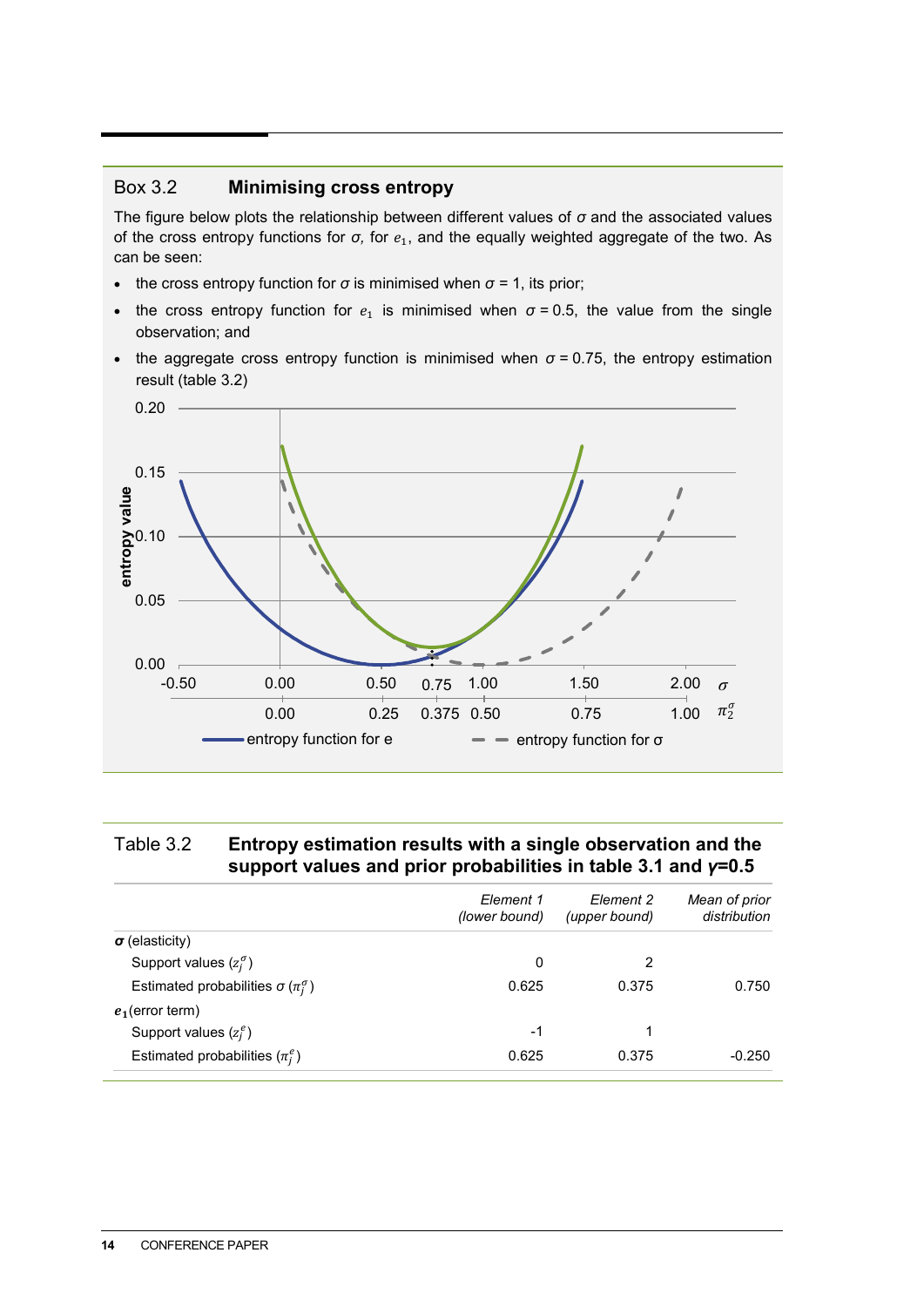As can be seen in table 3.2, the estimated probability that  $\sigma = 0$  is 0.625 which is higher than the prior of 0.5, and the estimated probability that  $\sigma = 2$  is 0.375 which is lower than the prior of 0.5. Thus the entropy estimate of the mean for  $\sigma$  is lowered from 1.0 to 0.75. The entropy estimates of the probabilities for  $e_1$  also differ from the priors resulting in the mean for  $e_1$  being lowered to -0.25.

As this example makes clear what is being estimated are the probabilities that an unknown parameter takes on given values, not the value of the parameter itself. It is important to note that unlike Bayesian techniques (box 3.4), the estimated probability distribution of *σ* is not an estimate of the uncertainty surrounding the estimate of  $\sigma$  and thus is not particularly relevant (Preckel 2001).[5](#page-14-0)

-

<span id="page-14-0"></span><sup>5</sup> To understand this point, consider a perfectly specified model — a model without error — where the priors for the unknown parameter  $\sigma$  deviate from the 'true' value of that parameter. In this scenario entropy estimation will arrive at the true value of the parameter, and the probabilities associated with that parameter will be chosen such that the difference between estimated and prior probabilities for the parameter is minimised. These estimated probabilities cannot be interpreted as a measure of the uncertainty surrounding the value of the parameter because if this were the case, the estimated probabilities would indicate that we are certain of its value. (That is, there would be a probability of one for the true value and a probability of zero for all other values rather than probabilities that are chosen based on their distance from the associated priors.)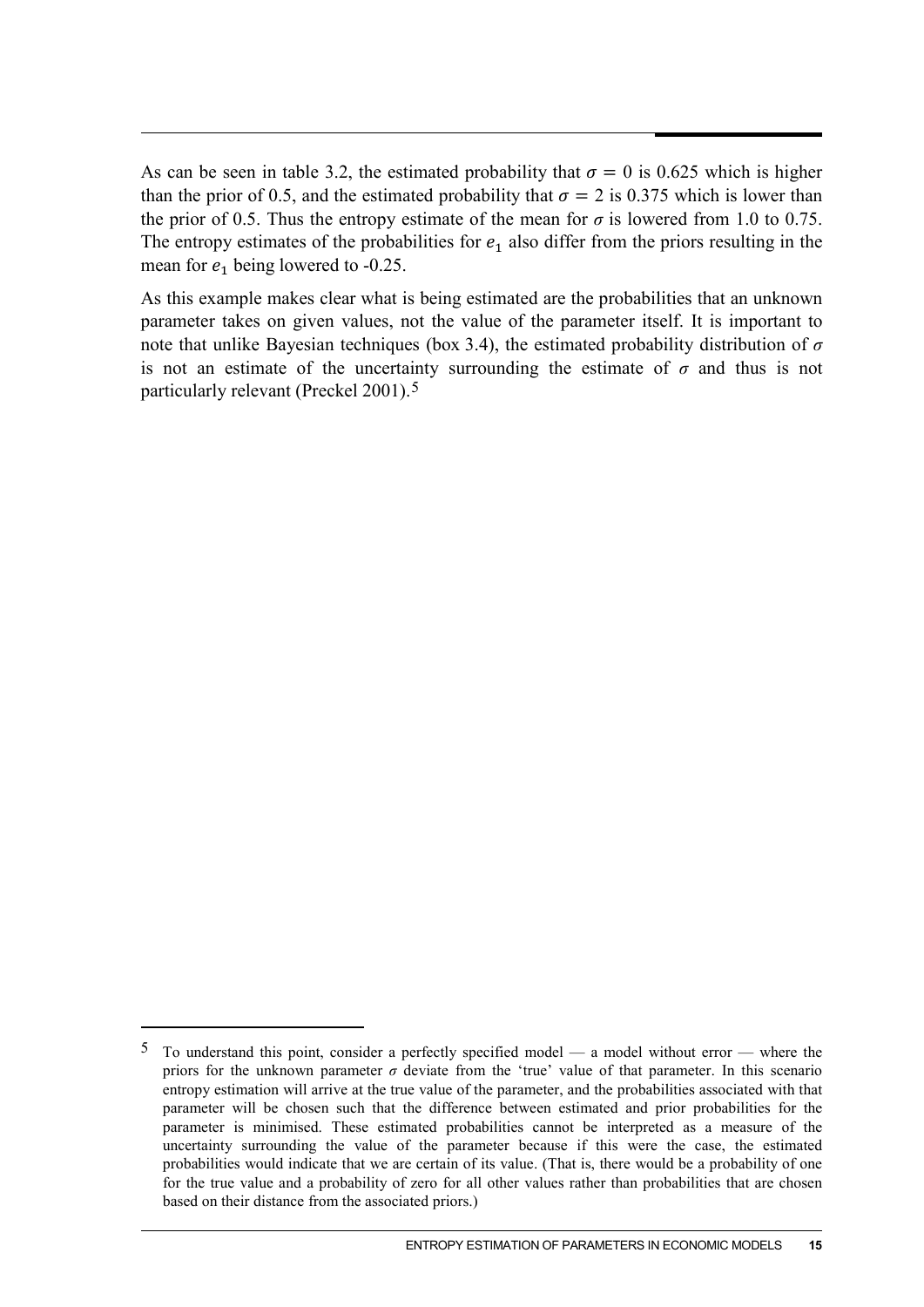#### Box 3.3 **Graphical representation of entropy estimation solution in the single observation example**

Minimisation of the CE function in equation 3.2 subject to the constraints in equations 3.3 through 3.5 can be represented in a simple two-dimensional diagram if there are only two elements in the support values as in table 3.1.

The equations in 3.3 are first used to substitute out  $\pi_1^{\sigma}$  and  $\pi_1^e$ . Then with  $\pi_2^{\sigma}$  and  $\pi_2^e$  on the axes, values of the objective function (the weighted sum of the entropy functions for  $\sigma$  and  $e_1$ ) are plotted as contours, with each ellipse representing a single value ('level') of the CE function. The point where  $\pi_2^{\sigma}$  and  $\pi_2^e$  both equal 0.5 (their priors) is where CE is equal to zero. The further an ellipse is from this point, the greater the value of the aggregate entropy function;  $CE = 0.016$ for the blue ellipse,  $CE = 0.032$  for the grey ellipse etc.



Next the equations in 3.4 can be used to convert the probabilities on the axes to the corresponding values of *σ* and *e<sub>1</sub>*. For example to convert  $\pi_2^{\sigma}$  into values of *σ*, the values of  $\pi_2^{\sigma}$ and  $\pi_1^{\sigma}$  (=1 -  $\pi_2^{\sigma}$ ) are multiplied by their support values  $z_2^{\sigma}$ (= 2) and  $z_1^{\sigma}$ (= 0).

The  $e_1$  and  $\sigma$  axes are used to plot the equation of the economic model itself, 3.5. Inserting the values for the single observation  $q_1 = 0.5$  and  $p_1 = 1$  into 3.5 and re-arranging gives the linear relationship  $e_1 = 0.5 - \sigma$  which is plotted as the black line in the diagram. This constraint must be satisfied in the entropy estimation problem.

(continued next page).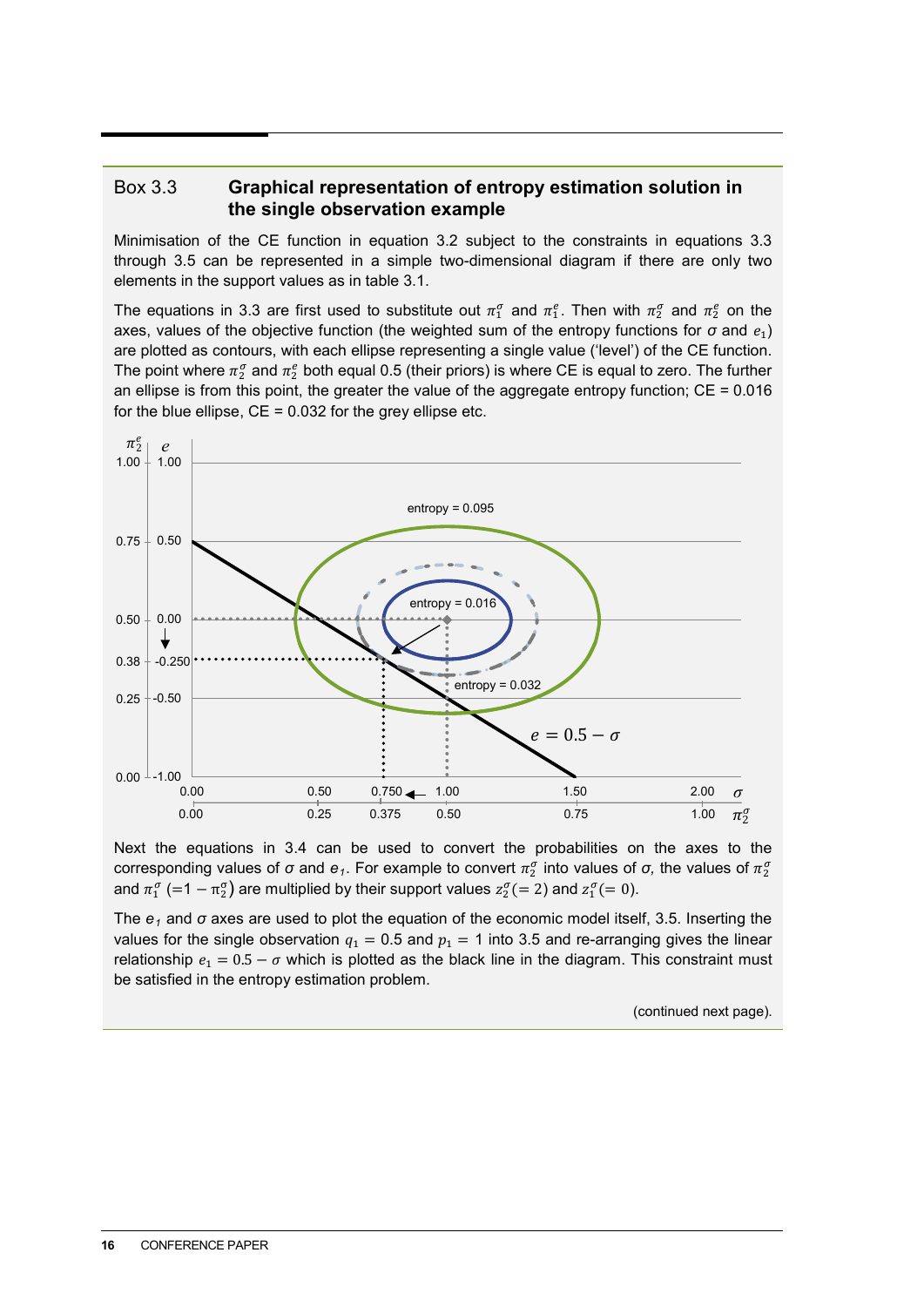#### Box 3.3 **continued**

The solution to the entropy estimation problem occurs at the point where the constraint line is tangent to the lowest-entropy-value ellipse (that is, where the entropy function is minimised and the constraint is satisfied). The diagram shows that this tangency occurs where cross entropy equals 0.032,  $\sigma$  is equal to 0.75 and  $e_1$  is equal to -0.25. This point is equivalent to  $\pi_2^\sigma$ and  $\pi_2^e$ both being equal to 0.375, a decrease from their prior probabilities of 0.5.

It should also be evident in this example and diagram that if there were changes to the prior probabilities or supports or weights, then the shape of ellipses and/or the values on the axes would change and thus the solution would change (this issue is taken up in section 3.2). Also if the single observation were different, then the constraint line and solution would change.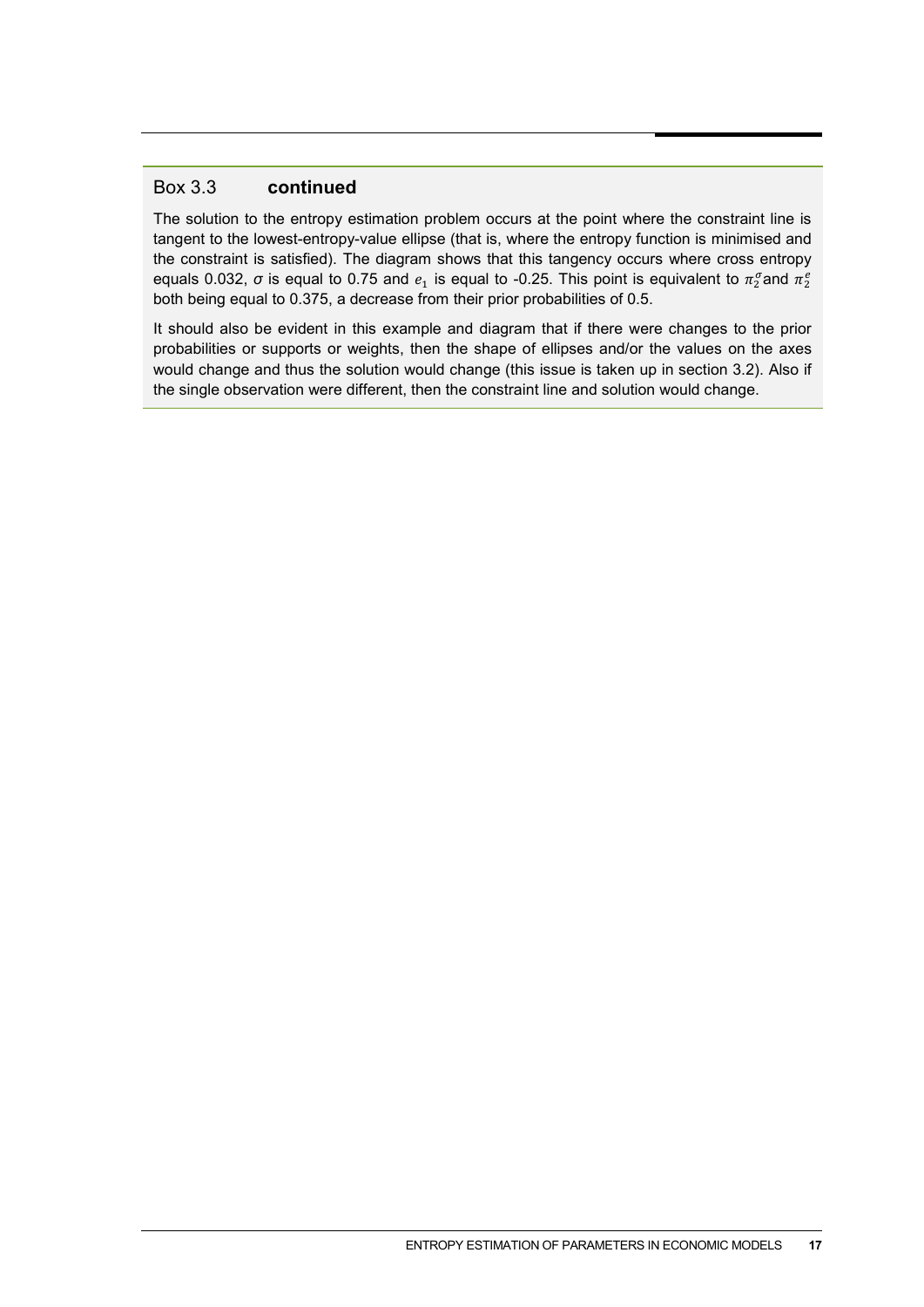#### Box 3.4 **How does Bayesian estimation differ from entropy estimation?**

Entropy and Bayesian estimation both use prior information, in addition to the available data, to estimate unknown parameters.

#### **What is Bayesian estimation?**

Bayesian techniques estimate the distribution of a parameter by updating prior knowledge about the distribution with new information. The equation for estimating the distribution is

$$
p(\theta | x) = p(\theta) \cdot L(x | \theta)
$$

where:

 $\theta$  represents the parameters to be estimated

 $x$  represents the observed data

 $p(\theta|x)$  represents the estimated distribution (or posterior distribution) for  $\theta$ 

 $p(\theta)$  represents the prior knowledge (or prior distribution) for  $\theta$ 

 $L(x|\theta)$  represents the likelihood function (the probability of obtaining the observed data conditional on the unknown parameter value).

#### **What are the differences between entropy estimation and Bayesian estimation?**

Bayesian techniques estimate the posterior distribution of the unknown parameters. In contrast, entropy estimation only provides a point estimate of the unknown parameter. (While entropy estimation does estimate a posterior distribution, this distribution does not reflect the uncertainty surrounding the value of the unknown — see footnote 4.)

That said, Bayesian estimation is much more difficult to implement.

• To employ Bayesian estimation, a researcher needs to specify the prior distribution of the unknown parameter. This involves choosing a continuous probability distribution (for example, a normal distribution or a gamma distribution) and values for the parameters that define that distribution (for example, *µ* and *σ* in the case of the normal distribution), such that the distribution matches the researcher's priors. In contrast, entropy estimation allows the researcher to use prior information in a much simpler way. A researcher only needs to set a discrete prior distribution rather than a more complex continuous distribution.

Using Bayesian estimation, the posterior distribution of the unknown parameter is calculated by multiplying the prior distribution by the likelihood function (the probability of obtaining the observed data conditional on the unknown parameter value). It is often not possible to derive the posterior distribution algebraically, which means numerical techniques are required. This can make Bayesian estimation computationally difficult and thus an impractical approach for the calibration of large economic models with many parameters.

*Source*: Greene (2007).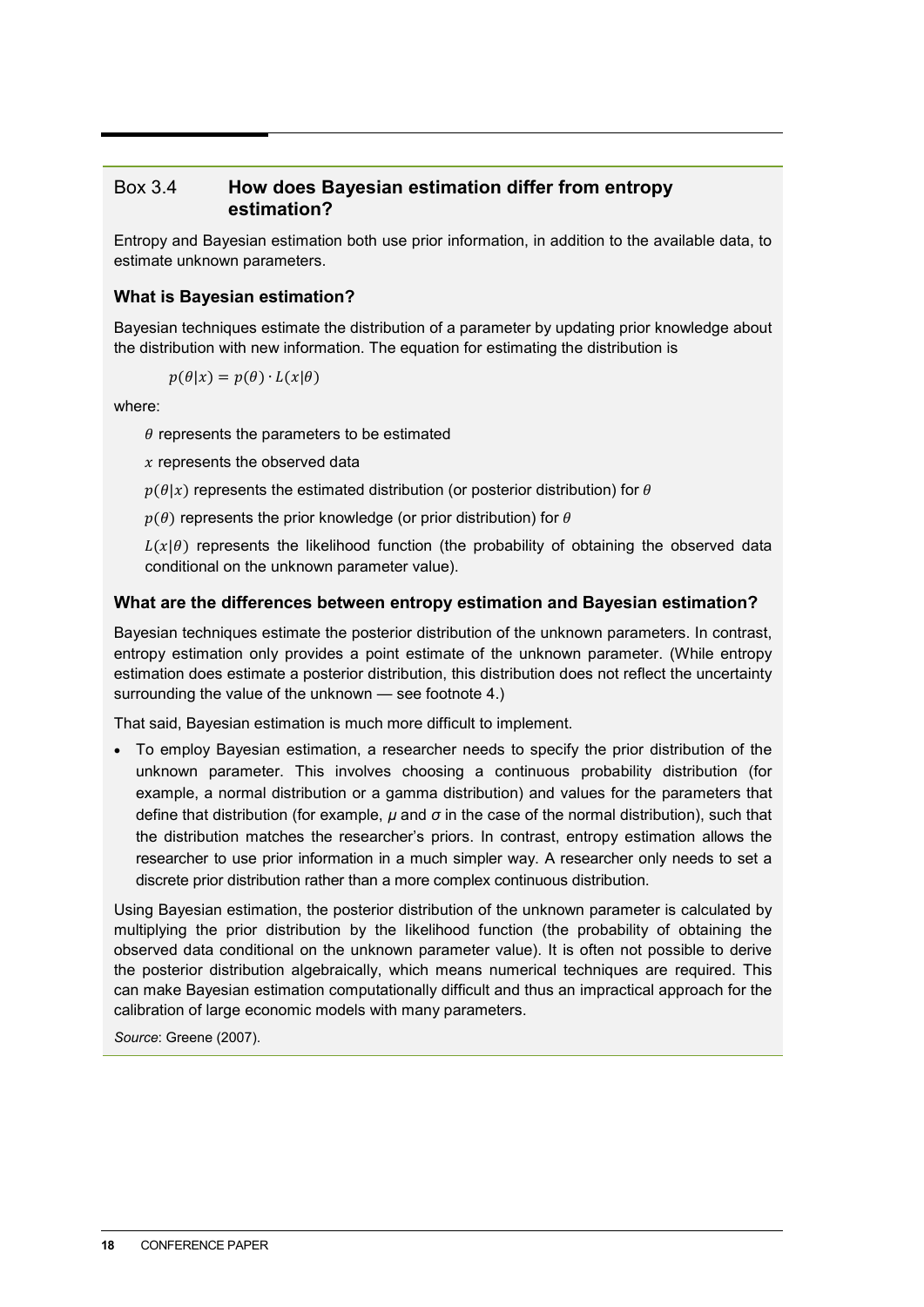### **3.2 Changing the weights, prior probabilities and support values**

The results of the entropy estimation of the single observation example in section 3.1 depend on the assumed weights on the two entropy functions and the prior probabilities and support values for both  $\sigma$  and  $e_1$ .

Table 3.3 summarises the results of changing some of the assumptions about *σ* while still assuming a single observation and maintaining the same assumptions for  $e_1$  as in section 3.1.

|    |    |                                                            | Weight<br>for $\sigma$ (y) | Support<br>set $(z^{\sigma})$ | Prior prob.<br>$(\pi'\sigma)$ | mean | Prior Estimated<br>mean |
|----|----|------------------------------------------------------------|----------------------------|-------------------------------|-------------------------------|------|-------------------------|
|    |    | Section 3.1 example                                        | 0.50                       | [0, 2]                        | [0.5, 0.5]                    | 1.00 | 0.750                   |
| 1. |    | <b>Change weight</b>                                       |                            |                               |                               |      |                         |
|    | a) | less importance on prior for $\sigma$                      | 0.25                       | $\mathbf{u}$                  | $\pmb{\mathsf{H}}$            |      | 0.629                   |
|    | b) | zero weight on prior for $\sigma$                          | 0.00                       | $\mathbf{H}$                  | ,                             |      | 0.500                   |
|    | C) | zero weight on prior for $e_1$                             | 1.00                       | $\mathbf{u}$                  |                               |      | 1.000                   |
| 2. |    | <b>Change prior probabilities</b>                          | 0.50                       | π.                            | [0.25, 0.75]                  | 1.50 | 1.000                   |
| 3. |    | <b>Change supports</b>                                     |                            |                               |                               |      |                         |
|    | a) | increasing the bounds<br>symmetrically                     | "                          | $[-0.5, 2.5]$                 | [0.5, 0.5]                    | 1.00 | 0.655                   |
|    | b) | increasing the bounds<br>asymmetrically                    | п                          | [0, 2.5]                      | 11                            | 1.25 | 0.796                   |
|    | C) | increasing the bounds<br>asymmetrically by a larger amount |                            | [0, 12]                       |                               | 6.00 | 0.725                   |

#### Table 3.3 **Changing the assumptions about σa**

**a** Based on a single observation ( $q_1 = 0.5$  and  $p_1 = 1$ ) and on the support set and associated probabilities for  $e_1$  being unchanged from table 3.1. Cells that are red and italicised indicate changes from the section 3.1 example.

A number of important insights come from these results. Most are intuitive but some are less so.

1. The entropy estimate for *σ* more closely reflects the data when there is less weight on the entropy function for *σ*, and with more weight it more closely reflects its priors.

In 1.a) in table 3.3, the weight placed on the entropy function for  $\sigma$  is decreased to 0.25 (and the weight placed on the entropy function for  $e_1$  is increased to 0.75) resulting in a decrease in the entropy estimate for *σ* from 0.750 to 0.629 which more closely reflects the data.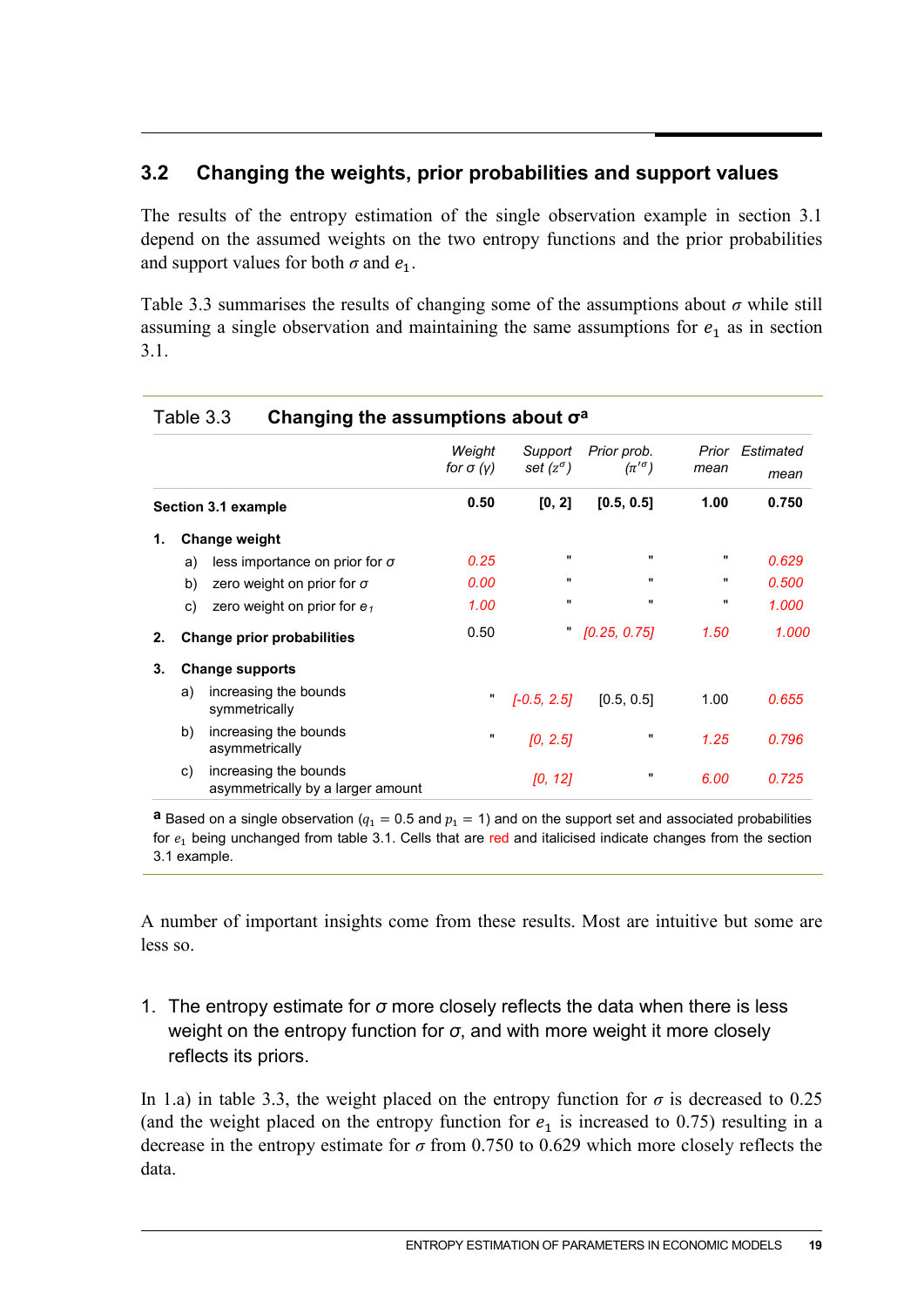In 1.b) the weight on the entropy function for  $\sigma$  is set to zero resulting in the entropy estimate of  $\sigma$  equalling 0.5, the value in the data.

In 1.c) the weight on the entropy function for  $\sigma$  is set to one resulting in the entropy estimate of  $\sigma$  equalling 1.0, its prior.

2. In the two element case, changing the prior probabilities alters the mean of the prior probability distribution and the entropy estimate shifts towards the new mean.

In 2 in table 3.3,  $\pi_1^{\prime\sigma}$  and  $\pi_2^{\prime\sigma}$  are changed to 0.25 and 0.75 respectively. With no change in the support values (0 and 2), the prior mean of  $\sigma$  is increased from 1.0 to 1.5. The effect is to increase the entropy estimate of  $\sigma$  from 0.75 to 1.00.

In essence the entropy estimator is being told that the value of  $\sigma$  should be larger and the estimator responds accordingly, and especially so when there is only one data observation to contradict that assumption. Behind the result is the cross entropy objective function now having a smaller penalty on a higher value of *σ* and having a larger penalty on a smaller value for  $\sigma$ . Or put differently, if the cross entropy function is viewed as a preference function, the preference is now for larger values of *σ*.

Note that in this example with two elements in the support values, changing the prior probabilities necessarily changes the mean of  $\sigma$  (assuming that the supports are unchanged). If the support values had three or more elements, it would be possible to change the prior probabilities in a way that did not change the mean of the prior distribution.

Note also that the effect of changing the prior probabilities is dependent on assumptions made about weights and supports. For example, if the weighting placed on  $\sigma$  is equal to zero, changing the prior probabilities related to  $\sigma$  would have no effect on the entropy estimate. Furthermore, changing the supports for  $\sigma$  at the same time as changing the prior probabilities associated with  $\sigma$  would augment the effect on the entropy estimate.

#### 3. a) Changing the bounds of the supports symmetrically (in the case of two support elements) is analogous to changing the weighting factor.

In 3.a)  $z_1^{\sigma}$  and  $z_2^{\sigma}$  are changed to -0.5 and 2.5 respectively. With no change in the probabilities (0.5 and 0.5), the prior mean of  $\sigma$  is unchanged at 1.0. The resulting entropy estimate of  $\sigma$  is reduced from 0.750 to 0.655.

The intuition behind this result is that by increasing the range of the support on  $\sigma$ , the modeller is effectively asserting that they are less confident about the value of *σ*. And with no change in the assumptions about the distribution of  $e_1$ , more weight is implicitly placed on the priors of  $e_1$ .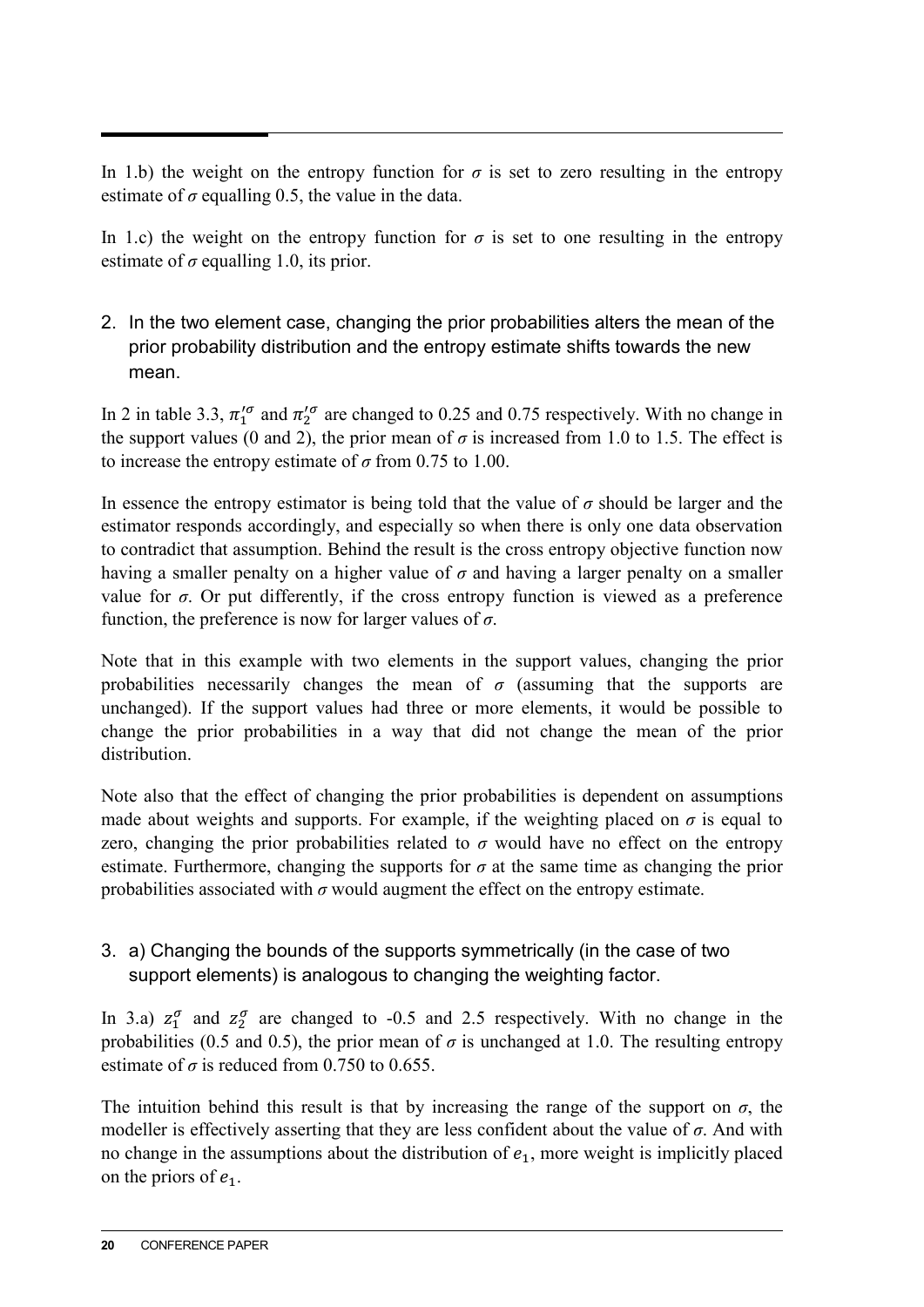This logic also applies if the range of the support values on  $e_1$  were increased. Although it might be instinctive to think that if the range of the support for the error term were increased, the entropy estimate would place more weight on the data because the error term could take a wider range of values, this is *not* the case. Rather if the range of the support values on  $e_1$  were increased, the modeller would effectively be asserting that they were less certain about the value of the error and thus implicitly placing more weight on the prior information for  $\sigma$ . In the entropy estimation procedure there is no fundamental difference between  $\sigma$  and  $e_1$  — they are both unknowns with prior probabilities and support values.

Changing the support values in the two-element case has a similar effect to changing the weighting factor because all of the 'prior probability' is in the bounds of the support values. Two observations follow for cases where more than two elements in the support values:

- The effect of changing the bounds would be reduced (assuming that there is a prior probability associated with the centre of the support values).
- Increasing the amount of prior probability in the bounds relative to the centre of the support values (making the prior distribution flatter) will have a similar effect as expanding the support values in the two-element case. That is, the more uninformative the prior distribution is, the more weight that is placed on choosing parameters that are consistent with the data.[6](#page-20-0)
- 3. b) and c) The effect of an asymmetric manipulation of the supports depends on the size of the shift (in the case of two support elements).

In 3.b)  $z_2^{\sigma}$  is set to 2.5 while  $z_1^{\sigma}$  is unchanged at zero. With no change in the probabilities (0.5 and 0.5), the mean of the prior distribution for  $\sigma$  is increased from 1.0 to 1.25. The resulting entropy estimate of *σ* is *increased* from 0.750 to 0.796.

In 3.c)  $z_2^{\sigma}$  is set to 12 while  $z_1^{\sigma}$  is unchanged at zero with the consequence that the mean of the prior distribution for  $\sigma$  is increased from 1.0 to 6.0. In this case, the resulting entropy estimate of  $\sigma$  is *decreased* from 0.750 to 0.725.

These examples illustrate that even though it might seem intuitive that increasing the upper bound for *σ* would always lead to an increase in the entropy estimate of *σ*, this is *not* the case.

The reason is that there are two competing influences, each working in the opposite direction. The first is the expected one that changing the mean of the prior probability distribution does move the entropy estimate towards the new mean. But second, and less expectedly, as the gap between the lower and upper bound increases, the prior becomes

-

<span id="page-20-0"></span><sup>&</sup>lt;sup>6</sup> For any given range, the uniform distribution is the most uninformative prior distribution. Thus it should be the default unless there is some information about more likely outcomes in a range.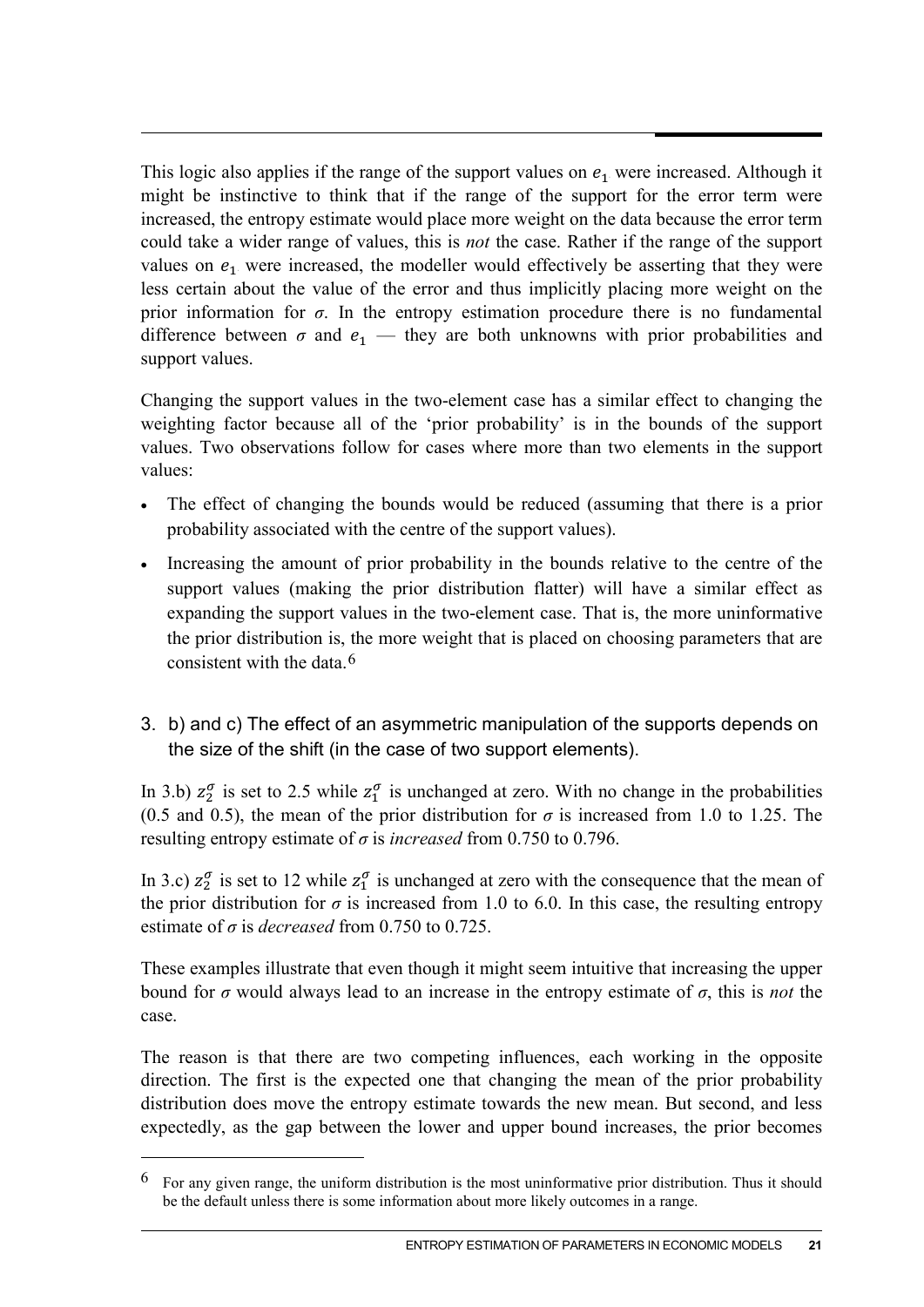less informative and the data (0.5) increase their influence on the entropy estimate. As is evident in 3.c with the large increase in the upper bound of the support values, the second effect dominates in this case.

#### **3.3 Multiple observations**

For each additional observation it is necessary to add: (i) a cross entropy term for that observation's error term to the aggregate cross entropy function 3.2; and (ii) additional constraints to the equations in 3.3, 3.4 and 3.5. Box 3.5 sets out how this is done for the single equation 3.1 example and provides a general formulation that is used in section 4 below for economic models with multiple equations and multiple elasticity parameters.

Table 3.4 illustrates the effects of additional observations on the estimated value of *σ*. The first row repeats the results from the single observation example in section 3.1 in which the prior for  $\sigma$  is 1.0. With the single observation  $q_1 = 0.5$  and  $p_1 = 1.0$ , the entropy estimate of  $\sigma$  is 0.750 (based on the assumptions in table 3.1 and equal weights on the cross entropy terms).

| Table 3.4<br>Effect of additional observations <sup>a</sup> |          |          |          |       |                                    |         |
|-------------------------------------------------------------|----------|----------|----------|-------|------------------------------------|---------|
|                                                             |          |          |          |       | Entropy estimate of $\sigma$ from: |         |
|                                                             | t        | qt       | pt       | 1 obs | 2 obs                              | 100 obs |
| <b>Identical observations</b>                               |          |          |          |       |                                    |         |
|                                                             |          | 0.5      | 1.0      | 0.750 |                                    |         |
|                                                             | 2        | 0.5      | 1.0      |       | 0.670                              |         |
|                                                             | $\cdots$ | $\cdots$ | $\cdots$ |       |                                    |         |
|                                                             | 100      | 0.5      | 1.0      |       |                                    | 0.505   |
| <b>Different observations</b>                               |          |          |          |       |                                    |         |
|                                                             |          | 0.5      | 1.0      | 0.750 |                                    |         |
|                                                             | 2        | 1.0      | 1.5      |       | 0.707                              |         |

**a** Based on the support sets and associated prior probabilities from table 3.1. All *et* are assumed to have the same supports and probabilities. All *et* and σ are weighted equally in the aggregate cross entropy function.

The next few rows in table 3.4 show the effects of having additional observations that are identical to the first observation. With two identical observations the entropy estimate for *σ* decreases to 0.670 and with 100 it decreases to 0.505. Thus the greater the number of observations, the more the prior estimate of  $\sigma$  is dragged towards the mean value of  $\sigma$  in the data. The reason is that with an increasing number of observations there is an increasing amount of weight in the aggregate entropy function being placed upon the error terms in the function and a decreasing weight on the prior for *σ*.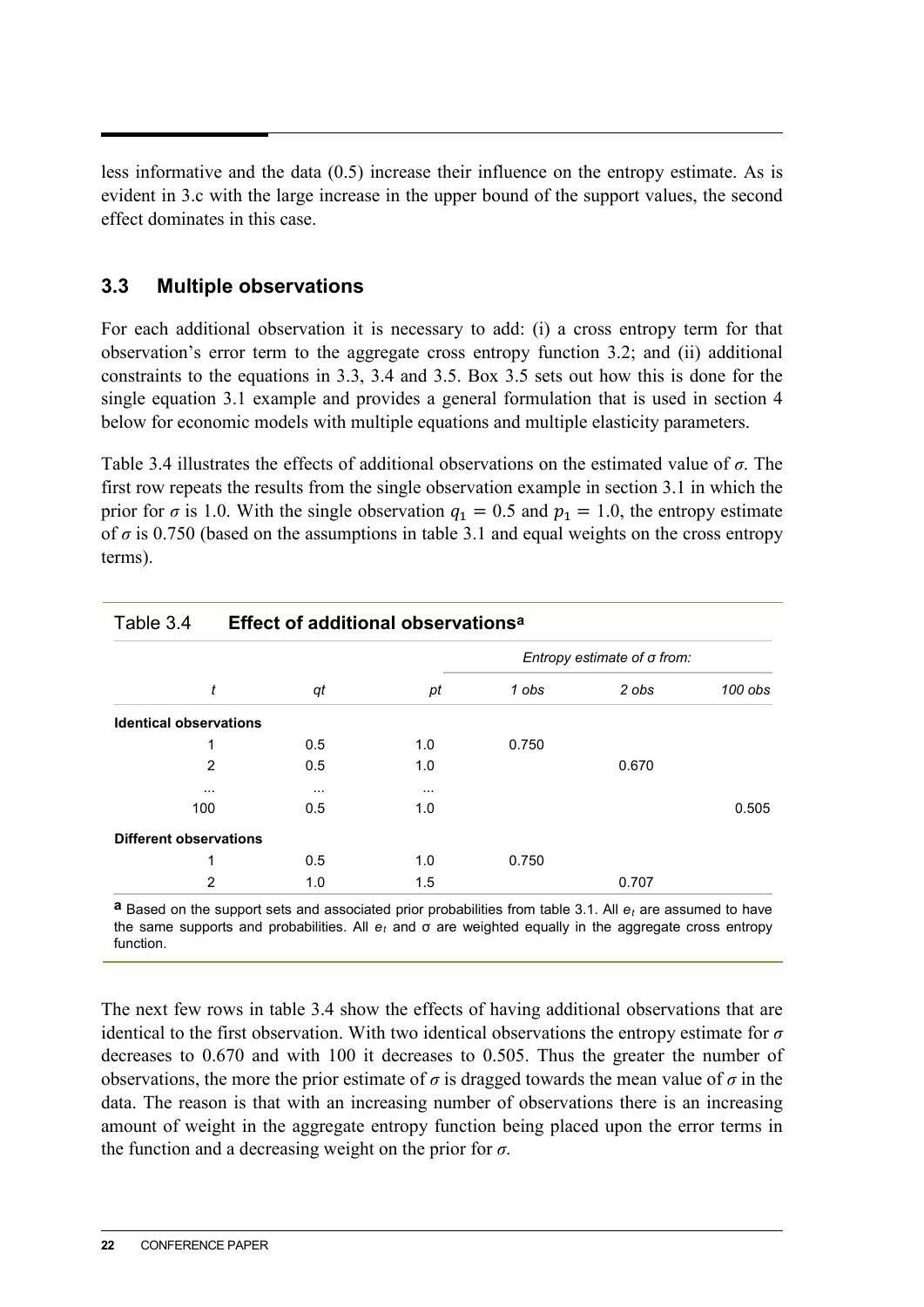#### Box 3.5 **A general formulation for GCE estimation of parameters from time series**

A convenient and general way to express the Generalised Cross Entropy estimation method (and one that is used in subsequent sections below) is to first define the set of parameters to be estimated. For example, with one elasticity  $\sigma$  and  $T$  error terms in the economic model in equation (3.1) this set is

(1) 
$$
S = \{\sigma, e_1, ..., e_T\},\
$$

where for each element  $k$  the modeller specifies: (i) the support values for the parameter

(2) 
$$
z^{k} = [z_{1}^{k}, ..., z_{n(k)}^{k}]
$$

and (ii) the associated prior probabilities for the support values

(3) 
$$
\pi'^k = [\pi'^k_1, ..., \pi'^k_{n(k)}],
$$

where  $n(k)$  are the number of elements in  $z^k$  and  $\pi'^k$ .

The cross entropy measure for element  $k$  is given by

(4) 
$$
CE^k = \sum_j \pi_j^k \ln(\pi_j^k / \pi_j'^k),
$$

where  $\pi^\kappa_j$  are the probabilities to be estimated and  $j$  is summed from 1 to  $n(k).$ 

Assuming equal weights for the cross entropy of all elements of  $S$ , GCE estimation then involves estimating the probabilities  $\pi^\kappa_j$  for all  $j$  for each parameter  $k$  to **minimise**:

$$
(5) \hspace{3.1em} CE = \sum_{k \in S} CE^k
$$

**subject to** the sum of the estimated probabilities for each parameter equalling unity:

$$
\sum_j \pi_j^k = 1, \qquad \qquad \forall k \in S
$$

**and subject to** the sum of the supports  $z_j^k$ , weighted by the estimated probabilities  $\pi_j^k$  equalling the value of the unknown parameters:

$$
(7) \t k = \sum_j \pi_j^k z_j^k, \t \forall k \in S
$$

**and subject to** the equations of the economic model that contain the unknown parameters which in the example from section 3.1 is equation (3.1),:

$$
(8) \t\t q_t = \sigma \cdot p_t + e_t, \t\t t = 1, \ldots, T
$$

This formulation is used in other economic models discussed below where (1) is replaced with the relevant set of parameters and (8) is replaced with the relevant model equations. GCE estimation of these models then involves the same constrained optimisation problem as is expressed here even though they have multiple equations and multiple elasticity parameters.

Table 3.4 also shows the effects of having a second observation which is not identical to the first. In this case, the second observation indicates that  $\sigma$  is larger than is suggested by the first observation. Accordingly the entropy estimate of  $\sigma$  is larger (0.707) than is the case when the two observations are identical (0.670).

But regardless of the values of the additional observations, as more become available, the entropy estimate of  $\sigma$  converges towards the mean value in that data. This feature of entropy estimation is illustrated in Figure 3.1 where the gradient of the slope is equal to the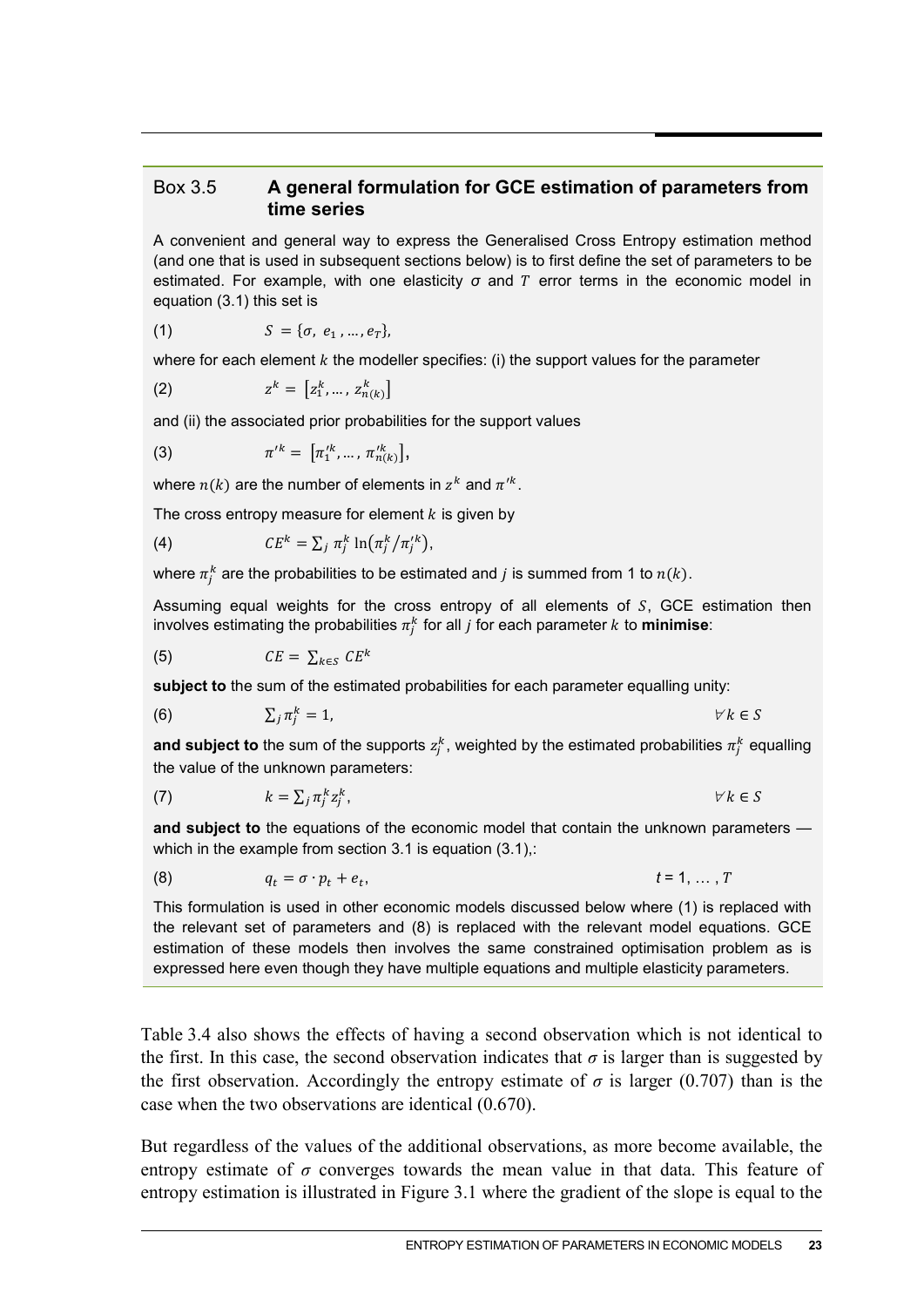parameter  $\sigma$  being estimated. With each additional observation the estimate of  $\sigma$  is less dependent on the prior and more reflective of its mean value in the data.



Figure 3.1 **Stylised effect of additional observations**

#### **3.4 Comparing the Ordinary Least Squares and the entropy estimators when data are limited**

Monte Carlo methods are used in this section to compare the advantages of the entropy estimator over the Ordinary Least Squares (OLS) estimator when data are limited.

The estimated equation is (3.1) and it is assumed that the true value of  $\sigma$  is 0.25 and that  $e_t$ is normally distributed with a mean of zero and a standard deviation of 5. It is assumed that there are only 10 observations to estimate the elasticity.

To compare the OLS and entropy estimates of  $\sigma$  under these assumptions, 10 000 sets of 10 observations are generated. Figure 3.2 provides a scatterplot showing the correlation between  $q_t$  and  $p_t$ .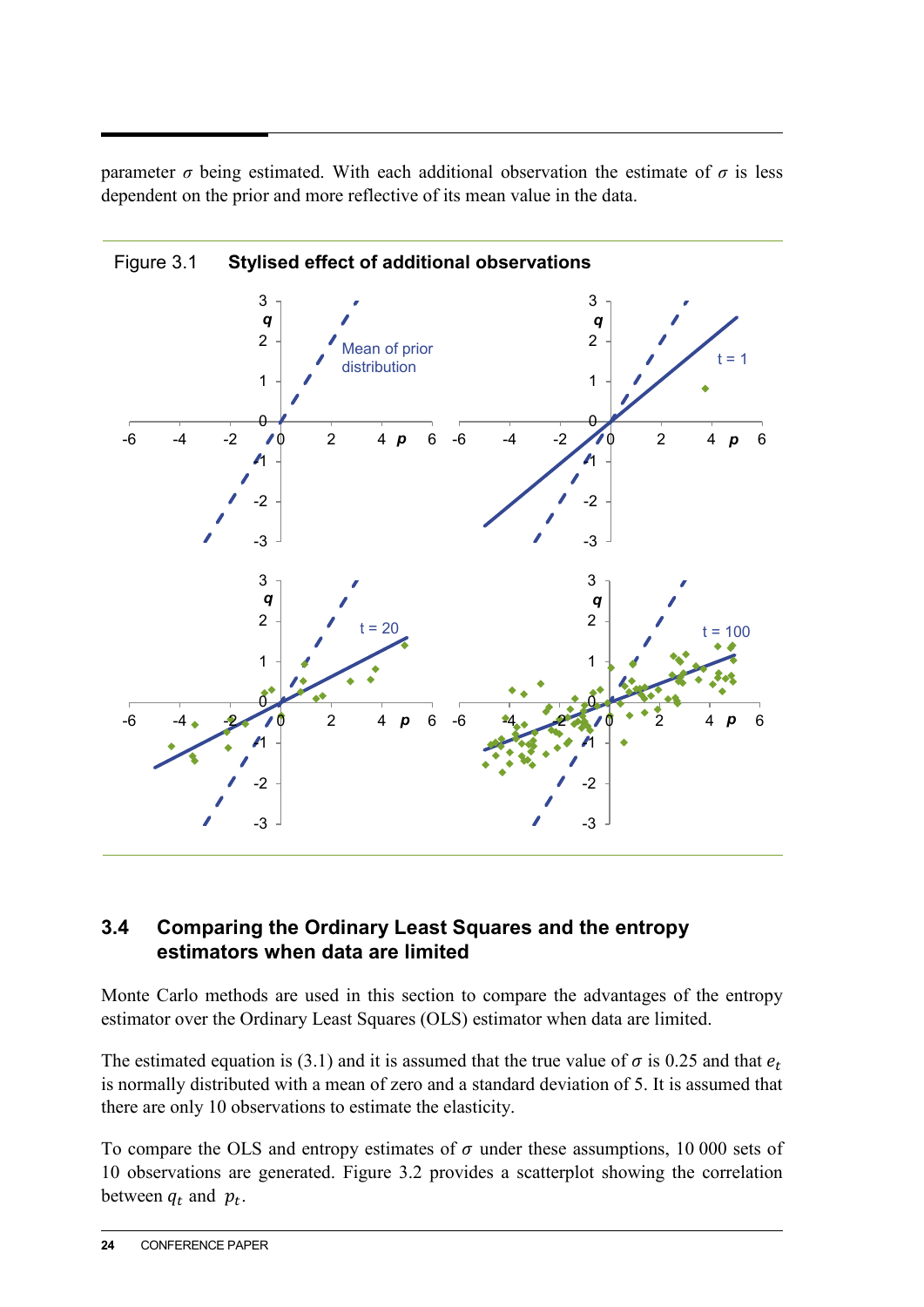

## Figure 3.2  $\phantom{0}$  **Scatterplot of the joint distribution of**  $q_t$  **and**  $p_t$ **<sup>a</sup>**

**a** This scatterplot includes 1000 observations. The trend line represents the relationship between  $q_t$  and  $p_t$ .

For each set of 10 observations, the OLS and entropy estimates of  $\sigma$  are calculated. The entropy estimates are based on the support values and prior probabilities assumptions in table 3.4. Of particular note is the assumption that the mean of the prior distribution for  $\sigma$ is 0.5.

| Element 1<br>(lower bound) | Element 2 | Element 3<br>(upper bound) | Mean of prior<br>distribution |
|----------------------------|-----------|----------------------------|-------------------------------|
|                            |           |                            |                               |
| 0.00                       | 0.25      | 3.00                       |                               |
| 0.10                       | 0.80      | 0.10                       |                               |
|                            |           |                            | 0.50                          |
|                            |           |                            |                               |
| $-20.00$                   | 0.00      | 20.00                      |                               |
| 0.10                       | 0.80      | 0.10                       |                               |
|                            |           |                            | 0.00                          |
|                            |           |                            |                               |

#### Table 3.4 **Support set and prior probabilities for entropy estimation**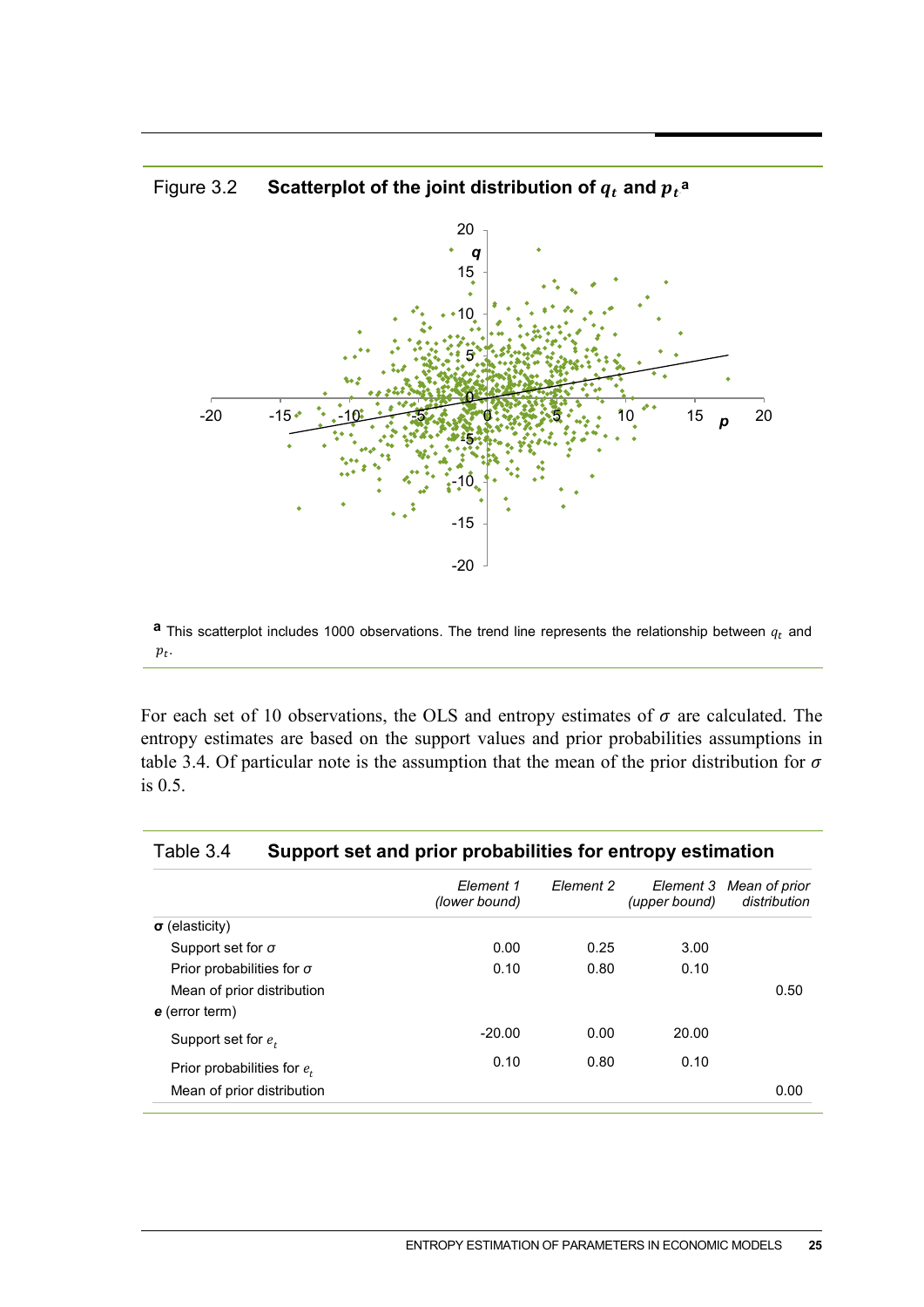Figure 3.3 presents the distribution of the OLS and entropy estimators of σ. The first point to note is that the mean of the OLS estimator  $(0.25)$  is equal to the true value of  $\sigma$ , whereas the mean of the entropy estimator (0.39) is biased in that it deviates from the true value of *σ*.



Although an unbiased estimator is generally preferable to a biased estimator, in this example the variance of the OLS estimator (0.12) is much larger than the variance of the GCE estimator (0.02). This means that any individual OLS estimate of  $\sigma$  has the potential to deviate quite significantly from the true value of  $\sigma$ .

Indeed, if a modeller relied on the OLS estimator to estimate the value of  $\sigma$ , there is a 23 per cent probability that they would obtain a negative estimate for *σ* (figure 3.4). In contrast, it is not possible for the entropy estimator to produce an estimate that is less than zero, because the prior distribution is bounded by zero.

Not only does entropy estimation avoid values that are inconsistent with the underlying model, it also is more likely to improve on prior assumptions about the value of parameters in this case (figure 3.4). Suppose that if the modeller did not use an estimate of  $\sigma$  for their economic model, they would assume a value of 0.5 (the prior mean). In this example, there is a 78 per cent chance that the entropy estimate would be an improvement over assuming a value of 0.5 (if an improvement is defined as an estimate that is close to the 'true' value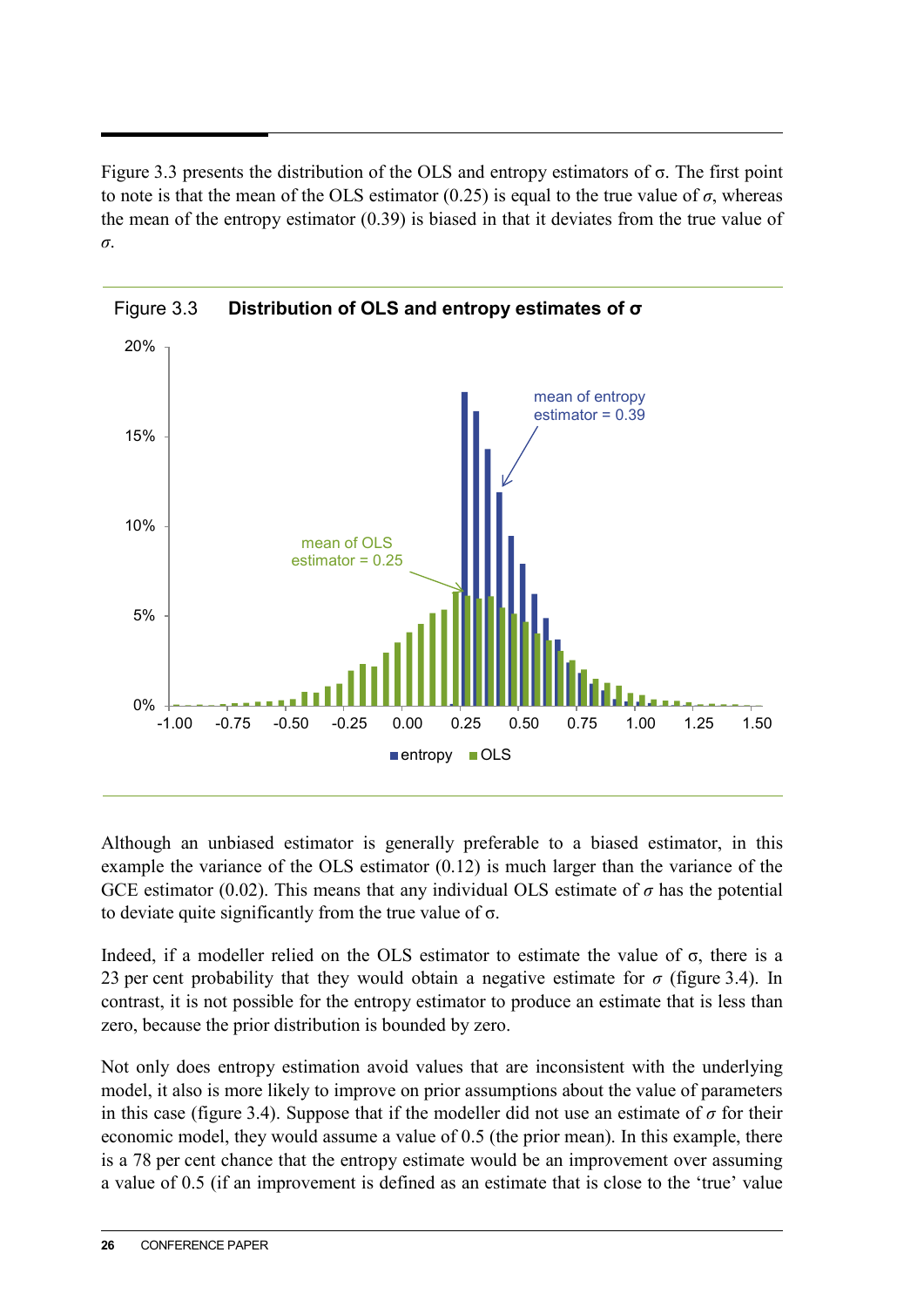of 0.25, i.e. between 0.20 and 0.50). In contrast, there is only a 34 per cent chance that the OLS estimate would be located between 0.20 and 0.50.



Figure 3.4 **The entropy estimator of σ is preferable in this example**

### **3.5 When is the entropy estimator preferable?**

The previous example highlights the tradeoff that exists when choosing between the entropy estimator and an alternative econometric estimator. The benefit of the entropy estimator is that the variance of the estimates tends to be much smaller compared to alternative estimators, but the cost is that the entropy estimator can be biased. For the entropy estimator to be preferable to an alternative estimator, the benefits need to outweigh the costs.

There will be net benefits in choosing the entropy estimator over an alternative estimator if (i) there is useful prior information and (ii) the variance of the alternative estimator is relatively large.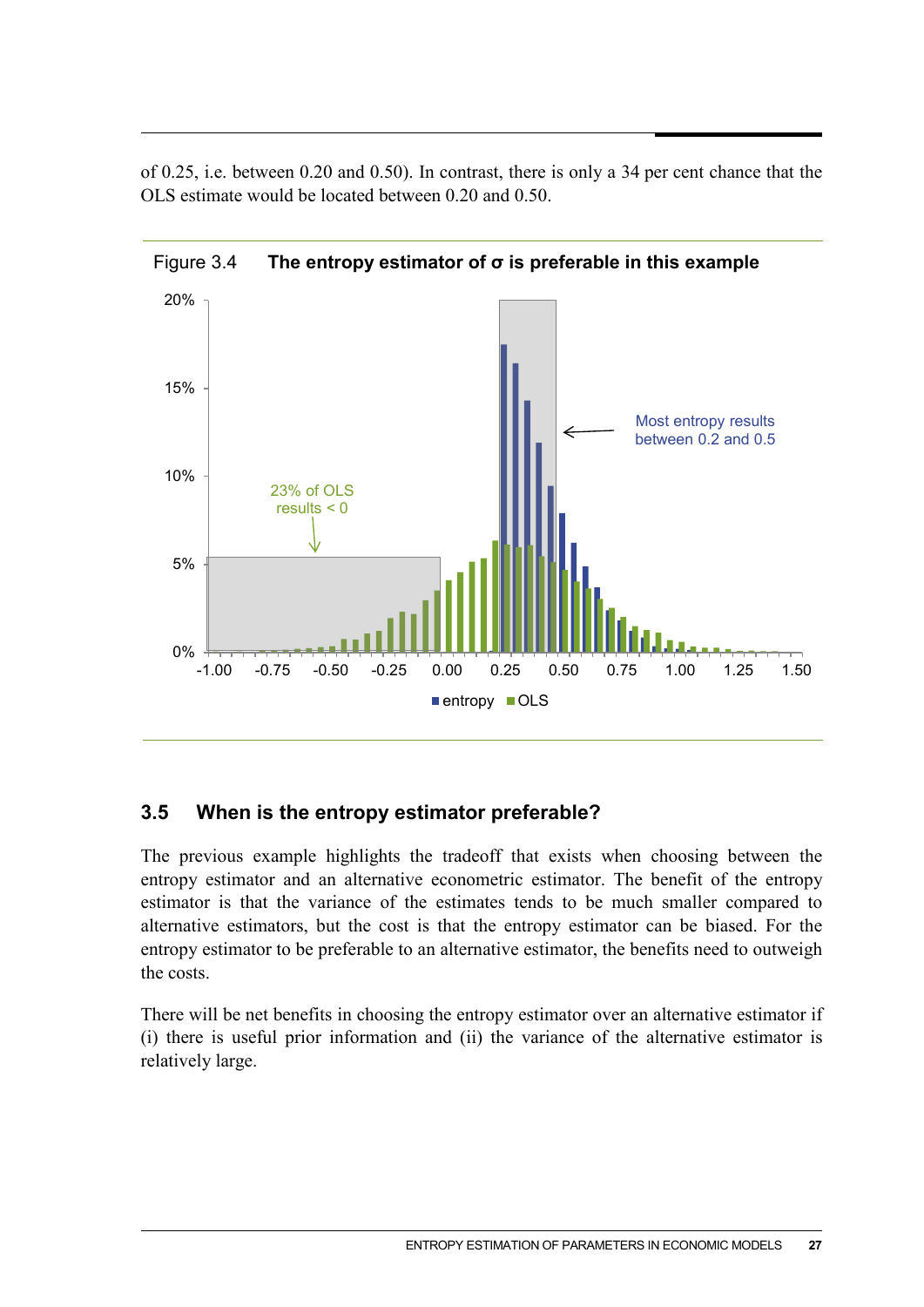#### There is useful prior information

Useful prior information reduces the variance of the entropy estimator, which in turn increases the chance of obtaining sensible results. It also reduces the bias associated with the entropy estimator.

Two important sets of prior information have a slightly different effect on the entropy estimator.

- The *lower and upper bounds* of the support values represent absolute restrictions on the entropy estimate; they can significantly reduce the variance of the entropy estimator and force the entropy estimate to produce only results that are within the specified range.
- The *prior probabilities* can also reduce the variance of the estimator; unlike the lower and upper bounds, the effect of prior probabilities on the entropy estimator diminishes as the number of observations increase.

#### *What if the prior information is 'wrong'?*

Entropy estimation necessarily leads to biased estimates unless the mean of the prior probability distribution is exactly equal to the true value.

- The further the 'true' value of an unknown parameter is from the mean of the prior probability distribution, the more biased the entropy estimate.
	- If the true value of an unknown parameter is between the lower and upper bound of the support values, then the entropy estimator will still be consistent (as the number of observations increases, the estimator will converge to the 'true' value).
	- If the true value is not between the lower and upper bound of the support values, then the entropy estimator will be inconsistent (it will always be biased, no matter how many observations are available.<sup>[7](#page-27-0)</sup>

All else being equal, the more biased the entropy estimator, the more likely it is that an alternative estimator will be preferable. This underscores the need to have credible, wellmotivated priors.

#### *What if the prior information is uninformative?*

There is little difference between the entropy estimator and alternative estimators if the prior information used is uninformative (the prior probability distribution is close to

 $\overline{a}$ 

<span id="page-27-0"></span><sup>7</sup> Practically speaking, obtaining an entropy estimate that is very close to a bound when there are a large number of observations available, should prompt the modeller to re-examine whether the bounds and prior distribution are appropriate.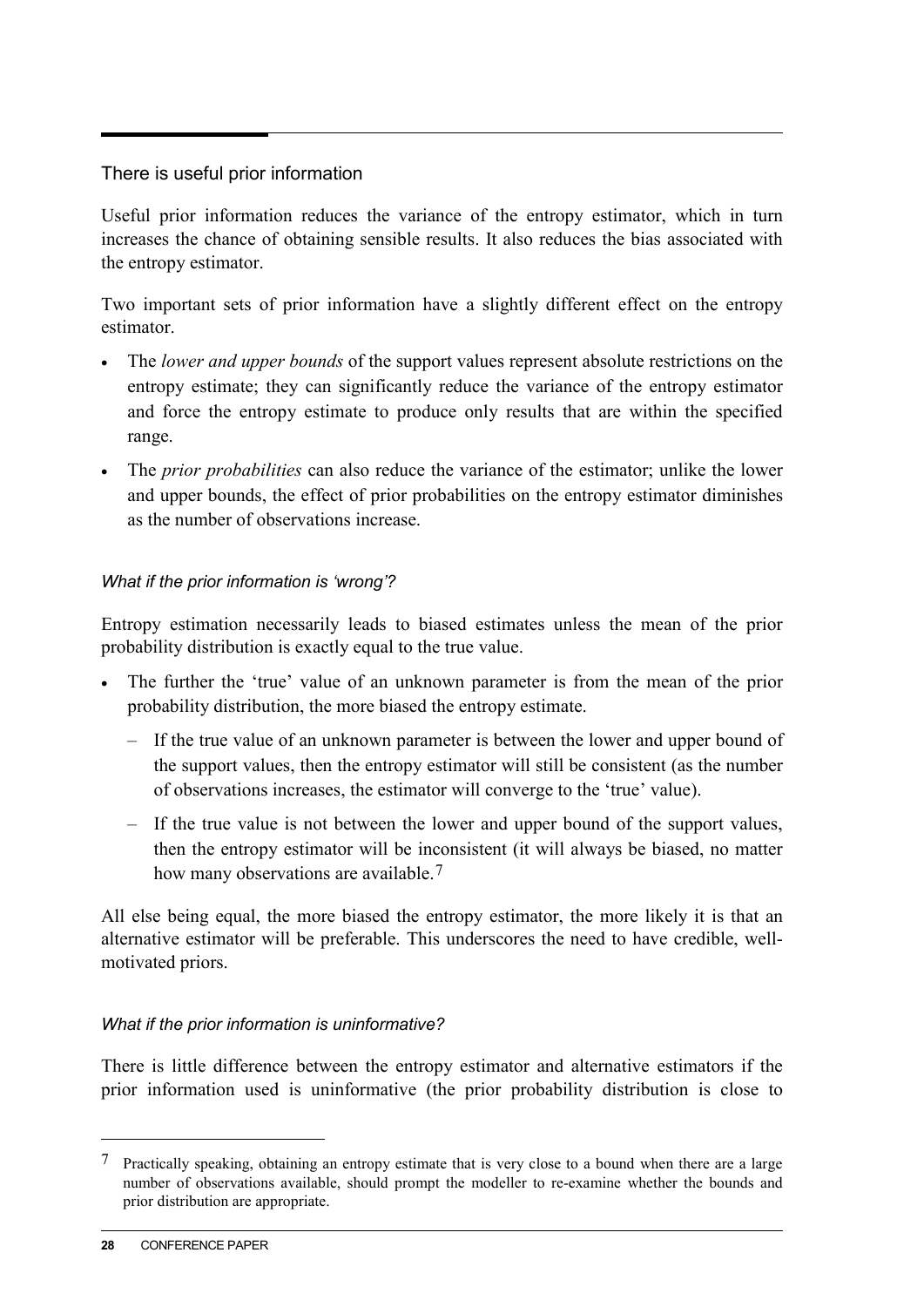uniform over a wide range of values). This is because the entropy estimator is not receiving any assistance from the prior probability distribution.

#### The variance of the alternative estimator needs to be relatively large

The entropy estimator tends to have a relatively small variance if there is useful prior information. If the variance of an alternative estimator is also relatively small, then the alternative estimator will be preferable as it will be unbiased. However if the variance of the alternative estimator is relatively large, meaning an estimate could differ substantially from the true value of the parameter, the entropy estimator is likely to be preferable.

To see the situations in which the variance of alternative estimators might be large, consider equation 3.6 which is one representation of the formula for the variance of the OLS estimator (Greene 2007, p. 59):

$$
(3.6) \quad var(\hat{\beta}_k) = \frac{\sigma^2}{(1 - R_k^2) \cdot \sum_i^n (x_{ik} - \bar{x}_k)^2}
$$

Here:

-

 $\hat{\beta}_k$  is the parameter associated with the  $k^{\text{th}}$  explanatory variable,

 $x_{ik}$  is  $i^{\text{th}}$  observation of the  $k^{\text{th}}$  explanatory variable,

 $\sigma^2$  is the variance of the error term, and

 $R_k^2$  is the coefficient of determination in a regression of  $x_k$ , using all other variables as explanatory variables.[8](#page-28-0)

<span id="page-28-0"></span><sup>&</sup>lt;sup>8</sup> The coefficient of determination can be interpreted as the percentage of the variation in variable  $(x_k)$  that can be explained by variation in the other explanatory variables.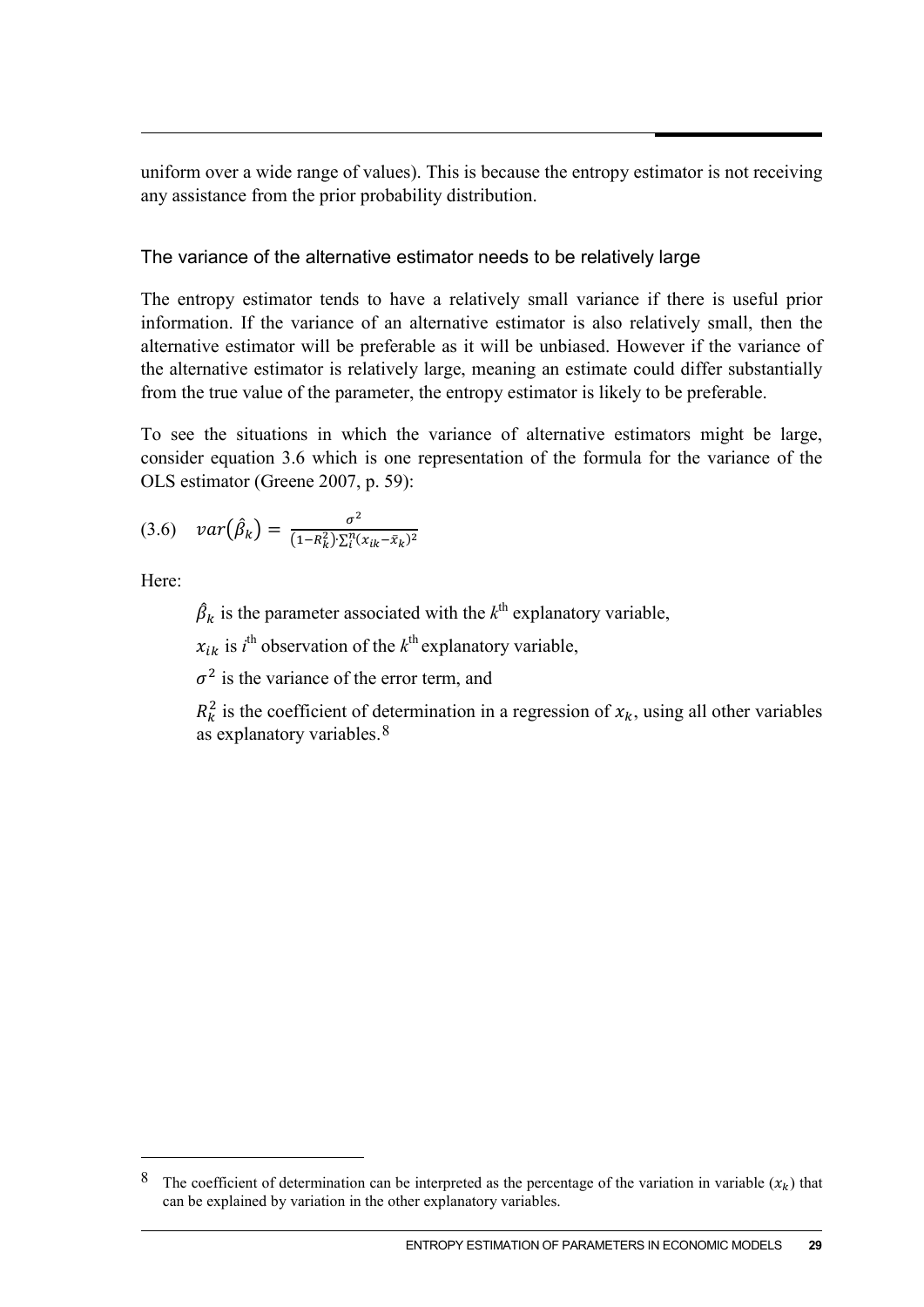Equation 3.6 suggests that there are four reasons why the variance of an estimated parameter might be large:

- The variance of the error term  $(\sigma^2)$  could be large; this could be because of omitted variables or inexact data collection methods.
- There may be few observations (*n* is small); in most cases, if there are more than a few observations (more than 20), the variance of the alterative estimator is likely to be too small for the entropy estimator to be preferable.
- The variance of the explanatory variable linked to the  $k<sup>th</sup>$  parameter may be relatively small; that is, the values that the  $k<sup>th</sup>$  explanatory variable takes might all be very similar<sup>[9](#page-29-0)</sup>
- There may be a high degree of collinearity between the explanatory variables; that is, the explanatory variables might move together which in equation 3.6 would be characterised by  $R_k^2$  being close to one.

In practice, the economic data used for modelling is often limited and noisy and thus the variance of alternative estimators tend to be large. This suggests that if there is useful prior information about parameter values, the net benefits of using entropy estimation will likely be large.

### **3.6 How to make assumptions about support values and prior probabilities**

Theoretically, it should be easy to choose the 'right' probability distribution — as noted in box 3.1, the modeller should choose a distribution that reflects the uncertainty surrounding the values that the unknown parameters can take. However, modellers may not be confident about (or may not agree on) the underlying distribution. For this reason, it is important to consider how assumptions about support values and prior probability distributions affect the properties of entropy estimation.

#### Bounds on support values

As noted above, the smaller the range of the bounds on the support values, the more likely it is that the true value of the parameter is not within those bounds (and the entropy estimate is inconsistent). But if the true value is within those bounds, then the estimator will be consistent and the variance of the estimator will small. Thus the choice of bounds will be determined by a tradeoff between efficiency and consistency.

 $\overline{a}$ 

<span id="page-29-0"></span><sup>9</sup> The estimated variance of the independent variable is calculated as:  $\frac{1}{n} \times \sum_{i}^{n} (x_{ik} - \bar{x}_k)^2$ .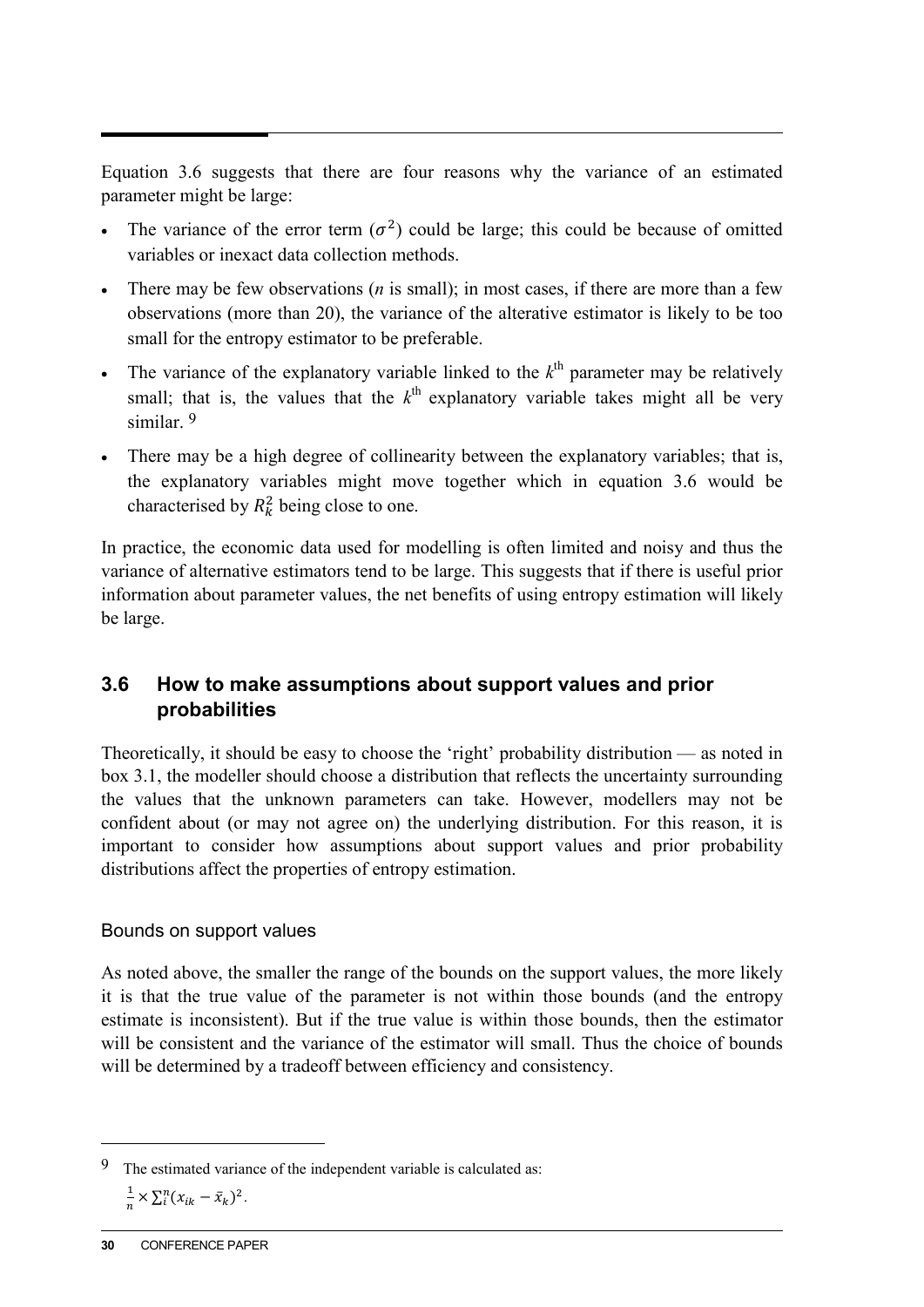Additionally, it is important to note that the bounds of the support values for the error term should be sufficiently large so that they are never binding. If the estimate of the error term is equal to one of its bounds, the parameter estimate will be biased to accommodate the misspecified error term.

#### Number of elements in the support values

For a given set of bounds on the support values, the choice of the number of elements in the support values has two competing effects.

- The more elements there are, the easier it is to represent prior information about the unknown parameter. For example, it is easier to represent a normal-like distribution when there are five elements in the support values, than when there are three elements. With only three elements in the support values, it is hard to represent all but the simplest of distributions if there are theoretical bounds which should only be associated with a very small amount of prior probability.
- The problem becomes more difficult computationally as the number of elements in the support values increases. This is because increasing the support values adds variables to the objective function and increases the size of the optimisation problem to solve. Indeed, if an element is added to the support values for the error term, then a variable is added to the objective function for each observation.

In most cases, setting the support values to include five elements seems like an appropriate starting point. This allows for normal-like prior distributions while not making the problem too difficult to solve.

#### Prior probabilities

As noted above, the prior probabilities (in conjunction with the support values) will bias the entropy estimate unless the mean of the prior distribution is equal to the true value of the parameter. That said, unlike the choice of bounds, the influence of the prior probabilities diminishes as the number of observations increases. Thus for a large set of observations, the priors chosen will have little effect on the entropy estimate.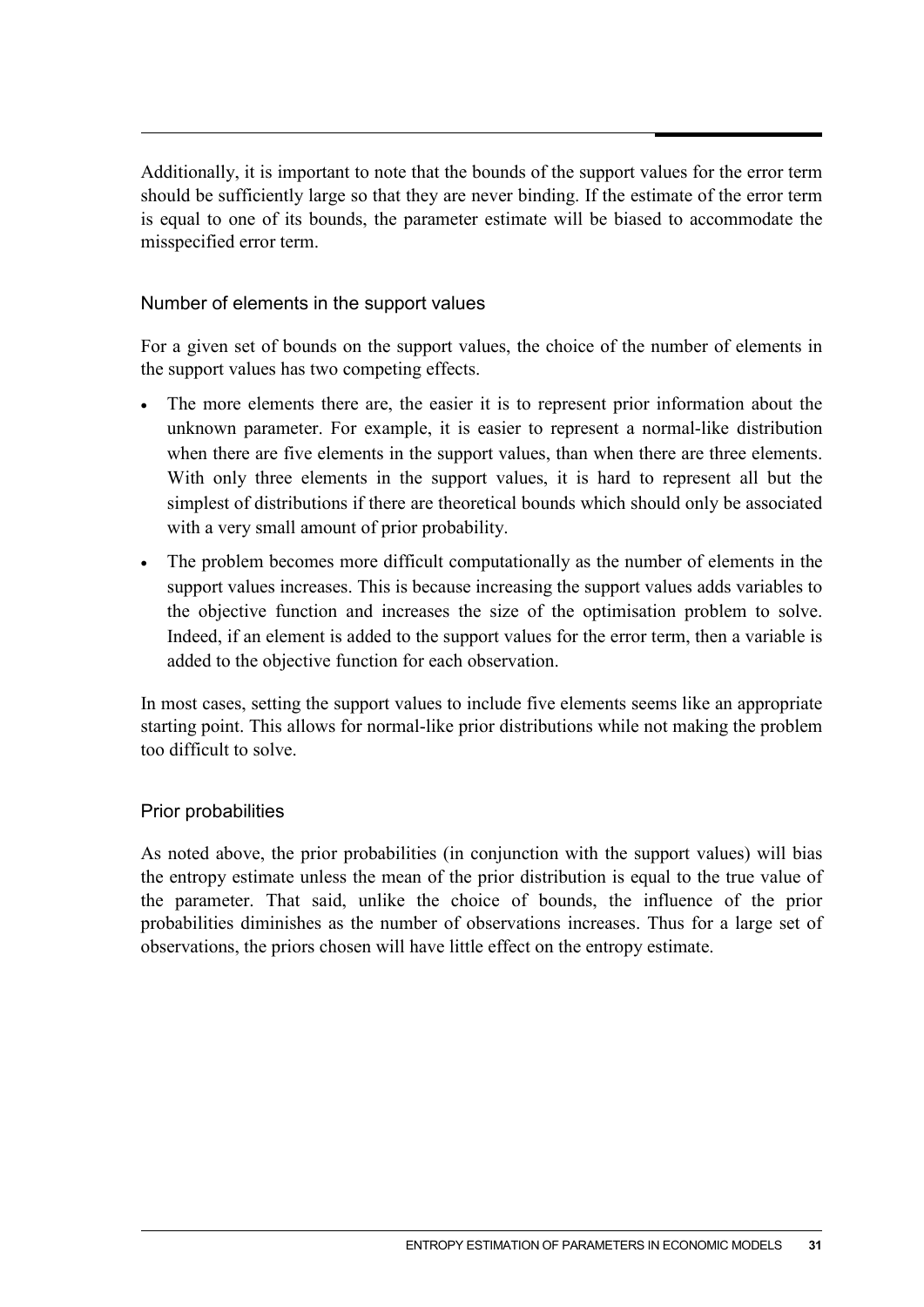## **4 Using cross entropy to estimate elasticities from time series:** *Part II multiple equations*

The complicating factor that often arises when estimating multi-equation models is the presence of simultaneous-equation bias.<sup>[10](#page-31-0)</sup> This occurs when two or more endogenous variables are determined by the system (the equations are not independent) and the estimation technique used does not account for this interdependency. The bias arises because the assumption that the regressors are uncorrelated with the residual does not hold.

A simple example of simultaneous equations that cannot be estimated consistently using OLS or entropy is the percentage change supply and demand equations:

(4.1) 
$$
q_{d,t} = \alpha_1 p_t + \alpha_2 y_t + e_{d,t} \qquad t = 1, ..., T
$$

(4.2) 
$$
q_{s,t} = \beta_1 p_t + \beta_2 x_t + e_{s,t} \qquad t = 1, ..., T
$$

(4.3) 
$$
q_{d,t} = q_{s,t} = q_t
$$
  $t = 1, ..., T$ 

where the  $\alpha$  and  $\beta$  are elasticities,  $q_{s,t}$  and  $q_{d,t}$  are percentage changes in the quantity demanded and supplied of a good,  $p_t$  is the percentage change in the price,  $y_t$  is the percentage change in income and  $x_t$  is the percentage change in unit costs. Both  $y_t$  and  $x_t$ are exogenous, and  $p_t$  and  $q_t$  are endogenous.

There are two main approaches to countering simultaneity bias in entropy estimation:<sup>[11](#page-31-1)</sup>

- using a structural equation entropy estimator (analogous to two-stage least squares estimation), discussed in section 4.1;
- allowing endogenous variables to be determined endogenously in the estimation process ('endogenous variables entropy estimator'), discussed in section 4.2.

Sections 4.3 uses Monte Carlo simulations to compare the structural equation entropy estimator, endogenous variables entropy estimator, and the simple entropy estimator of the elasticities in equations 4.1 through 4.3.

#### **4.1 A structural equation entropy estimator**

In traditional econometric techniques, simultaneous equation bias is typically avoided by using instrumental variables in a two-stage or three-stage least squares estimation procedure (Greene 2007). These estimators avoid simultaneity bias by:

 $\overline{a}$ 

<span id="page-31-0"></span><sup>10</sup> Harmon, Preckel and Eales (1998) develop a entropy estimator to estimate linear systems of equations where the errors are correlated across equations, but where there is no simultaneous equation bias.

<span id="page-31-1"></span><sup>&</sup>lt;sup>11</sup> Both these approaches can also be used to address simultaneous-equation bias in nonlinear models. For example, Arndt, Robinson and Tarp (2001) use the endogenous variables approach to estimate parameter values for nonlinear multi-equation models.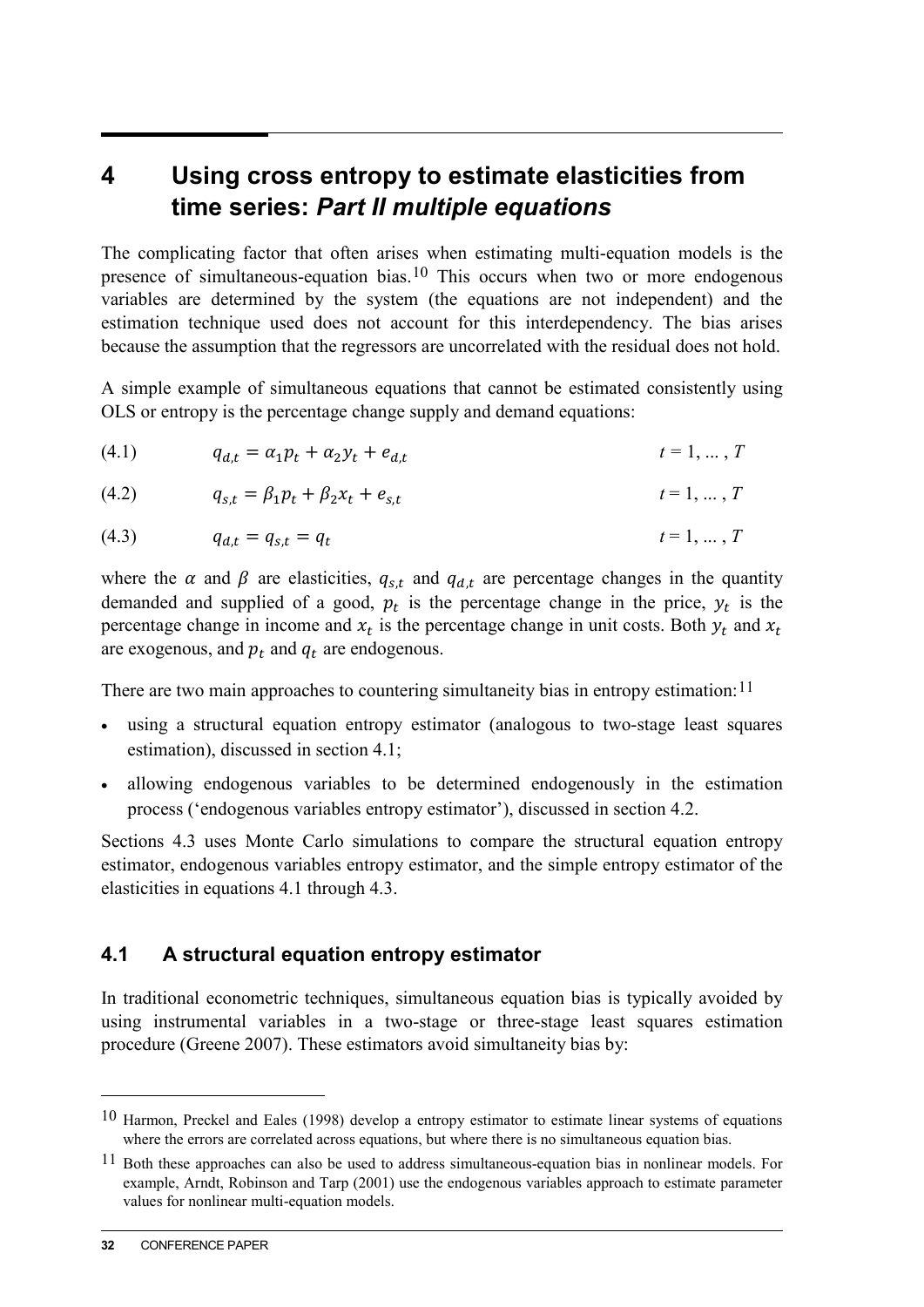- estimating the relationship between the endogenous regressor and all the exogenous regressors;
- using this relationship to calculate predicted values for the endogenous regressor; and
- using these predicted values in place of the original values for the endogenous right-hand-side variables in an OLS estimation of each model equation.<sup>[12](#page-32-0)</sup>

In the above supply-demand example, the two-stage least squares estimator would involve first estimating:

(4.4) 
$$
p_t = \delta_1 y_t + \delta_2 x_t + e_{p,t} \qquad t = 1, ..., T
$$

and then using 4.4 to obtain the predicted values  $\hat{p}_t$ :

$$
(4.5) \qquad \hat{p}_t = \delta_1 y_t + \delta_2 x_t \qquad \qquad t = 1, \dots, T
$$

which are then used to estimate equations 4.6 and 4.7 using OLS:

$$
(4.6) \t q_t = \alpha_1 \hat{p}_t + \alpha_2 y_t + e_{d,t} \t t = 1, \dots, T
$$

(4.7) 
$$
q_t = \beta_1 \hat{p}_t + \beta_2 x_t + e_{s,t} \qquad t = 1, ..., T
$$

A similar approach can be applied to entropy estimation. Marsh, Mittelhammer and Cardell (1998) developed a structural-equation entropy estimator that avoids simultaneous equation bias. Like two-stage least squares, this estimator uses exogenous regressors to obtain predicted values for the endogenous regressors. These imputed values are used in place of the actual values to estimate the model equations. Unlike two-stage least squares, the Marsh, Mittelhammer and Cardell formulation estimates both types of equations simultaneously.<sup>[13](#page-32-1)</sup>

A convenient way to express the entropy estimation equations for this estimator is to use the GCE formulation set out above in box 3.5.

First define the set of parameters to be estimated. In the Marsh, Mittelhammer and Cardell estimator for equations 4.4 through 4.7, this set is:

(4.8) 
$$
S = \{ \alpha_1, \alpha_2, \beta_1, \beta_2, \delta_1, \delta_2, e_{p,1}, e_{d,1}, e_{s,1}, \dots, e_{p,T}, e_{d,T}, e_{s,T} \}
$$

<u>.</u>

which replaces the set in equation 1 in box 3.5. For each element  $k$  it is necessary to specify the support values of possible parameter values and associated prior probabilities (2 and 3 in box 3.5).

<span id="page-32-0"></span><sup>&</sup>lt;sup>12</sup> If there are multiple endogenous regressors, this process can be expanded, with a separate relationship estimated (using exogenous regressors) for each endogenous regressor to obtain predicted values.

<span id="page-32-1"></span><sup>&</sup>lt;sup>13</sup> It is also possible to solve two separate entropy estimation problems — one to obtain predicted values for the endogenous regressors and one to estimate the unknown parameters. This estimator produces broadly similar results to the structural equation estimator.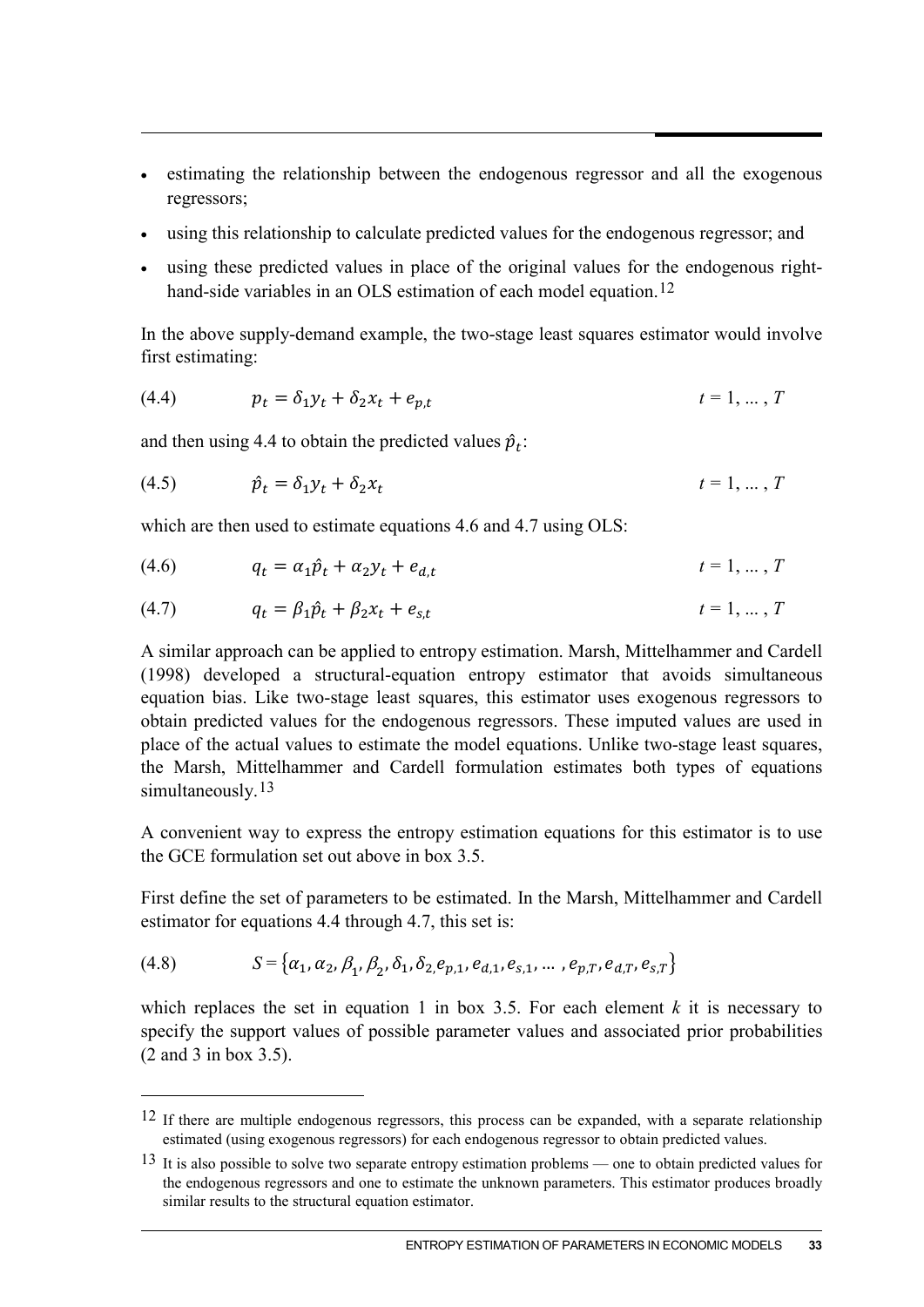Then Generalised Cross Entropy estimation involves minimising the aggregate cross entropy measure (5 in box 3.5) subject to:

- the sum of the estimated probabilities for each parameter equalling unity (6 in box 3.5)
- the sum of the supports weighted by the estimated probabilities equalling the value of the unknown parameters (7 in box 3.5)
- the 4*T* equations of the model in equations 4.4 through 4.7 (which replace the equations in 8 in box 3.5).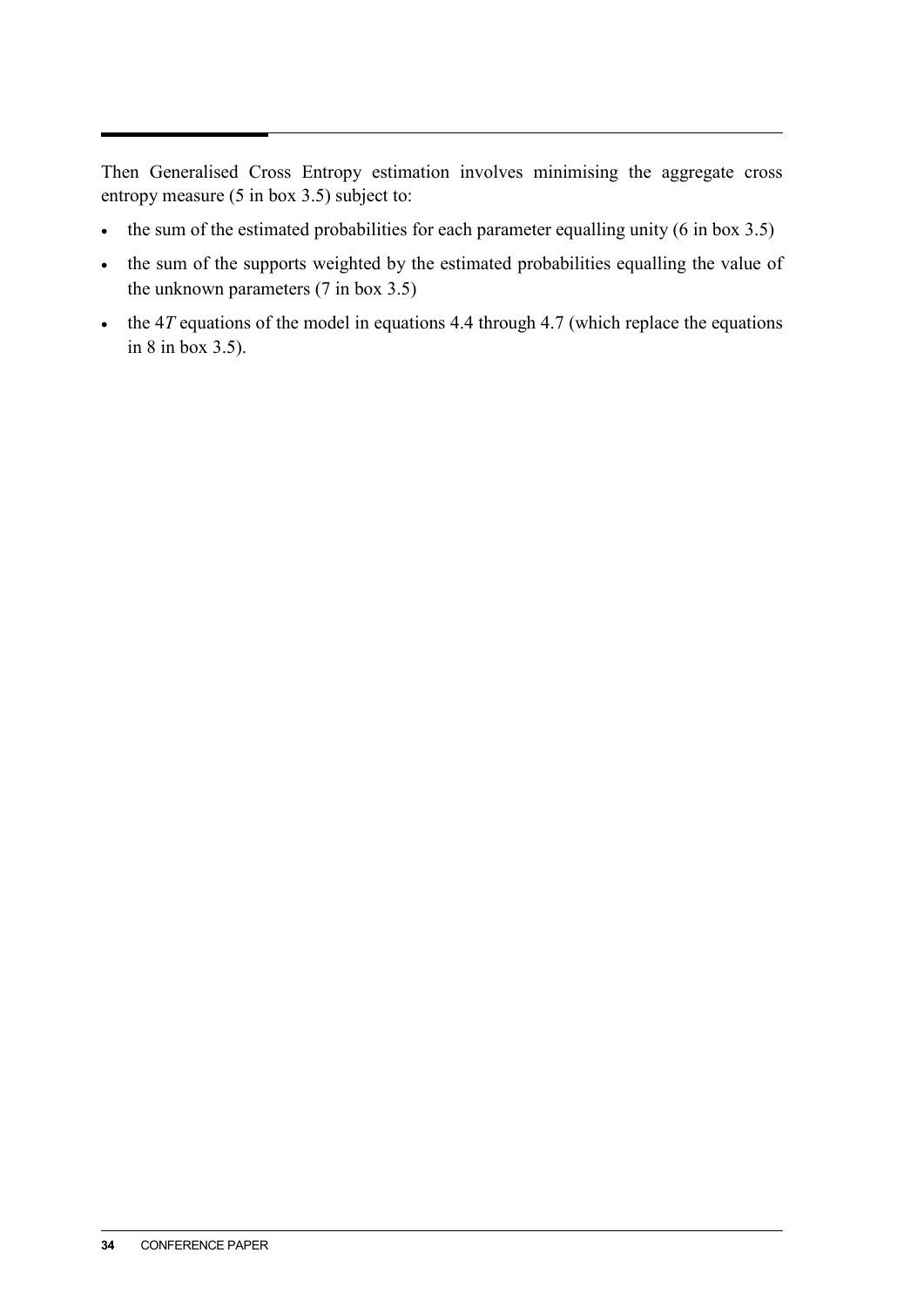#### **4.2 Endogenous variables approach**

The approach used by Arndt, Robinson and Tarp (2001), Liu, Arndt and Hertel (2000) and Go et al. (2014) to avoid simultaneous equation bias allows the entropy estimation model to determine the variables that are considered endogenous in the economic model (such as prices and quantities in the previous example). The error terms are the differences between the calculated values for these variables and their historically observed values. Thus the error terms are associated with the endogenous variables, not the equations as is the case with the structural equation approach.

Returning to the supply-demand example in equations 4.1 through 4.3, the estimating model can be re-specified as:

$$
(4.9) \qquad \qquad \hat{q}_t = \alpha_1 \hat{p}_t + \alpha_2 y_t \qquad \qquad t = 1, \dots, T
$$

(4.10) 
$$
\hat{q}_t = \beta_1 \hat{p}_t + \beta_2 x_t \qquad t = 1, ..., T
$$

$$
(4.11) \t q_t = \hat{q}_t + e_{1,t} \t t = 1, ..., T
$$

$$
(4.12) \t\t p_t = \hat{p}_t + e_{2,t} \t\t t = 1, ..., T
$$

With this specification,  $\hat{p}_t$  and  $\hat{q}_t$  are the values of the endogenous variables that are calculated in the entropy estimation and  $p_t$  and  $q_t$  are the actual observed values.

An important way to view these 4*T* equations is that they contain *4T* endogenous variables  $(\hat{p}_t, \hat{q}_t, e_{1,t}, e_{2,t})$  and 4*T* exogenous variables that take on their historical values  $(y_t, x_t, p_t, \hat{q}_t)$  $q_t$ ).

One use of these equations would be in a historical validation of a model (Dixon and Rimmer 2013) where the initial priors for the elasticities are used to solve the model in each period. Examination of the errors then gives an indication of how well the model tracks historically.

The endogenous variables approach for GCE estimation can be seen as a generalisation of this model validation. It goes further by adjusting the prior estimates of the elasticities to better fit the historical data, and thus it will improve the tracking performance of the economic model. As noted in section 3.3, the more historical observations available, the more the elasticity estimates will reflect what is in the data and not the priors.

A particular strength of the endogenous-variables approach is that it is easier to implement than the structural-equation estimator, especially for large models. Adding the error equations to the endogenous variables in an economic model is much simpler than adding numerous structural equations. In addition, the error values themselves are of considerable interest in model evaluation.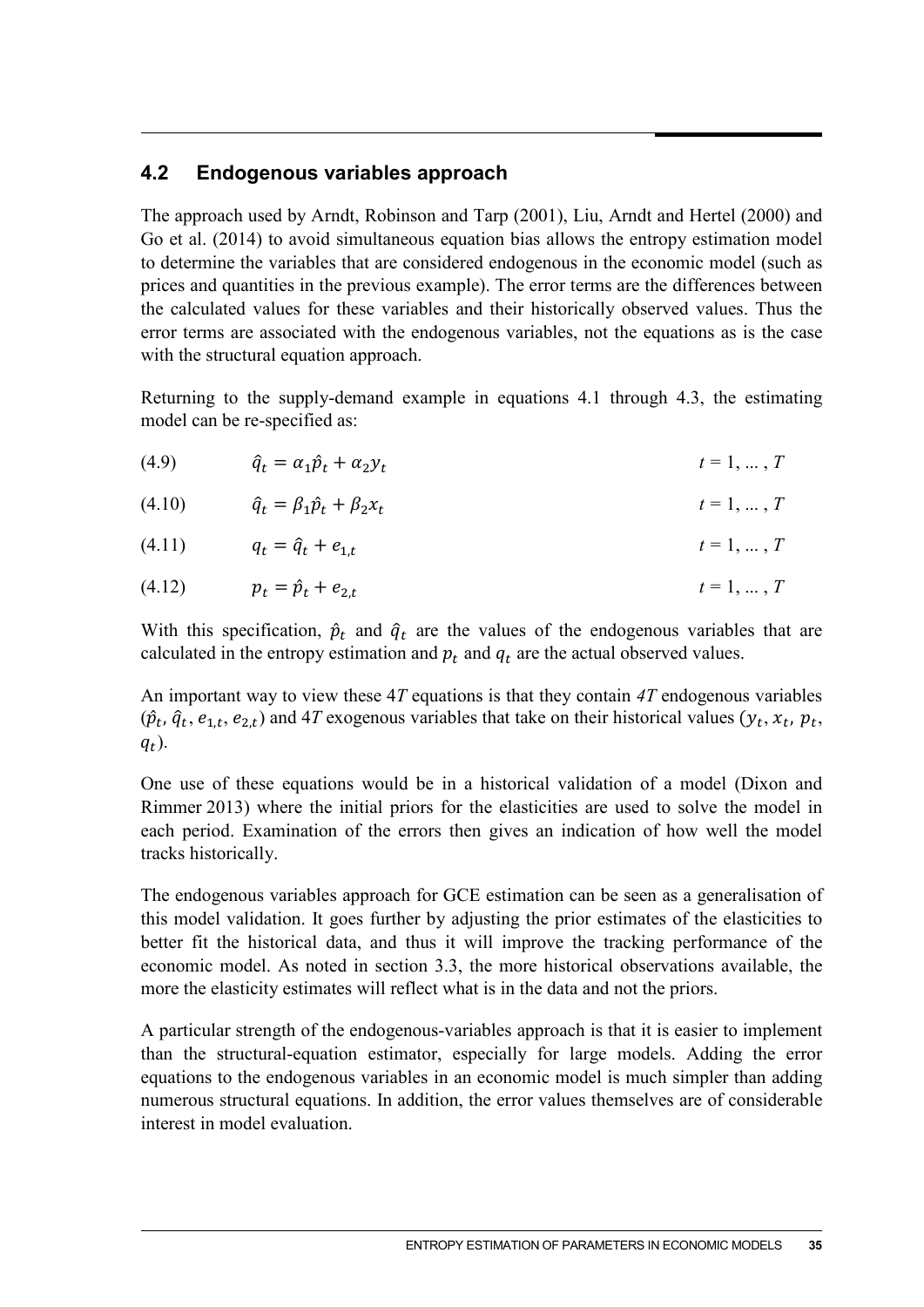With the endogenous variables approach for entropy estimation, the set of parameters to be estimated is:

(4.13) 
$$
S = {\alpha_1, \alpha_2, \beta_1, \beta_2, e_{1,1}, e_{2,1}, ..., e_{1,T}, e_{2,T}}
$$

which replaces the set of parameters in 1 in the general formulation for GCE estimation in box 3.5. Again, the support values and associated probabilities (2 and 3 in box 3.5) need to be specified for each parameter.

The endogenous variable entropy estimator then involves minimising the aggregate cross entropy measure (5 in box 3.5), subject to estimated probabilities for each parameter equalling unity (6 in box 3.5), subject to the sum of the supports weighted by the estimated probabilities equalling the value of the unknown parameter (7 in box 3.5) and subject to the 4*T* equations in 4.9 through 4.12.

An issue to be aware of with the endogenous variables approach is whether the model is identified; if it is not then it will not provide consistent estimates. This can happen if, for a given set of exogenous variables, more than one set of parameters generates the same set of observations for the outcome variables.[14](#page-35-0) The model in equations 4.9 through 4.12 is identified because there is only one feasible combination of the parameters for given values of  $q_t$ ,  $p_t$ ,  $y_t$ ,  $x_t$ ,  $e_{1,t}$  and  $e_{2,t}$ . Thus the entropy estimators for  $\alpha_1$ ,  $\alpha_2$ ,  $\beta_1$  and  $\beta_2$  will be consistent. This is illustrated in the Monte Carlo results below in section 4.3 as well as an example of inconsistent estimators from an unidentified model (a model with equations 4.9 through 4.11 only).

 $\overline{a}$ 

<span id="page-35-0"></span><sup>&</sup>lt;sup>14</sup> The problem of identification can also apply to the structural-equation entropy estimator. If the structural equation entropy estimator is not identified, the endogenous variables entropy estimator is necessarily not identified. That said, unless there is an outcome equation for every endogenously determined variable, the endogenous variables approach is at a greater risk of identification problems.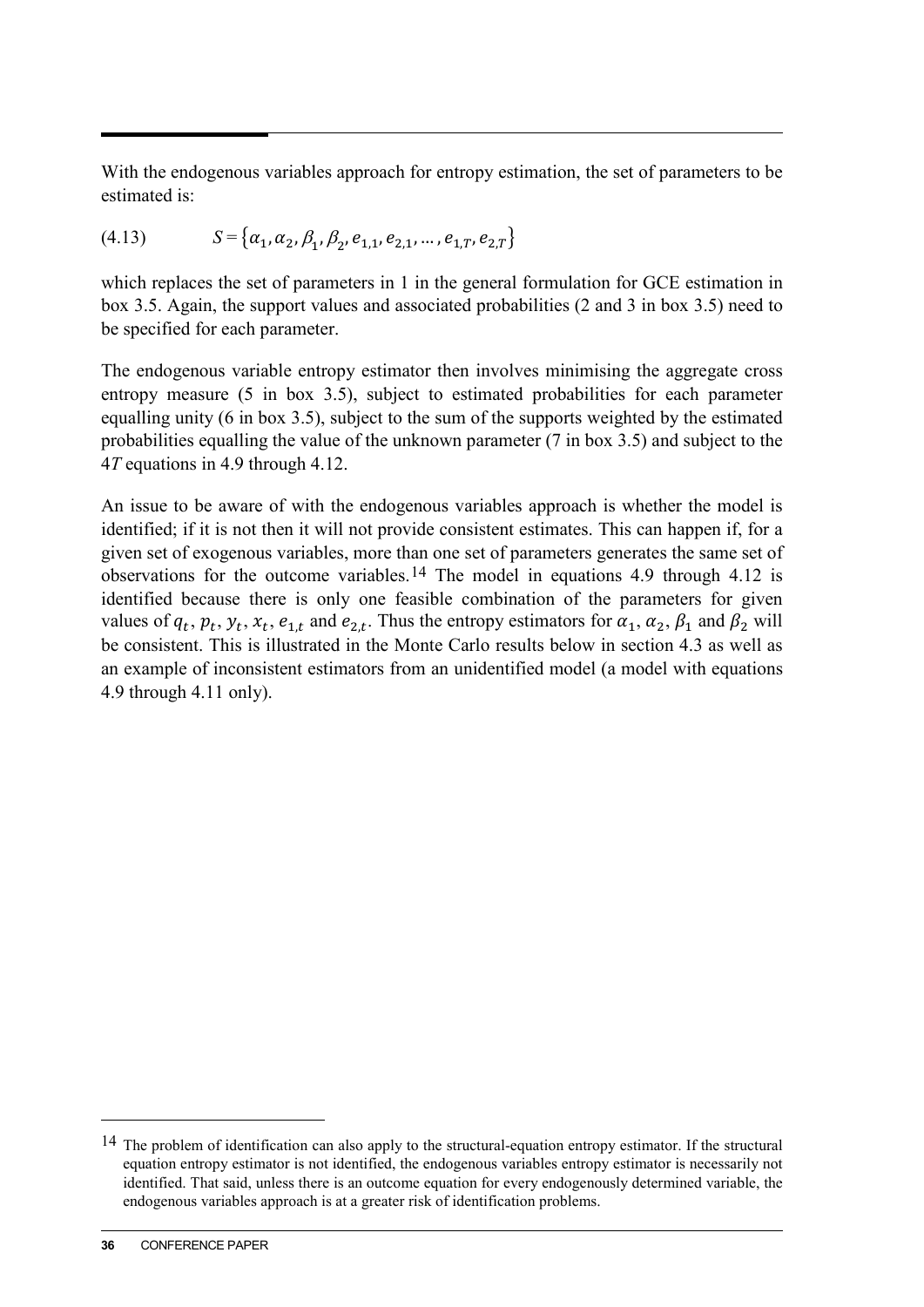### **4.3 Some Monte-Carlo simulations — consistency of the estimators and effectiveness with small samples**

In this section two sets of Monte Carlo simulations are undertaken to:

- assess the consistency of the estimators (whether the estimators converge to the true value as the number of observations increase) (section 4.3.1)
- compare the effectiveness of the structural equation and endogenous variables entropy estimators at estimating a model with 10 observations (section 4.3.2).

Table 4.1 presents the specifications for the two sets of Monte Carlo simulations.

Table 4.2 presents the support values and prior distributions used for the unknown parameters in equations 4.1 through 4.3.

|                                         | <b>Base Case</b> |
|-----------------------------------------|------------------|
| Distribution of $y_t$ and $z_t$         | Normal $(0,1)$   |
| Distribution of $e_{d,t}$ and $e_{s,t}$ | Normal $(0,1)$   |
| True value of $\alpha_1$                | $-2$             |
| True value of $\alpha_2$                | 2                |
| True value of $\beta_1$                 | 0.5              |
| True value of $\beta_2$                 | $-2$             |
| Consistency simulations (section 4.3.1) |                  |
| Number of observations                  | 1 0 0 0          |
| Number of simulations                   | 100              |

| Table 4.1 | <b>Monte Carlo simulation specifications</b> |  |
|-----------|----------------------------------------------|--|
|-----------|----------------------------------------------|--|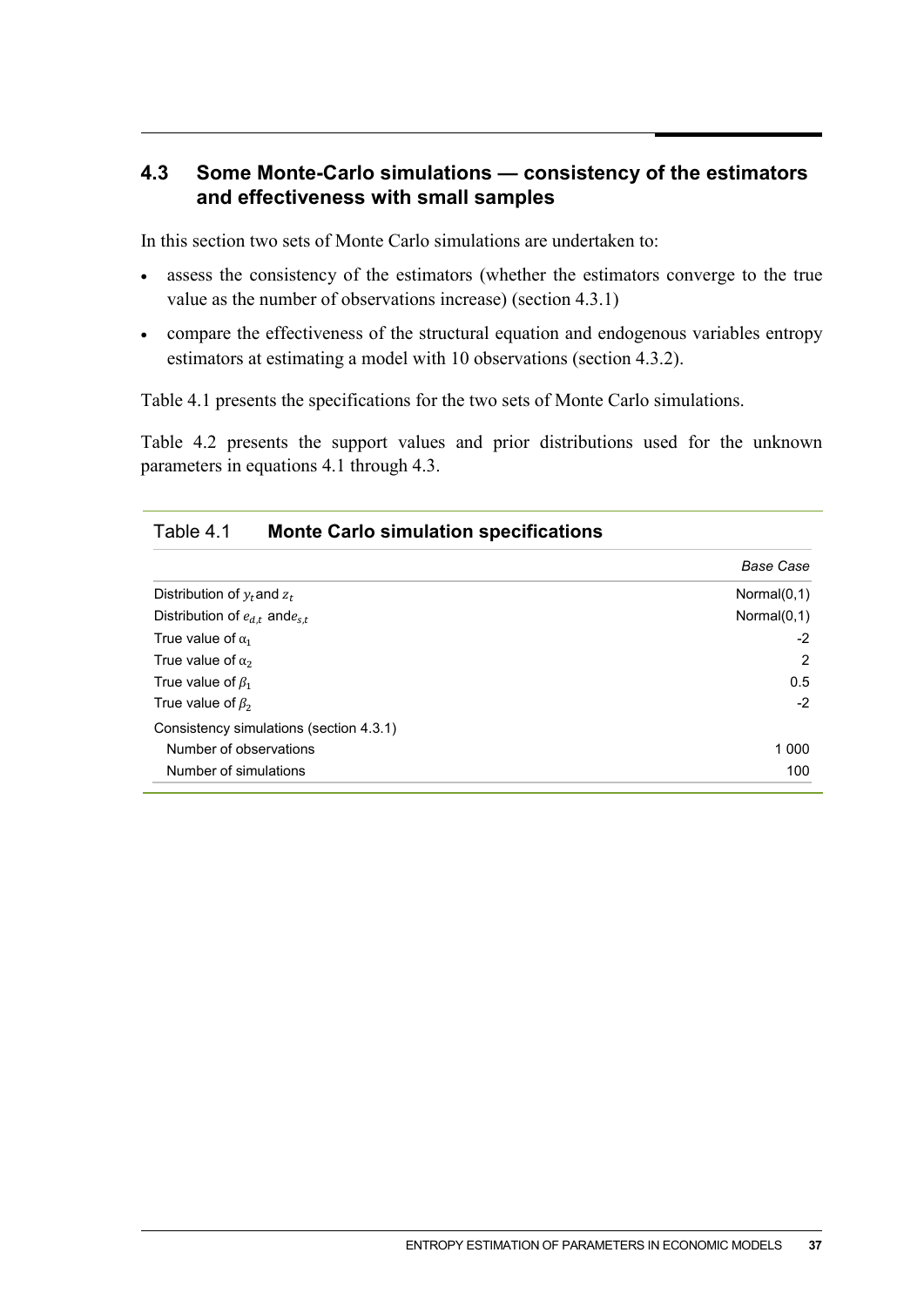|                         | Element 1<br>(lower bound) | Element 2 | Element 3<br>(upper bound) | Mean of prior<br>distribution |
|-------------------------|----------------------------|-----------|----------------------------|-------------------------------|
| $\alpha_1$              |                            |           |                            |                               |
| Support set             | $-6.00$                    | $-1.00$   | 0.00                       |                               |
| Prior probabilities     | 0.10                       | 0.80      | 0.10                       | $-1.40$                       |
| $\alpha_2$              |                            |           |                            |                               |
| Support set             | 0.00                       | 1.00      | 6.00                       |                               |
| Prior probabilities     | 0.10                       | 0.80      | 0.10                       | 1.40                          |
| $\beta_1$               |                            |           |                            |                               |
| Support set             | 0.00                       | 0.50      | 3.00                       |                               |
| Prior probabilities     | 0.10                       | 0.80      | 0.10                       | 0.70                          |
| $\beta_2$               |                            |           |                            |                               |
| Support set for         | $-6.00$                    | $-1.00$   | 0.00                       |                               |
| Prior probabilities     | 0.10                       | 0.80      | 0.10                       | $-1.40$                       |
| $e_{d,t}$ and $e_{s,t}$ |                            |           |                            |                               |
| Support set             | $-4.00$                    | 0.00      | 4.00                       |                               |
| Prior probabilities     | 0.10                       | 0.80      | 0.10                       | 0.00                          |

#### Table 4.2 **Support set and prior probabilities for entropy estimation**

#### **4.3.1 Consistency of the estimators**

The simple entropy estimator is not consistent

Table 4.3 presents the results from estimating the simultaneous equation supply-demand model in equations 4.1 through 4.3 with a large number of observations. The assumed supports and probabilities are from table 4.2.

As can be seen in table 4.3, the absolute difference between the estimates and the true values is between 0.32 and 0.42 for all parameters. This suggests that the estimator is not consistent as the average of 100 simulations of 1000 observations would be much closer to zero if it were consistent.

| Average estimate <sup>a</sup> | True value | Difference                          |
|-------------------------------|------------|-------------------------------------|
| $-1.58$                       | $-2.00$    | 0.42                                |
| 1.66                          | 2.00       | $-0.34$                             |
| 0.11                          | 0.50       | $-0.39$                             |
| $-1.68$                       | $-2.00$    | 0.32                                |
|                               |            | Simple entropy elasticity estimates |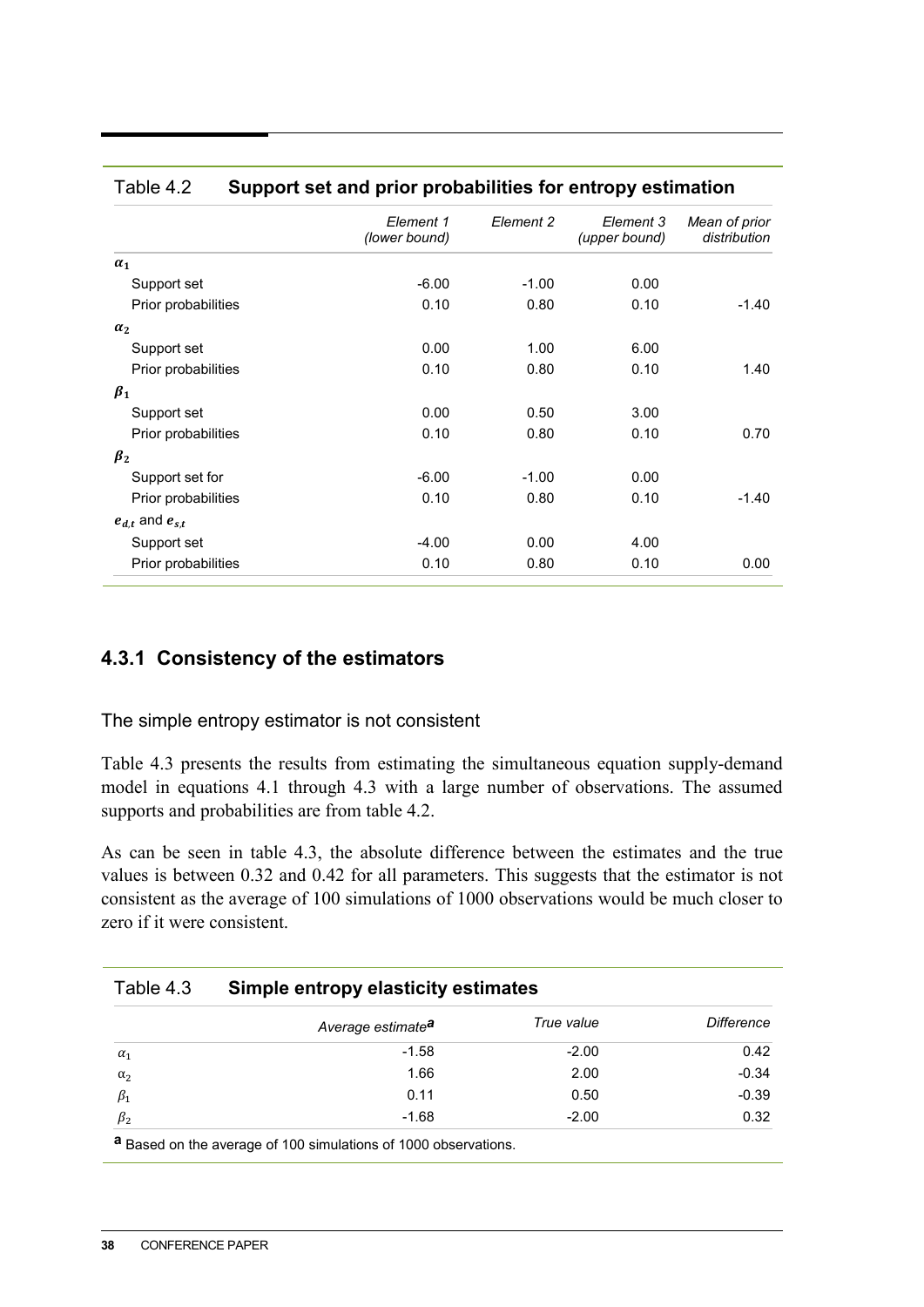#### The structural equation entropy estimator is consistent

The elasticity estimates based on the structural equation entropy estimator for the model in equations 4.4 through 4.8 are presented in table 4.4. Table 4.5 documents the assumed supports and probabilities additional to those in table 4.2.

Table 4.4 illustrates that the structural equation entropy estimator provides average elasticity estimates that are almost identical to the true values when there are a large number of observations available.

| Table 4.4  | <b>Structural equation elasticity estimates</b> |            |                   |  |  |
|------------|-------------------------------------------------|------------|-------------------|--|--|
|            | Average estimate <sup>a</sup>                   | True value | <b>Difference</b> |  |  |
| $\alpha_1$ | $-2.00$                                         | $-2.00$    | 0.00              |  |  |
| $\alpha_2$ | 1.99                                            | 2.00       | $-0.01$           |  |  |
| $\beta_1$  | 0.51                                            | 0.50       | 0.01              |  |  |
| $\beta_2$  | $-2.00$                                         | $-2.00$    | 0.00              |  |  |
| $\delta_1$ | 0.80                                            | 0.80       | 0.00              |  |  |
| $\delta_2$ | 0.80                                            | 0.80       | 0.00              |  |  |

**a** Based on the average of 100 simulations of 1000 observations.

#### Table 4.5 **Support set and prior probabilities for structural equation entropy estimation (additional to table 4.2)**

| Element 1<br>(lower bound) | Element 2 | Element 3<br>(upper bound) | Mean of prior<br>distribution |
|----------------------------|-----------|----------------------------|-------------------------------|
|                            |           |                            |                               |
| 0.00                       | 0.50      | 2.67                       |                               |
| 0.10                       | 0.80      | 0.10                       | 0.67                          |
|                            |           |                            |                               |
| 0.00                       | 0.50      | 2.67                       |                               |
| 0.10                       | 0.80      | 0.10                       | 0.67                          |
|                            |           |                            |                               |
| $-4.00$                    | 0.00      | 4.00                       |                               |
| 0.10                       | 0.80      | 0.10                       | 0.00                          |
|                            |           |                            |                               |

The endogenous variables entropy estimator is consistent

The elasticity estimates based on the endogenous variables entropy estimator for the model in equations 4.9 through 4.11 are presented in table 4.6. The assumed supports and probabilities additional to those in table 4.2 are provided in table 4.7.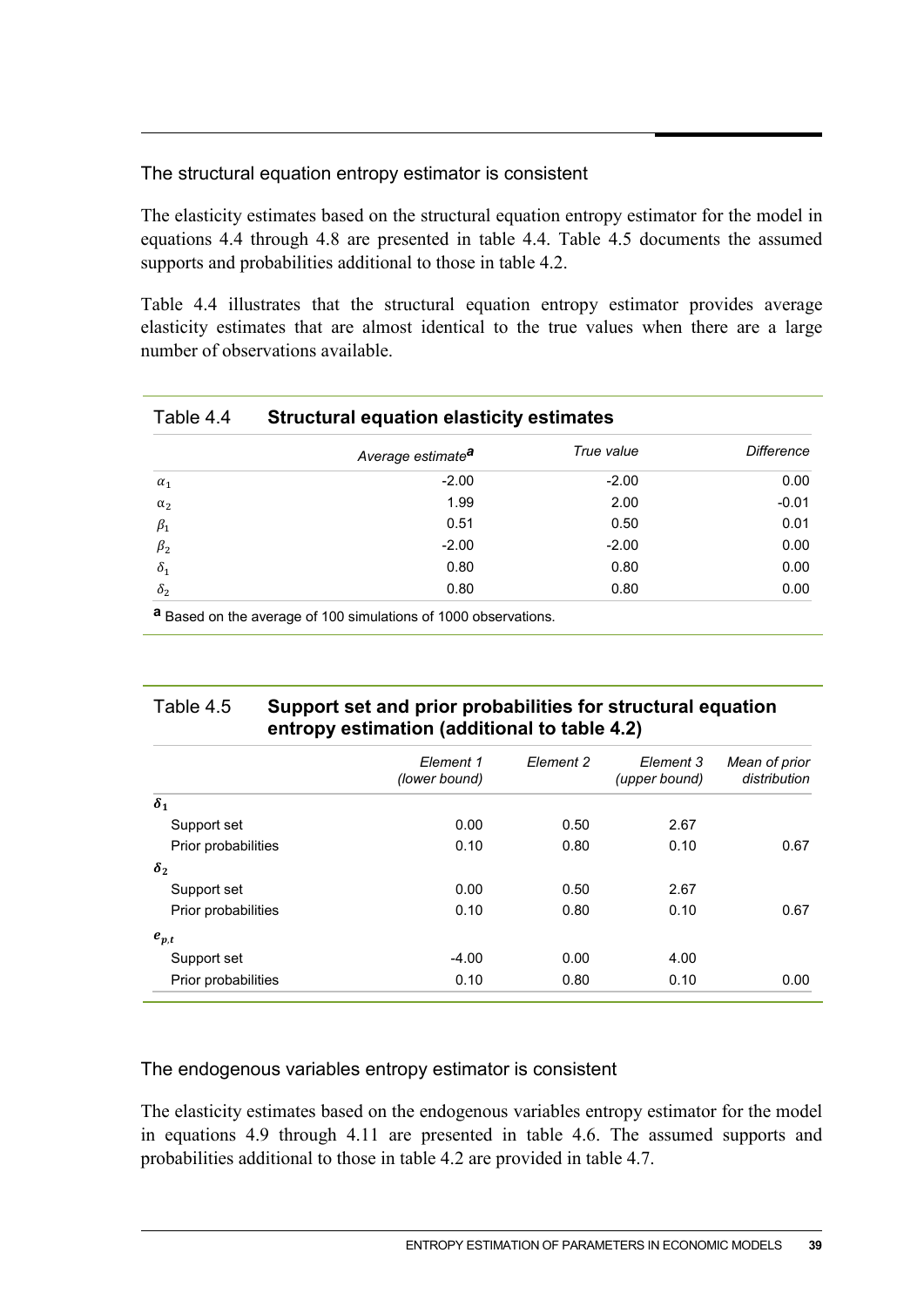As is clear in table 4.6 the endogenous variables entropy estimator also provides consistent estimates.

#### Table 4.6 **Endogenous-variables elasticity estimates**

|            | Average estimate <sup>a</sup> | True value | Difference |
|------------|-------------------------------|------------|------------|
| $\alpha_1$ | $-1.99$                       | $-2.00$    | 0.01       |
| $\alpha_2$ | 1.99                          | 2.00       | $-0.01$    |
| $\beta_1$  | 0.51                          | 0.50       | 0.01       |
| $\beta_2$  | $-2.00$                       | $-2.00$    | $-0.00$    |

**a** Based on the average of 100 simulations of 1000 observations.

#### Table 4.7 **Support set and prior probabilities for endogenous variables entropy estimation (additional to table 4.2)**

|                         | Element 1 (lower<br>bound) | Element 2 | Element 3 (upper<br>bound) | Mean of prior<br>distribution |
|-------------------------|----------------------------|-----------|----------------------------|-------------------------------|
| $e_{1,t}$ and $e_{2,t}$ |                            |           |                            |                               |
| Support set             | $-4.00$                    | 0.00      | 4.00                       |                               |
| Prior probabilities     | 0.10                       | 0.80      | 0.10                       | 0.00                          |

The endogenous-variables entropy estimator is inconsistent if it is underidentified

As briefly noted in section 4.2, for the endogenous-variables entropy estimator to be consistent, the model must be identifiable. Equations 4.9 through 4.10 on their own, (ie not including equation 4.11) represent an endogenous variables specification of the linear demand-supply model that is not identifiable.

Table 4.8 presents the elasticity values that result from applying the endogenous variables estimator to this unidentified system. As can be seen from the differences between the estimates and the true values, the estimator is not consistent.

This example also illustrates that an important way to achieve identification in an unidentified model is to include more outcome variables (i.e. include equation 4.11), but this approach can only be used if data are available for the additional variables.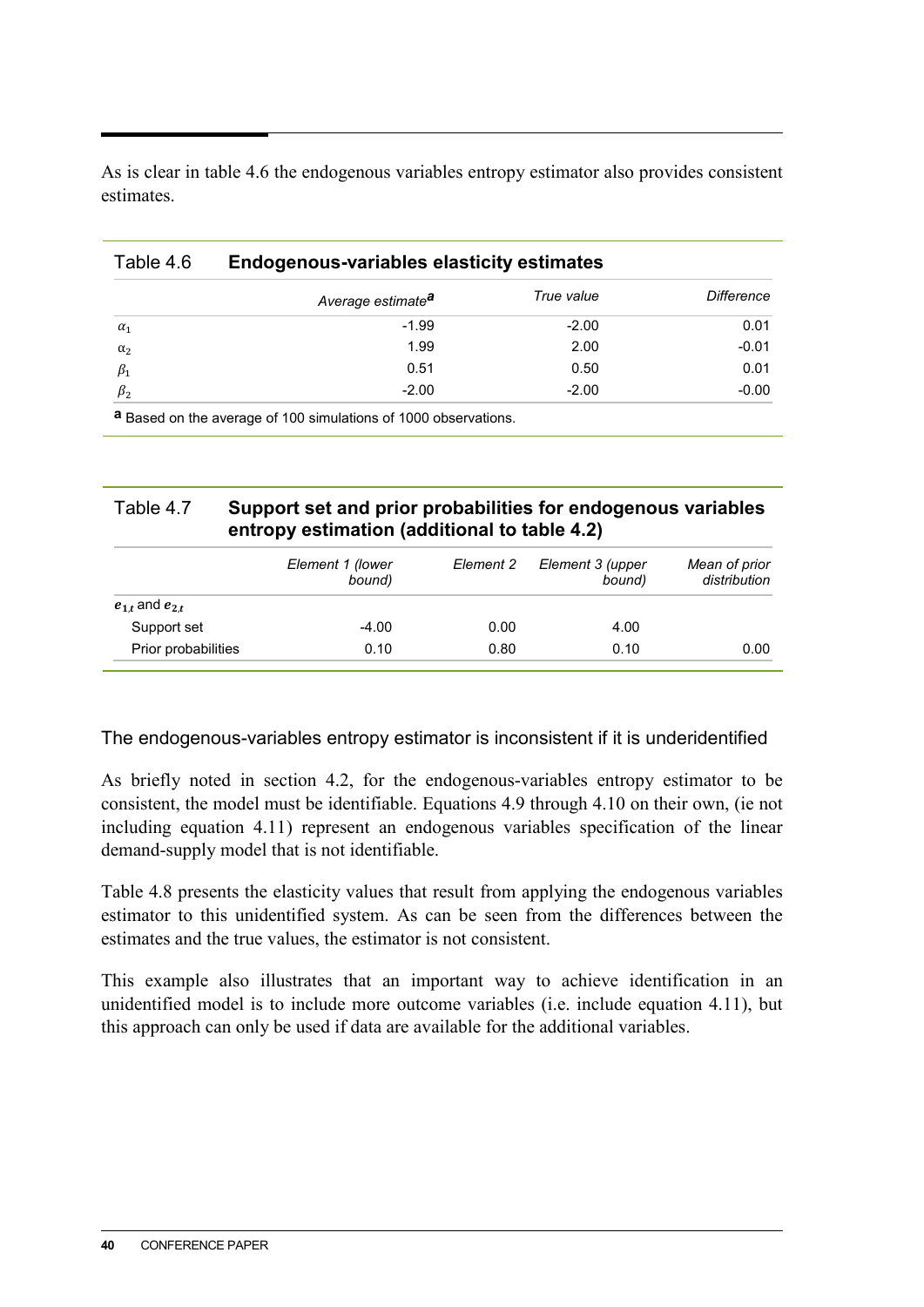|            | Average estimate <sup>a</sup> | True value | <b>Difference</b> |
|------------|-------------------------------|------------|-------------------|
| $\alpha_1$ | $-1.60$                       | $-2.00$    | 0.40              |
| $\alpha_2$ | 1.46                          | 2.00       | $-0.54$           |
| $\beta_1$  | 0.61                          | 0.50       | 0.11              |
| $\beta_2$  | $-2.21$                       | $-2.00$    | $-0.21$           |

Table 4.8 **Underidentified endogenous-variables elasticity estimates**

#### **4.3.2 Comparing the effectiveness of the estimators with small samples**

10 000 Monte Carlo simulations of 10 observations were generated. For each simulation, a structural-equation entropy estimate and a (consistent) endogenous-variables entropy estimate were calculated. Figure 4.1 plots the distributions of the results for the two estimators.

As can be seen the distributions of structural-equation entropy estimates and the endogenous-variables entropy estimates are similar. Both estimators produce almost the same distribution of estimates for  $\beta_1$  and  $\beta_2$ . The structural-equation entropy estimator is less biased for all parameters, but the difference is only substantial for  $\alpha_1$  as can be seen in table 4.9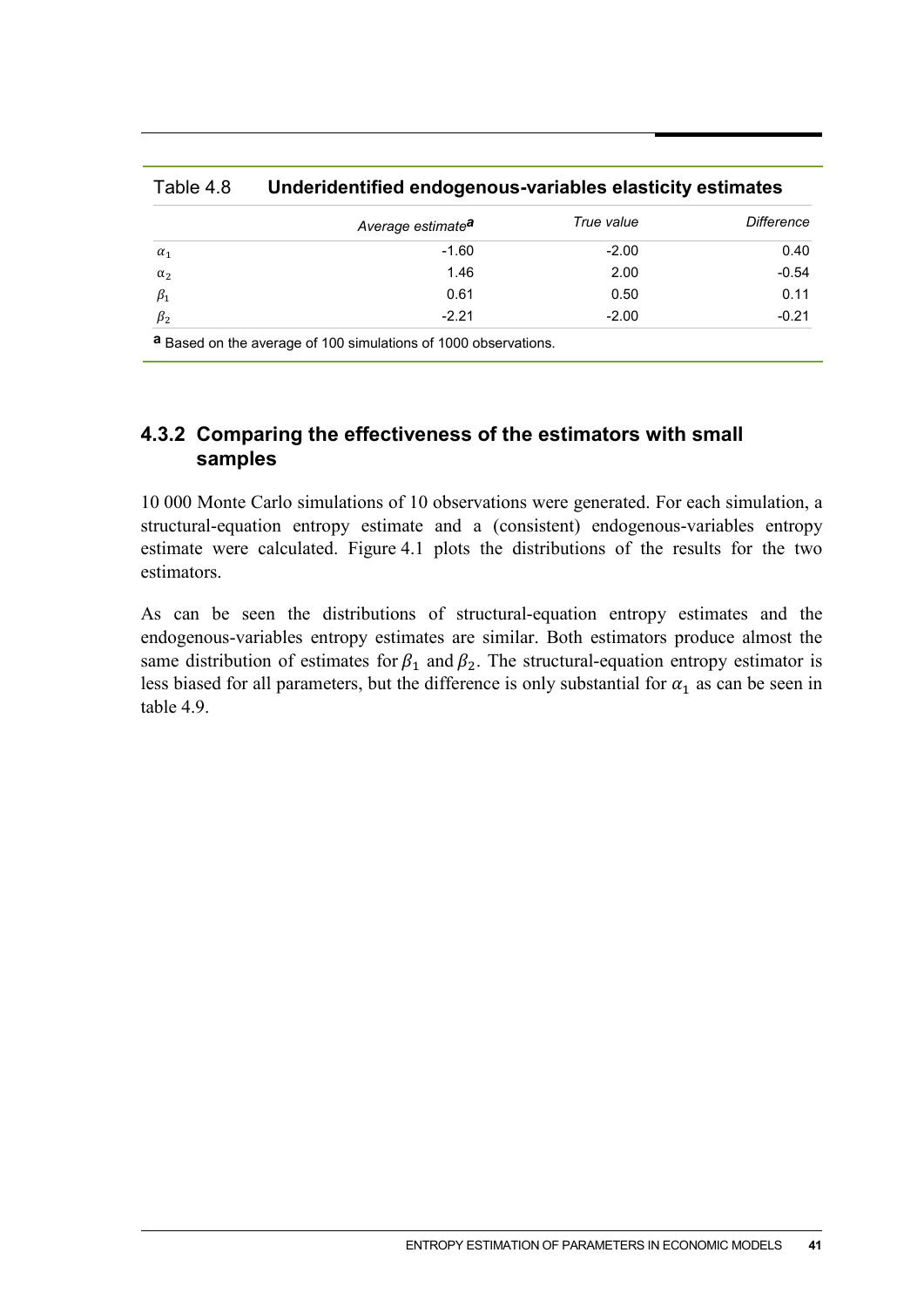

#### Figure 4.1 **Monte Carlo simulation results for the structural equation and endogenous variables entropy estimators**<sup>a</sup>

**a** Based on 1 000 simulations of 10 observations.

#### Table 4.9 **Comparing the mean estimates of the structural-equation and endogenous-variables entropy estimatesa**

|            | Mean of structural-equation<br>parameter estimates | Mean of endogenous-variables<br>parameter estimates | True value |
|------------|----------------------------------------------------|-----------------------------------------------------|------------|
| $\alpha_1$ | $-1.65$                                            | $-1.81$                                             | $-2.00$    |
| $\alpha_2$ | 1.64                                               | 1.66                                                | 2.00       |
| $\beta_1$  | 0.61                                               | 0.63                                                | 0.50       |
| $\beta_2$  | $-1.97$                                            | $-2.01$                                             | $-2.00$    |

**a** Based on the average of 100 simulations of 1000 observations.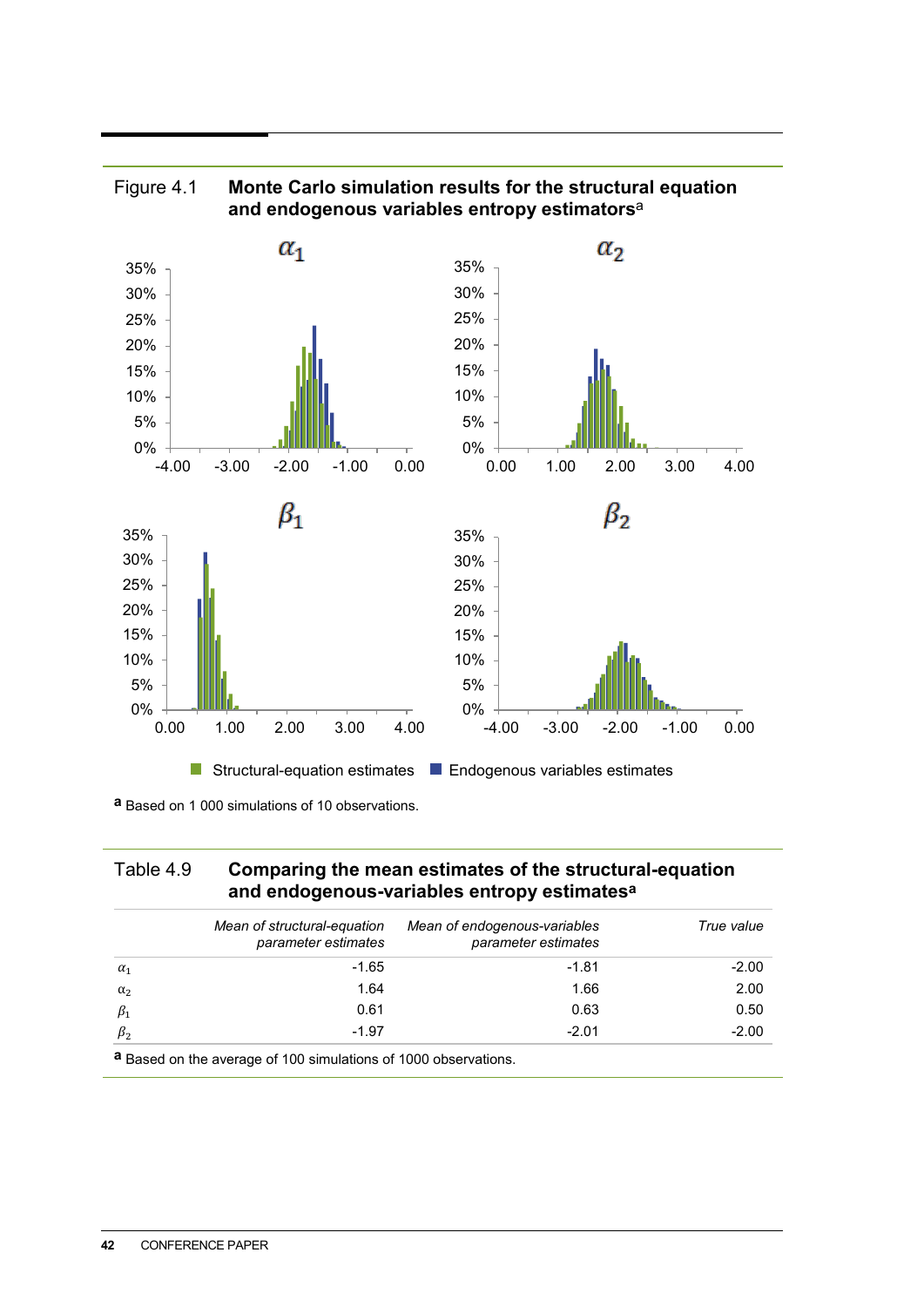## **5 Concluding remarks**

Traditional econometric techniques are effective at estimating parameters when a large number of observations are available. This is because as the number of observations increase, the variance of traditional estimators shrink (we are more confident about the estimate) (Greene 2007). When only a few observations are available, the variance of traditional estimators can be quite large, even infinite for underdetermined models. In these circumstances, an estimate may deviate significantly from the true value. Indeed using traditional estimators when the data is limited may even produce estimates that that are inconsistent with well-tested economic theory.

Modellers tend to avoid these problems by not estimating relationships when the data are limited and noisy. But when a model requires a value for a particular parameter, modellers are forced to either choose values based on judgment or use econometric estimates that have large standard errors.

Entropy estimation is a useful technique for estimating relationships in these circumstances. It enables economic modellers to improve the assumptions they make about parameter values in economic models when the available data are limited and the variance of alternative estimators are large. With limited data, parameter estimates depend on the priors, but as new data becomes available the estimates depend more on the data.

An important feature of entropy estimation is that the parameter estimates are obtained as part of solving the economic model itself. That is, the estimating equations are those in the model and indeed the parameter estimates must satisfy the constraints of all model equations in all periods. The alternative and more common practice is that the equations used to estimate parameters are separate from the economic model and the econometrics is done outside of the model. In such cases the resulting parameter estimates, which are subsequently used in solving the economic model, may come from estimating equations that are quite different from those in the model.

Of particular interest for simultaneous equation CGE modelling is the endogenous variables entropy estimator. With this approach, additional equations for errors are added to the CGE model specifying the difference between the calculated values for endogenous variables and their actual observed values for each period in which data are available. Thus for each period if there are *m* observable endogenous variables then *m* equations are added to the CGE model along with *m* endogenous error terms. If the assumed priors for elasticity values were used to solve the model in each period, examination of the errors – the difference between calculated and actual values – would provide a goodness-of-fit validation test of the model, and it would be a starting point for entropy estimation to improve those elasticity values. With ever-increasing computing power and usable time series data available, that exercise is now becoming possible.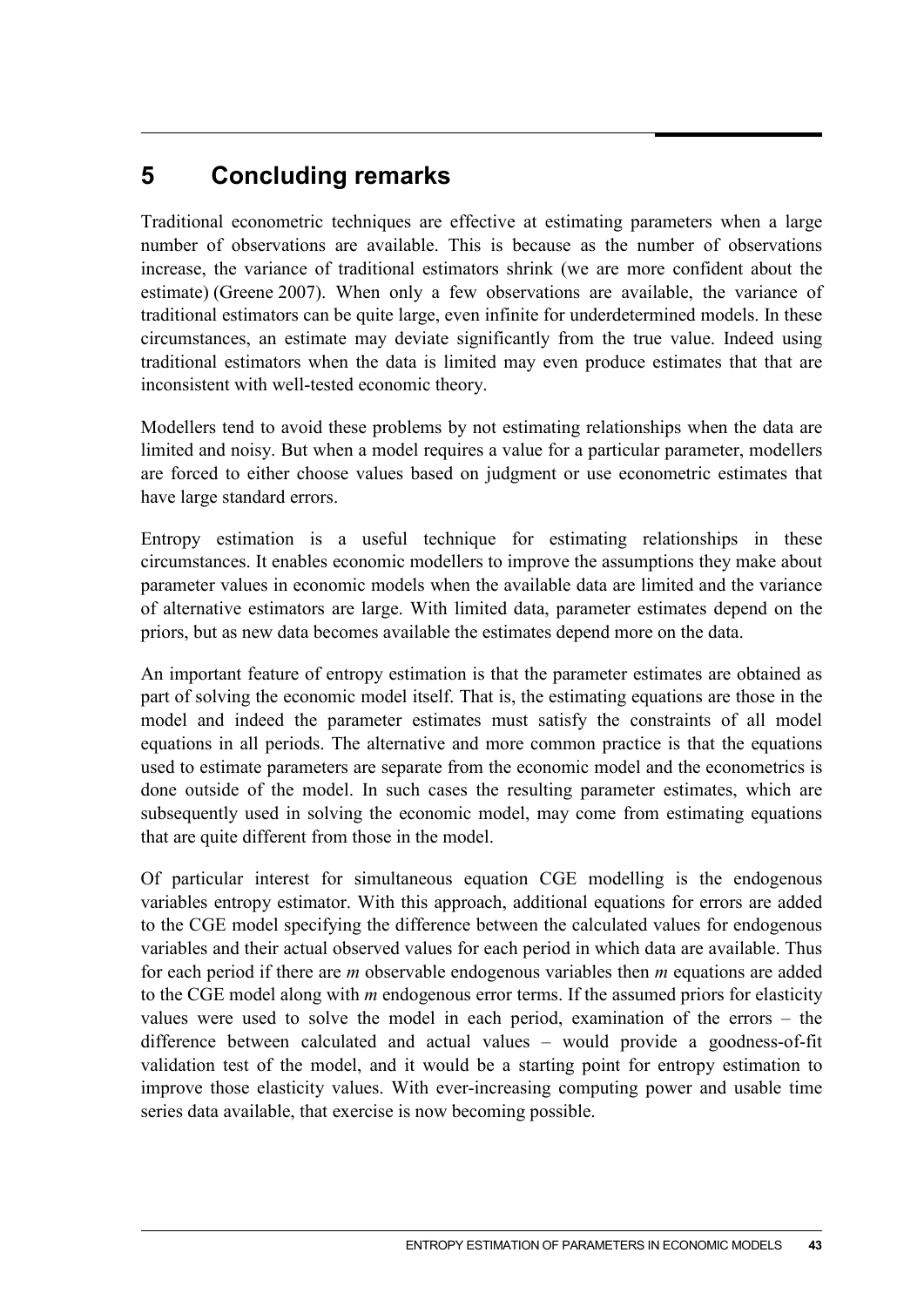## **References**

- Arndt, C., Robinson, S. and Tarp, F. 2001, *Parameter estimation for a computable general equilibrium model: a maximum entropy approach*, TMD discussion paper, 40, International Food Policy Research Institute, Washington, D.C., pp. 375–398.
- Dixon, P.B. and Jorgenson, D. 2012, *Handbook of Computable General Equilibrium Modeling*, Newnes.
- —— and Rimmer, M.T. 1998, *Forecasting and Policy Analysis with a Dynamic CGE Model of Australia*, Monash University, Centre of Policy Studies/IMPACT Centre.
- Dixon, P.B. and Rimmer, M.T. 2013, *Validation in Computable General Equilibrium Modeling*, Handbook of Computable General Equilibrium Modeling, Elsevier, pp. 1271–1330, http://econpapers.repec.org/bookchap/eeehacchp/v\_3a1\_3ay\_3a2013\_3ai\_3ac\_3ap \_3a1271-1330.htm (accessed 21 January 2015).
- Go, D.S., Lofgren, H., Ramos, F.M. and Robinson, S. 2014, 'Estimating Parameters and Structural Change in CGE Models Using a Bayesian Cross-Entropy Estimation Approach', https://www.gtap.agecon.purdue.edu/resources/download/6960.pdf (accessed 21 January 2015).
- Golan, A., Judge, G. and Miller, D. 1996, *Maximum entropy econometrics: Robust estimation with limited data*, John Wiley.
- Greene, W.H. 2007, *Econometric Analysis*, 6th edn, Prentice Hall.
- Harmon, A., Preckel, P.V. and Eales, J. 1998, *Entropy-Based Seemingly Unrelated Regression*, Department of Agricultural Economics, Purdue University, http://ageconsearch.umn.edu/bitstream/28682/1/sp98-08.pdf (accessed 23 April 2014).
- Howitt, R. and Reynaud, A. 2003, 'Spatial disaggregation of agricultural production data using maximum entropy', *European Review of Agricultural Economics*, vol. 30, no. 3, pp. 359–387.
- Howitt, R.E. 2005, 'Agricultural and environmental policy models: Calibration, estimation and optimization', *Davis: University of California, Davis. Available online at< http://www. agecon. ucdavis. edu/people/faculty/facultydocs/howitt/master. pdf*.
- —— and Msangi, S. 2006, 'Estimating disaggregate production functions: An application to Northern Mexico', presented at the *Annual Meeting of the American Agricultural Economics Association*, http://www.infoandina.org/sites/default/files/publication/files/AAEAPaper\_Howitt Msangi July21st2006 .pdf (accessed 21 January 2015).
- Jaynes, E.T. 1963, 'Information Theory and Statistical Mechanics (Notes by the lecturer)', vol 1, presented at the *Statistical Physics 3*, pp. 181–218, http://adsabs.harvard.edu/abs/1963stph.conf..181J (accessed 21 January 2015).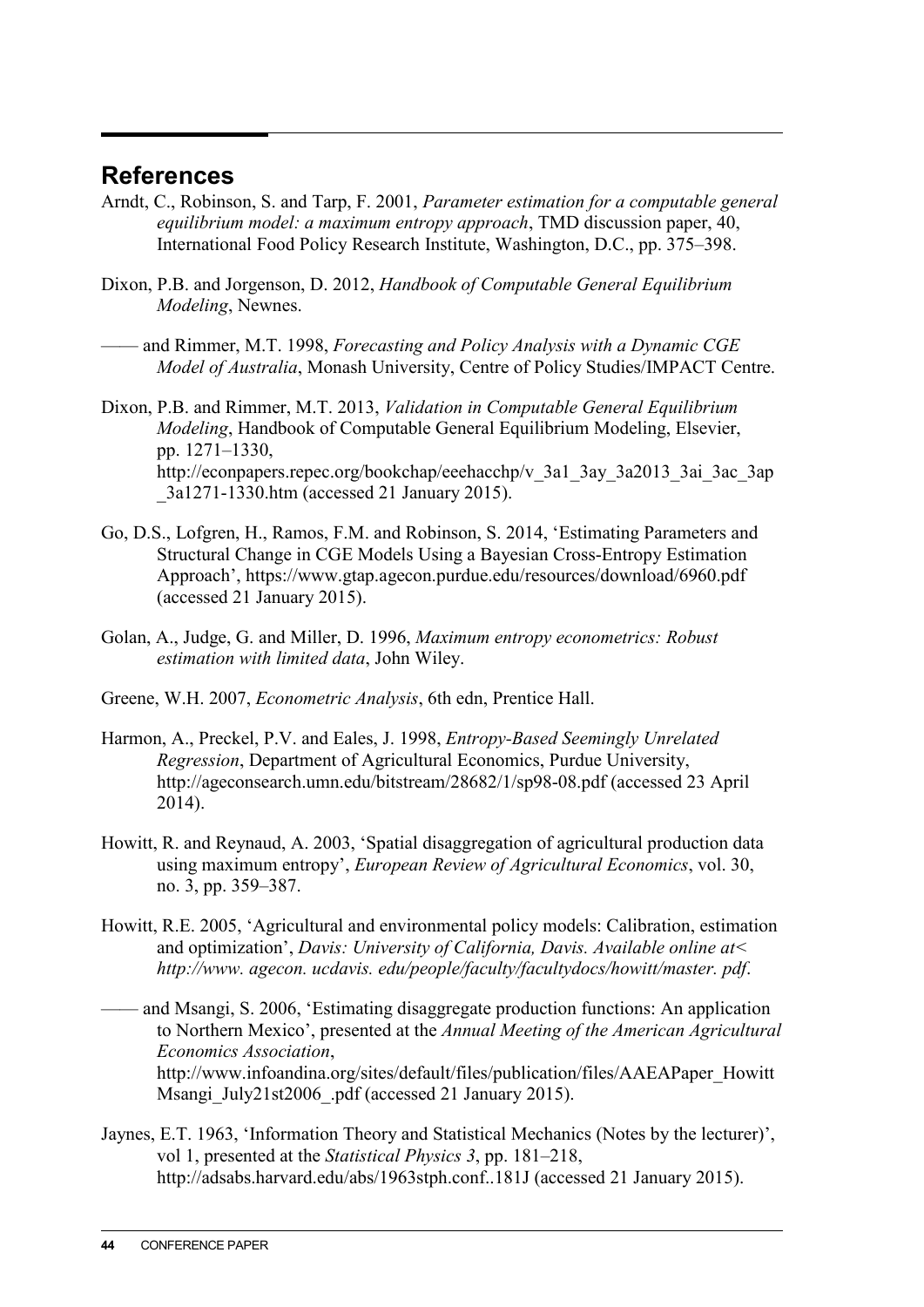- Liu, J., Arndt, C. and Hertel, T. 2000, 'Estimating trade elasticities for GTAP: A maximum entropy approach', presented at Third Annual Conference in Global Economic Analysis, Melbourne, Center for Global Trade Analysis, Purdue University.
- Marsh, T.L., Mittelhammer, R.C. and Cardell, N.S. 1998, 'A Structural-Equation GME Estimator', presented at AAEA Annual Meeting, Salt Lake City.
- Paris, Q. and Howitt, R.E. 1998, 'An Analysis of Ill-Posed Production Problems Using Maximum Entropy', *American Journal of Agricultural Economics*, vol. 80, no. 1, pp. 124–138.
- Preckel, P.V. 2001, 'Least Squares and Entropy: A Penalty Function Perspective', *American Journal of Agricultural Economics*, vol. 83, no. 2, pp. 366–377.
- Robinson, S., Cattaneo, A. and El-Said, M. 2001, 'Updating and estimating a social accounting matrix using cross entropy methods', *Economic Systems Research*, vol. 13, no. 1, pp. 47–64.
- Shannon, C.E. 1948, 'A Mathematical Theory of Communication', *The Bell System Technical Journal*, vol. 27, pp. 379–423, 623–656.
- Zhang, X. and Verikios, G. 2006, *Armington Parameter Estimation for a Computable General Equilibrium Model: A Database Consistent Approach*, Economics Discussion / Working Paper, 06-10, The University of Western Australia, Department of Economics.